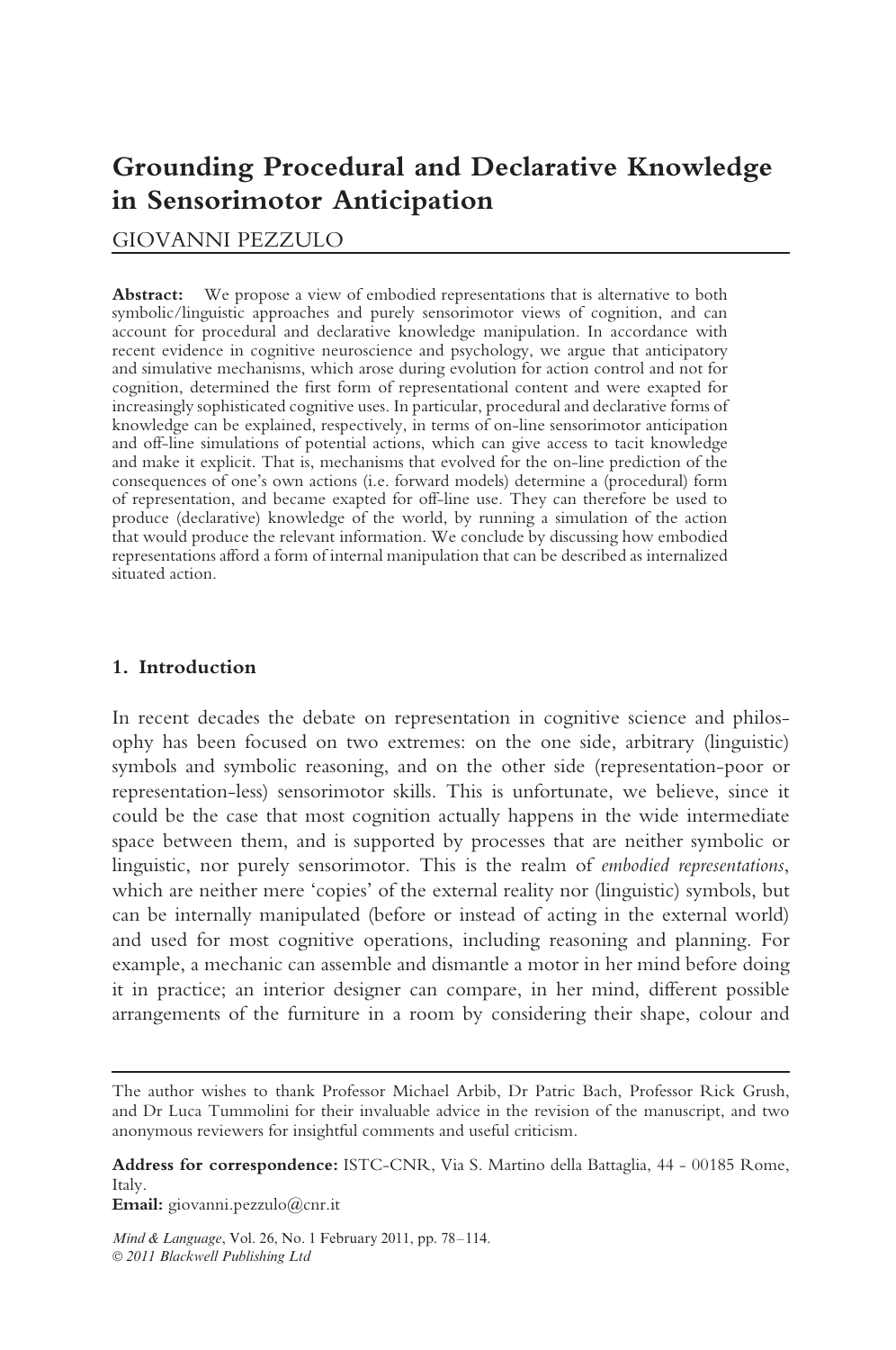size, and we all frequently mentally compare multiple paths to get home and select the shortest one, or the one with less traffic. The ability to manipulate internal representations is not exclusive to humans, however. Other animals, which do not use language, can internally imagine and compare multiple possibilities for action, for example several navigation paths, before attempting them in practice, and systematically predict the long term effects of their actions, in order to select from short-term and long-term goals, and to avoid potential dangers (see Pezzulo, 2008 for a review on this topic).

How do these representational processes work? Which (brain) mechanisms support them? In this paper we propose a naturalistic account of representation inspired by the *action-based view of cognition*, the idea that cognitive phenomena have a situated and embodied origin and retain the same nature even for higher-level cognitive abilities. This idea is currently gaining consensus in the fields of cognitive neuroscience and psychology thanks to a great deal of supporting empirical data, including evidence that sensorimotor areas in the human brain are activated during 'higher-level' cognitive tasks such as memory retrieval and language processing (Barsalou, 2008; Carpenter *et al*., 1999; Gallese, 2003; Glenberg and Kaschak, 2002; Pulvermüller, 1999; Scorolli et al., 2009). For example, it has been shown that salient properties of objects such as their appearance and use, are represented in the sensory and motor brain areas that were active when that object information was acquired (Martin, 2007). To explain these findings, which are difficult to accommodate in the traditional view of representation in cognitive science, it has been suggested that these processes are supported by *embodied representations* which, unlike traditional symbols, arise in modality-specific systems in the brain and not in amodal modules. At the same time, as with traditional symbols, embodied representations can be internally re-enacted and manipulated (Barsalou, 1999).

Another influential stream of research is focused on the fact that the same neural circuits underlie a diverse range of individualand social cognitive capabilities, such as action execution, understanding the actions of others, imitation, perspective taking, and communication. In all these cognitive phenomena a crucial role is played by common *anticipatory and simulative mechanisms*, which permit the prediction of the effect of one's own actions as well as that of external events, by re-enacting the sensorimotor brain mechanisms originally serving for situated (inter)action, and provide common representational structures for such individual and social cognitive capabilities (Arbib, 2002; Decety and Grèzes, 2006; Iacoboni, 2003; Rizzolatti *et al*., 2001; Wolpert *et al*., 2003).

Overall, based on the afore-mentioned evidence (and others), an *action-based view of cognition* is emerging which considers a substantial part of thinking and cognition to be dependent on *motor processes*, the most important mechanism of which seems to be the re-enactment of the motor apparatus 'in simulation' (Grush, 2004; Jeannerod, 2001, 2006). Mental simulations realize *covert* forms of action and perception: they exploit the same neural machinery of goal-directed action and perception, though in the absence of external stimuli and without any actual movement, and permit engagement in simulated interactions with the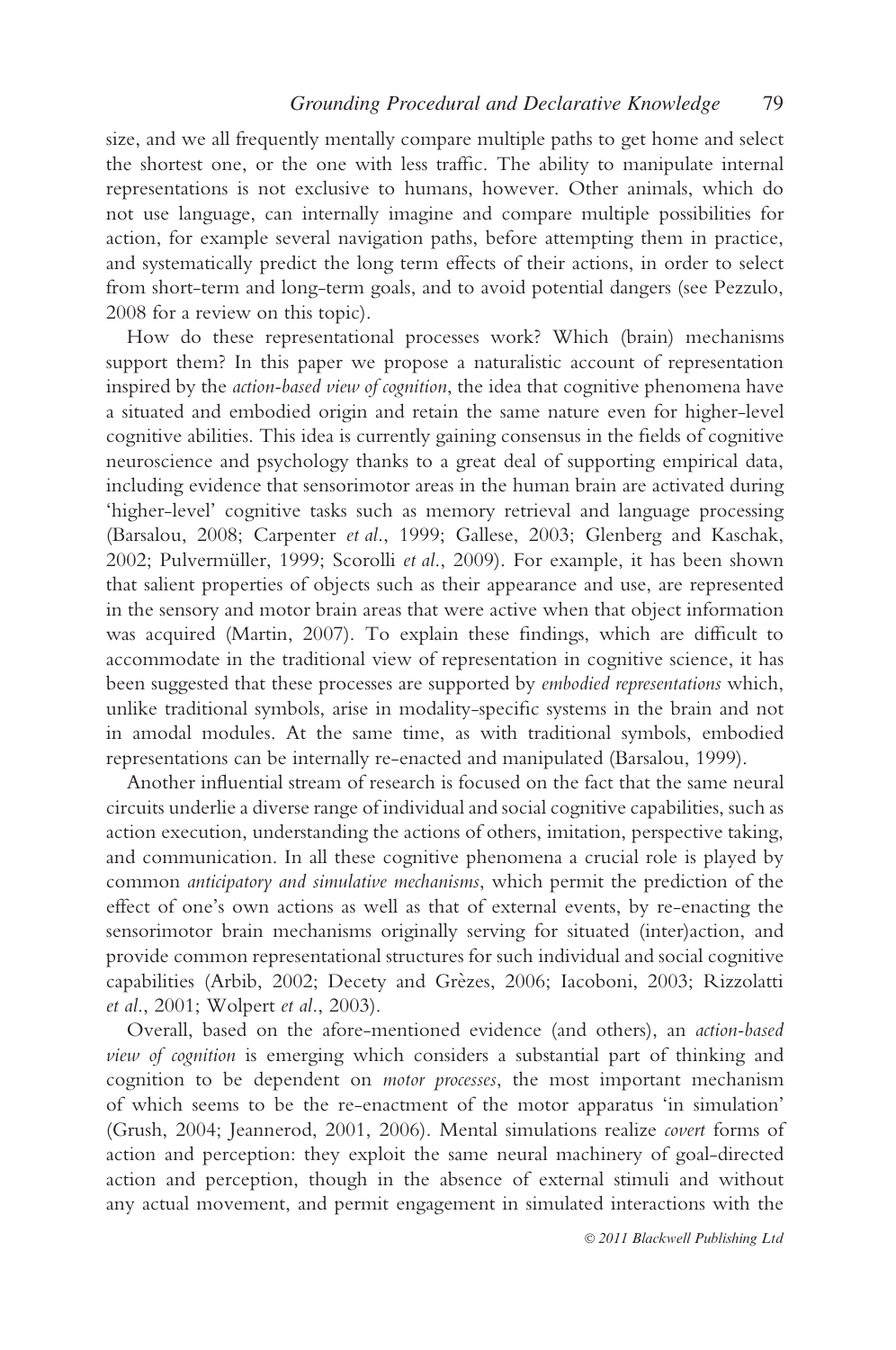external environment. This simulation produces a motor understanding of objects and events which differs from a mere perceptual understanding, since it permits an immediate 'grasp' over entities of the external environment, including other people, in terms of one's own bodily states or dispositions and possibilities for action (hence the name action-based). This kind of 'direct' understanding apparently resembles the concept of *affordances* in (Gibson, 1979). One fundamental difference, however, is that it does not rely on direct perception, but is produced by internal modelling and the re-enactment of motor processes and/or of bodily states (see Pezzulo and Castelfranchi, 2009). Since these processes include both embodied and representational aspects, we call them *embodied representations*, and consider them an alternative to traditional symbolic/linguistic representations.

# **1.1 Three Theses**

The first objective of this paper is to clarify the origin and nature of embodied representations. We trace the roots of representation in pragmatic, situated activity and its anticipation, arguing that anticipatory and simulative processes determine representational content:

*an organism's knowledge and representation ability originates from—and is grounded in—anticipation of sensorimotor interaction.*

The core idea is that representations develop from the results of action-control mechanisms that project different courses of action into the future, and retain the same embodied format even in their more sophisticated forms. For example, knowledge of the weight of a cup of wine is coded in the procedural, interactionoriented format that serves to grasp and lift it. Nonetheless, we argue that such grounded representations can be *detached* and reused outside their original context of acquisition. Indeed, most of our knowledge, and particularly *declarative* knowledge, cannot be tied to any particular context of action. For example, the belief 'the cup is half full' can support different (proximal or distal) actions and decisions, such as drinking, deciding to buy more wine, or using the cup as a paperweight. How is it possible to pass from the 'motor grasp' offered by procedural representations to the more complex and open-ended 'epistemic grasp' over reality offered by declarative knowledge?

We argue that one critical step is the reuse of the same mechanisms used for action control off-line, in *simulation* of action and perception (i.e. imagining lifting a cup). This permits embodied representations to be elicited in the same way they are elicited in actual action, but produces declarative knowledge (i.e. knowledge *that* the weight of said cup is such and such) and makes it available outside the original sensorimotor context. Therefore, the second thesis of the paper is that embodied representations provide a satisfactory account of both procedural and declarative knowledge representation: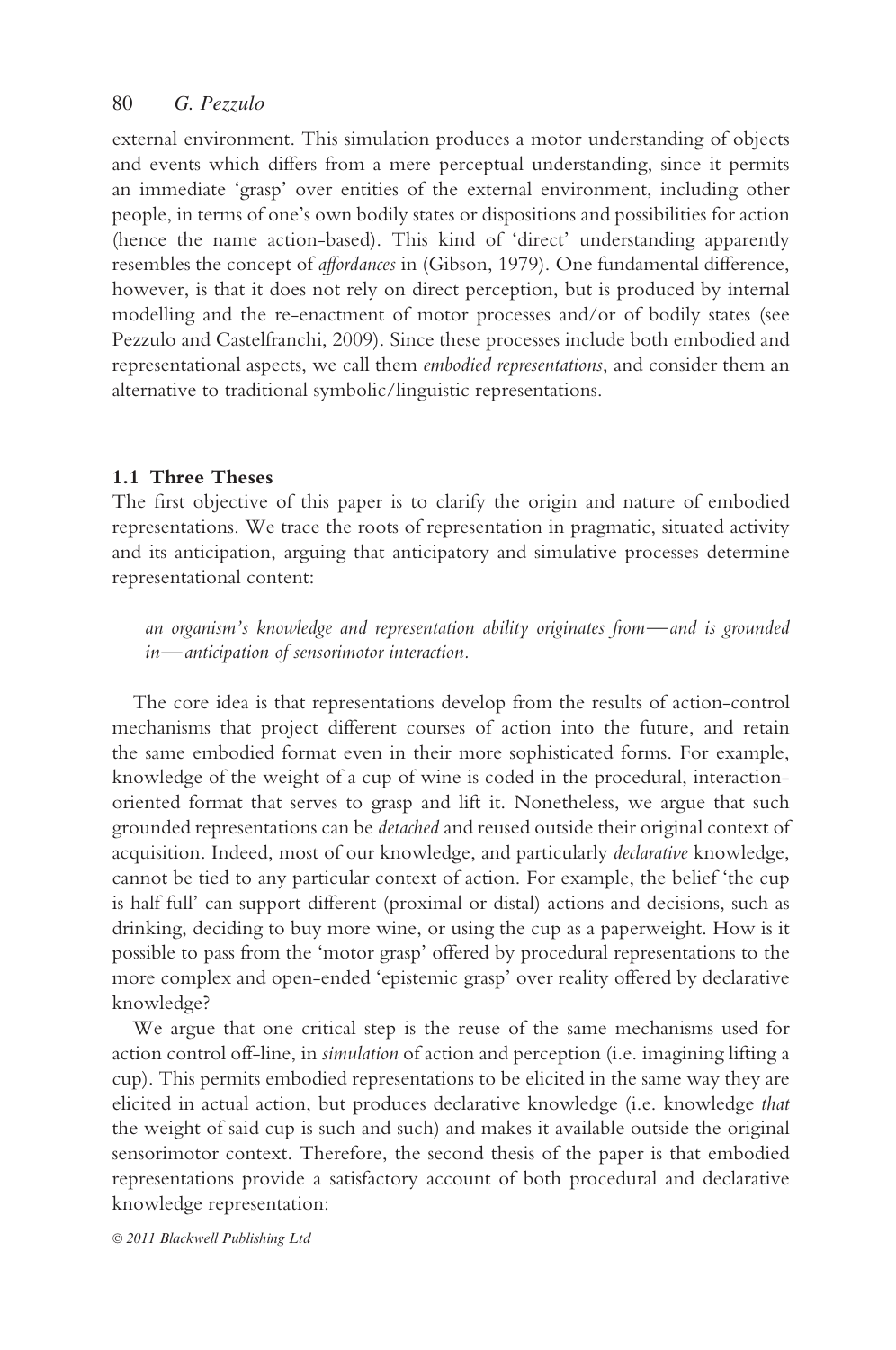*anticipatory mechanisms, as used in situated action execution and control, produce procedural knowledge; their re-enactment (in simulation of possible situated action) can produce declarative knowledge.*

Finally, we discuss how such declarative forms of knowledge enable sophisticated forms of cognition and internal manipulations that differ substantially from symbolic manipulations of arbitrary tokens, or 'symbol crunching', implemented in traditional AI systems (Newell and Simon, 1972):

*embodied representations afford a form of internal manipulation that can be described as internalized situated action.*

A terminological note: the terms 'anticipatory mechanisms' and 'simulative mechanisms' are sometimes used as synonyms. Here we will refer to *anticipatory mechanisms* as those (motor) brain structures that allow the on-line prediction of the effects of one's own actions or other regularities in the environment. We will instead refer to *simulative mechanisms* (or, as a synonym, *emulative mechanisms*) as those that allow anticipation on a longer time scale based on the re-enactment of anticipatory mechanisms (for example, for planning and realizing distal effects). These mechanisms are used off-line (e.g. to simulate possible future actions, or counterfactuals) and can produce long-term predictions by 'chaining' multiple short-term predictions (and at the same time inhibiting motor commands). Throughout the paper we will consider *internal forward models* (Wolpert and Ghahramani, 2004) as prototypical exemplifications of anticipatory mechanisms (if used on-line) or simulative mechanisms (if used off-line). We will argue that in both cases embodied representations are produced whose representational content consists in anticipation of the effects of interactions, including their goals.

The paper is structured as follows. In Section 2 we discuss three possible approaches to the naturalization of representation: the sensorimotor view, the recoding view, and the action-based view, and review the relevant empirical literature on how representational processes could be implemented in brain mechanisms. In Section 3, Section 4, and Section 5 we discuss the three aforementioned theses. In Section 6 we draw our conclusions and discuss the transition from embodied to linguistic representations as two steps of a process of 'internalization' of the external reality.

#### **2. Naturalizing Representation: Three Approaches**

Recently there has been a renewed interest in the situated and embodied roots of thinking and cognition not only among those researchers who tend to deny the existence of representations, but also among those who consider cognition to be essentially based on internal manipulation of representations (Clark, 1998). As a consequence, there have been a number of attempts to reformulate the traditional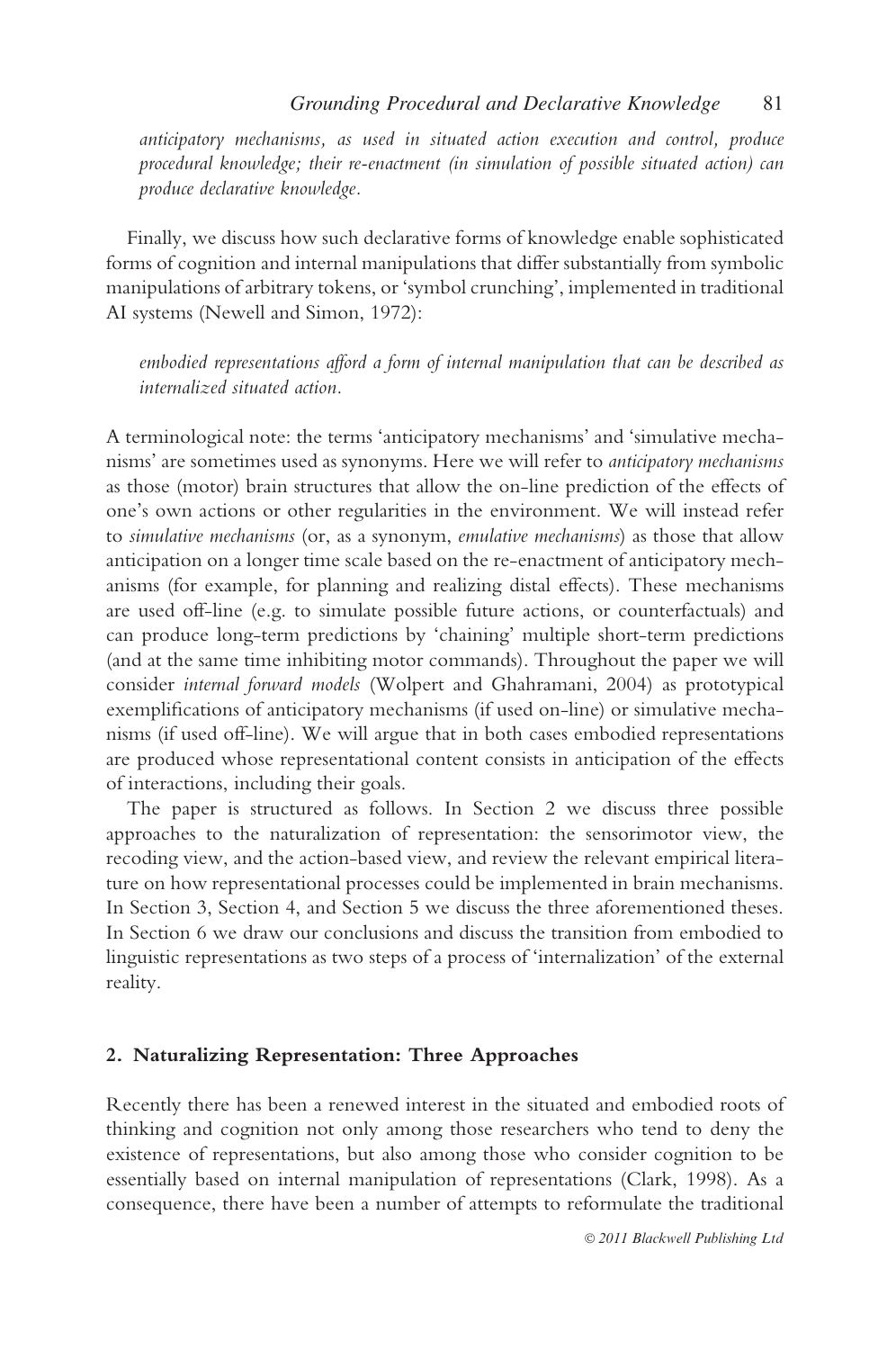concept of *representation* used in philosophy and cognitive science. The amodality, arbitrariness, and discreteness of these representations have been widely challenged (see Markman and Dietrich, 2000 for a review). Here we discuss the three most popular candidate solutions: the sensorimotor, recoding, and action-based approaches.

# **2.1 The Sensorimotor Approach**

The sensorimotor approach overturns the classical idea of cognitive science that cognition equates to reasoning, and tends to collapse cognition and sensorimotor interaction, thus minimizing the role of representation. According to this view, most (if not all) internalized knowledge exists in sensorimotor format and is grounded bottom-up in an agent's sensory states (see e.g. Harnad, 1990). Variants of this view are the *enactive* and eliminativist approaches, which tend to view cognition as not mediated by any representation (Churchland, 1981; Maturana and Varela, 1980).

According to the sensorimotor view and its variants, for situated action and most (if not all) cognition it is sufficient to 'enact' or 'master skills', with little internalization (or no internalization at all) of the external world (see e.g. Gibson, 1966; O'Regan and Noë, 2001). Epistemic processes and states, which are traditionally considered presuppositions for action, are almost totally collapsed on pragmatic actions: one might argue that there are nonetheless some forms of implicit information or representation, and this is merely a terminological dispute.

Here an example may help clarify how epistemic processes can depend on pragmatic ones. In *active perception* (Ballard, 1991) acting serves also to gather information, and behaviour drives perceptual processes toward information that is needed for acting. Organisms, with their actions, modify the environment and in doing so partially determine their next stimuli, in particular stimuli that are necessary for triggering the next action.<sup>1</sup> Evolution (or learning) has shaped effective actionperception loops in living organisms, and in most cases this makes it unnecessary to represent information internally. Current research in evolutionary robotics has shown that artificial creatures can successfully solve quite complex navigation tasks (Beer, 1997; Nolfi, 2005) by learning (or evolving) appropriate sensorimotor routines that allow picking up sensory information at the right time. A related view is Brooks' (1991) idea of *intelligence without representation*: the environment is the best model of itself and, when needed, information can be accessed via sensors rather than internally represented. Again, a tight action-environment coupling substitutes representation and the formation of internal models, and the environment can serve as a memory, too.

<sup>&</sup>lt;sup>1</sup> This is essentially the objection of Dewey (1896, p. 363) to the stimulus-response paradigm: 'What we have is a circuit, not an arc or broken segment of a circle. This circuit is more truly termed organic than reflex, because the motor response determines the stimulus, just as truly as sensory stimulus determines movement.'

<sup>©</sup> *2011 Blackwell Publishing Ltd*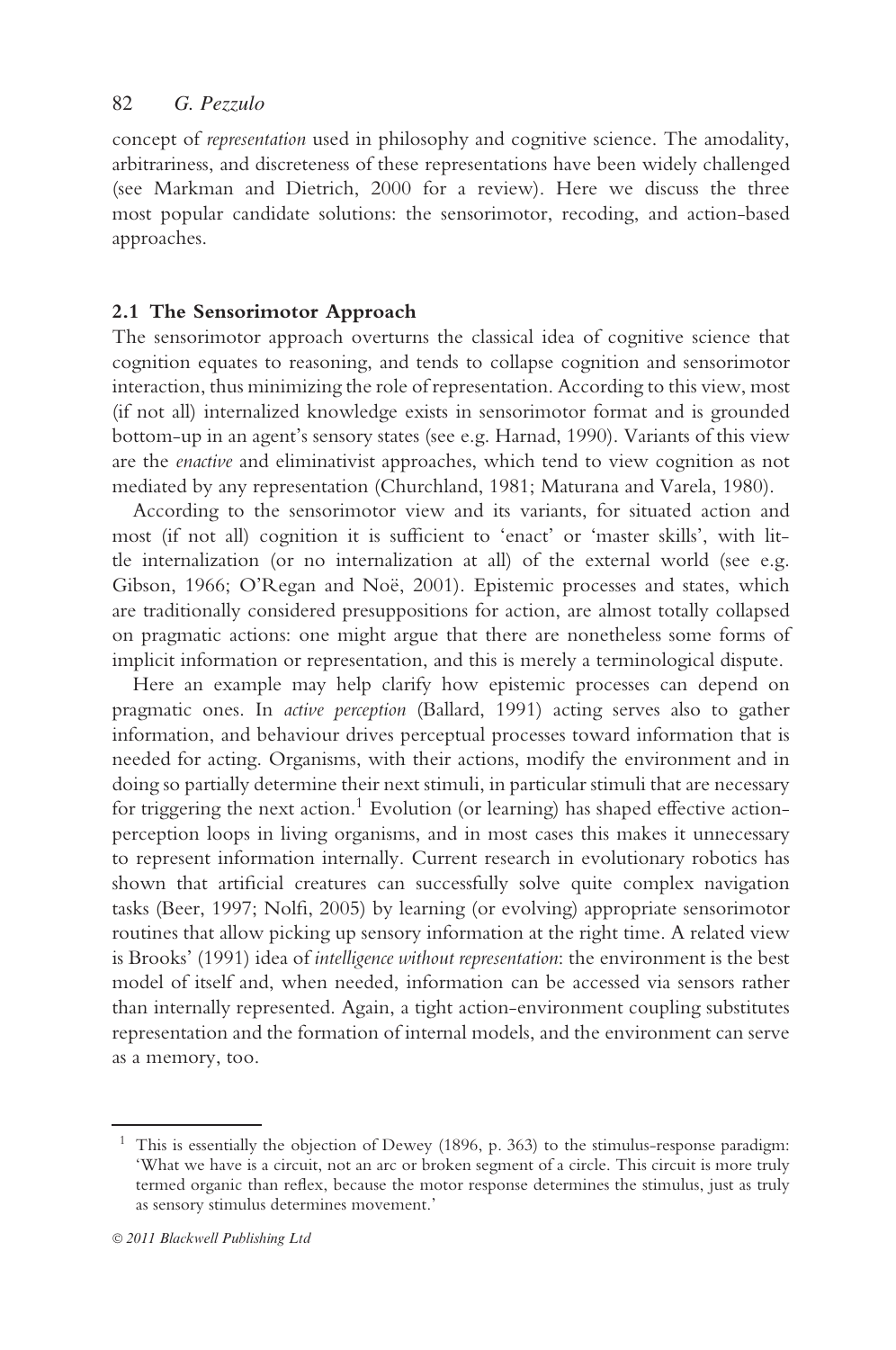

**Figure 1** *(a) The action-perception loop in the sensorimotor view. (b) Action-perception loop augmented with prediction in action-based view*

Figure 1(a) shows the action-perception loop in the sensorimotor view. Solid edges stand for the double causal impact between an organism and its environment: the organism modifies its environment by acting, and in turn the environment causes the organism's perceptions. Dotted edges represent the fact that actions and perceptions influence each other indirectly; for example, an organism's actions partially determine its next stimulus. Overall, the sensorimotor view de-emphasizes representations and reduces them to internalized sensory stimuli.

**2.1.1 Possible Limitations.** This view has received several criticisms, in particular for its difficulty to 'scale up' and explain complex cognitive functions of organisms which go beyond the here-and-now of sensorimotor interaction. Although it appears plausible that sensorimotor interaction is required for understanding those concepts (such as 'chair', 'red' and 'heavy') that have a strong sensory component, one might argue that it is not sufficient for explaining abstract concepts (such as 'true' or 'change'), which apparently have a conceptual and not sensorimotor nature. In addition, this approach is focused on the here-and-now of interaction and this makes it difficult to account for *distal* events and goal-directed action anticipatory effects in purposeful action; that is, the fact that (distal) goals influence backward (proximal) actions. For example, when grasping a cup of wine the choice of grip varies depending on the distal goal (e.g. drinking or throwing it) although this is not dictated by the needs of the current (grip) action. This effect, which is evident in everyday life, has been studied extensively. In a study by Rosenbaum *et al*. (1990) participants were asked to grasp a cylinder (placed horizontally) and to move it to a target to their left or right, and spontaneously used overhand or underhand grip when reaching either target with the right or left end of the cylinder respectively. In other words, subjects selected awkward hand postures in the holding phase to permit a more comfortable final posture (this is why this effect is named *end-state comfort effect*). This study (and numerous others, see Rosenbaum *et al*., 2006 for a review) indicates that during movement planning subjects predict (at least part of) the goal state, including the final limb configuration, and this (goal) information influences the plan.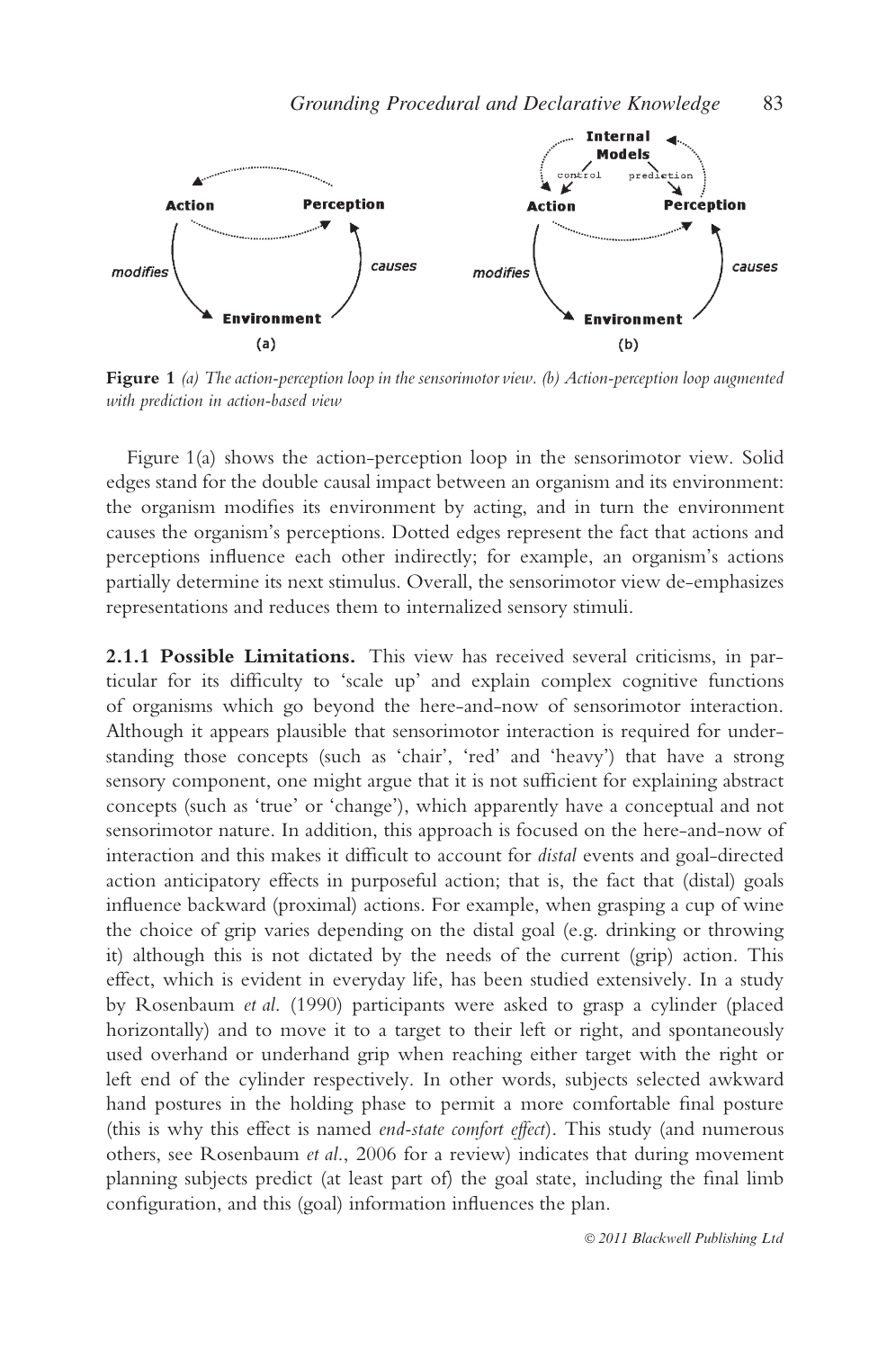## **2.2 Recoding Approach**

An alternative approach has emerged in the literature in an attempt to explain complex cognitive capabilities: the idea that a *recoding* from a sensorimotor to a 'conceptual' format is necessary for flexible cognitive processing, and might happen in increasingly high-level cortical brain areas. For example, Mahon and Caramazza (2005) describe neurobiological findings that are difficult to explain using only motor theory of cognition. In particular, the existence of a categorybased memory organization of natural objects and artefacts seems to contrast with the idea of a distributed sensorimotor, property-based organization (Martin, 2007), and supports the idea of localization of higher-level cognitive functions in specialized brain areas. The recoding approach denies or minimizes the embodied and sensorimotor aspects of representation. According to this view, representations implied in cognition have little (or nothing) in common with those used for guiding action, for two reasons: (1) recoding changes their status from modal to amodal, and from sensorimotor to arbitrary format; (2) recoding changes their status from implicit to (increasingly) explicit, accessible, and communicable. In this view behaviour can be described as a *perception*  $\rightarrow$  *representation*  $\rightarrow$  *action* pipeline. Perception transforms sensory stimuli into internal (recoded) representations, the cognitive system operates on these representations to produce plans, and the action system transforms plans into sequences of motor acts. Therefore, sensorimotor and representational processes are distinct; even when empirical evidence (e.g. obtained with brain imaging techniques) indicates an involvement of sensorimotor areas in higher-level cognitive tasks, this is a mere epiphenomenon without any causal role.

The process of recoding and the existence of dedicated brain areas for conceptual representations is close to the view of Karmiloff-Smith (1992) that in cognitive development, cognitive processing undergoes stages of *representational redescription* (RR) in which knowledge in the system is redescribed in increasingly abstract and accessible forms: Implicit, Explicit 1, Explicit 2 and Explicit 3 (with different levels of accessibility and communicability). Here the lowest level (Implicit) stands for procedural knowledge, and the highest levels are amodal and arbitrary symbols that are explicitly (and consciously) accessible for processing and communication, much like those postulated in the 'physical symbol system' (Newell, 1990) and 'language of thought' theories (Fodor, 1975).

**2.2.1 Possible Limitations.** The possible existence of dedicated brain areas for higher-level cognition, and of 'recoded' representations in the brain, are largely empirical and not philosophical problems. Here we focus on three related philosophical issues instead.

The first problem is that amodality and arbitrariness of representations have not only strengths, but weaknesses as well. Their strength is that they easily account for productivity, systematicity, and compositionality (Fodor, 1975), which are key features of the most sophisticated symbolic capabilities of the human species. Their weakness is that it is very difficult to explain them in a naturalistic perspective. The idea that (several if not all) cognitive capabilities involve manipulation of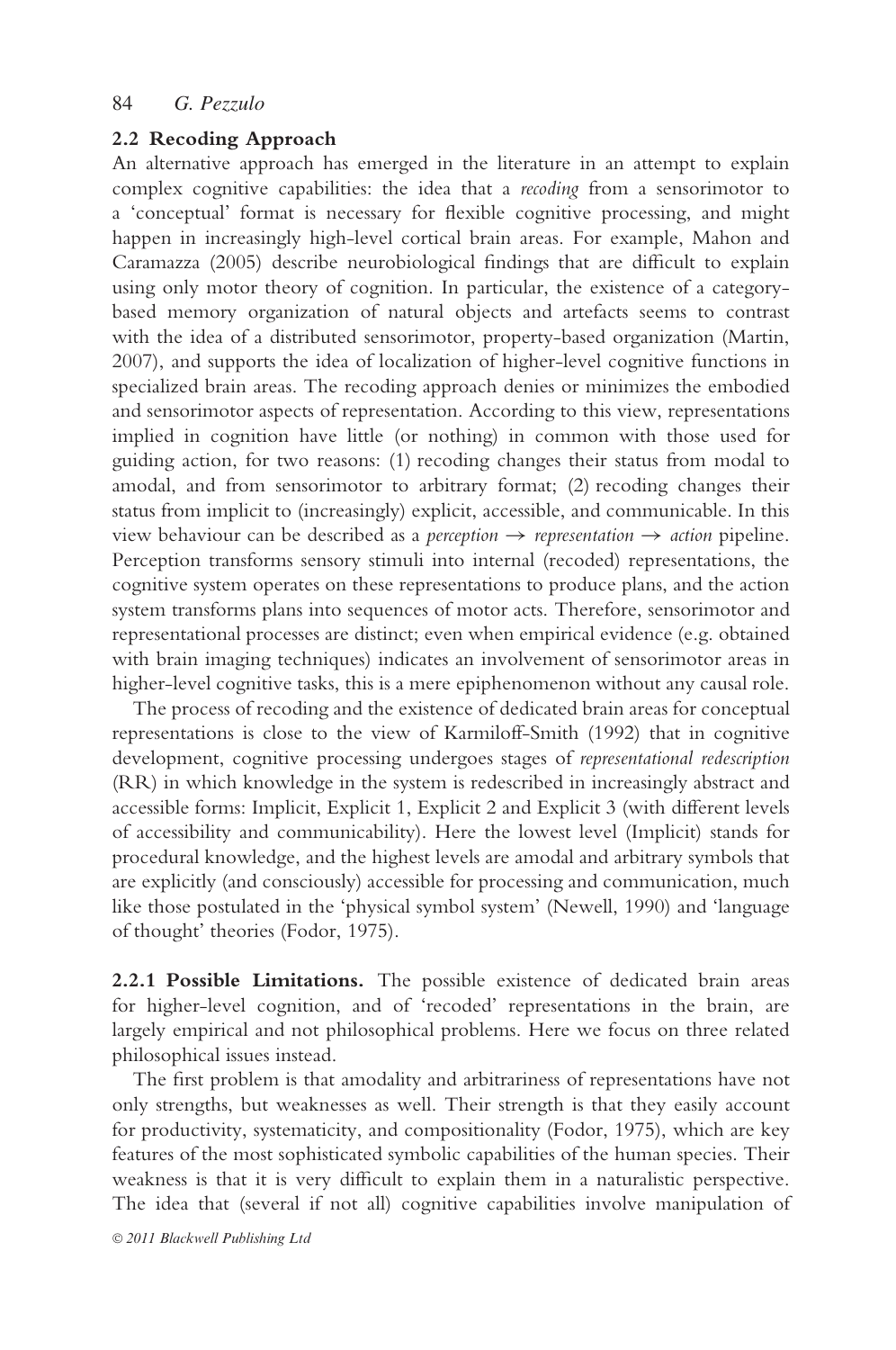amodal representations seems to be too strong and too weak at once. Too strong, since there is evidence that modal (embodied) representations play a role in several cognitive capabilities, and thus amodality and arbitrariness may not be required. Too weak, since there is no real evidence of amodal representations in the brain (Barsalou, 1999): from an empirical point of view, proving their existence is much more problematic than assessing embodied representations.

The second problem, which further complicates the first, is that we currently lack a naturalistic account of the recoding/redescription process, or of how amodal representations could have arisen, while preserving intentionality and aboutness (Pezzulo and Castelfranchi, 2007). One possibility, which we discuss in Section 6.1, is a crucial role of language in shaping symbolic representations, but we argue that this happens on the basis of an already existing 'representational' brain substrate (see Dehaene and Cohen, 2007 on this theme).

The third problem is of a different nature. We think that in traditional cognitive science (cf. Fodor, 1975) representation has been almost collapsed into symbolic or linguistic processing. Unfortunately, part of the mystery of grounding resides in the overemphasis of these *explicit* forms of representations (Bickhard, 1993). This trend influenced AI, too, at least in its first decades, but as a consequence several forms of unboundedness arose such as the frame problem, or the difficulty for an artificial system to determine which part of its knowledge is relevant, given its current context and goals (McCarthy and Hayes, 1969). The 'novel' cognitive science of the last two decades has focused instead on sensorimotor or dynamic processes (essentially non-representational) as the only alternative to symbols and linguistic processes.

In this paper we follow instead a different strategy. We argue that there are genuine representational processes that are based on embodied representations. Such processes are sufficient for explaining a wide range of cognitive functions, including those that are supposed to be the exclusive province of amodal, arbitrary and explicit symbols, such as planning and reasoning. If this is true, the role of recoded or redescribed representations, including linguistic representations, can be de-emphasized. Moreover, we believe that our analysis can help understand complex kinds of representational processes (mediated by linguistic symbols), which should be better analyzed in continuity with the simpler sensorimotor processes we study here. To do so, we introduce the action-based approach.

#### **2.3 Action-based Approach**

The *action-based* approach shares with the sensorimotor approach the emphasis on organism-environment interaction, and gives a central role to the coupling between perception and action. However, some of its features make it better suited to explain higher order cognitive phenomena without postulating any recoding. Distinguishing the action-based from the sensorimotor approach is an acknowledgment of the essentially *goal-directed nature of action*. Converging evidence indicates that several cognitive capabilities across the individual and social domains, including action planning and execution, imagery, understanding others' actions,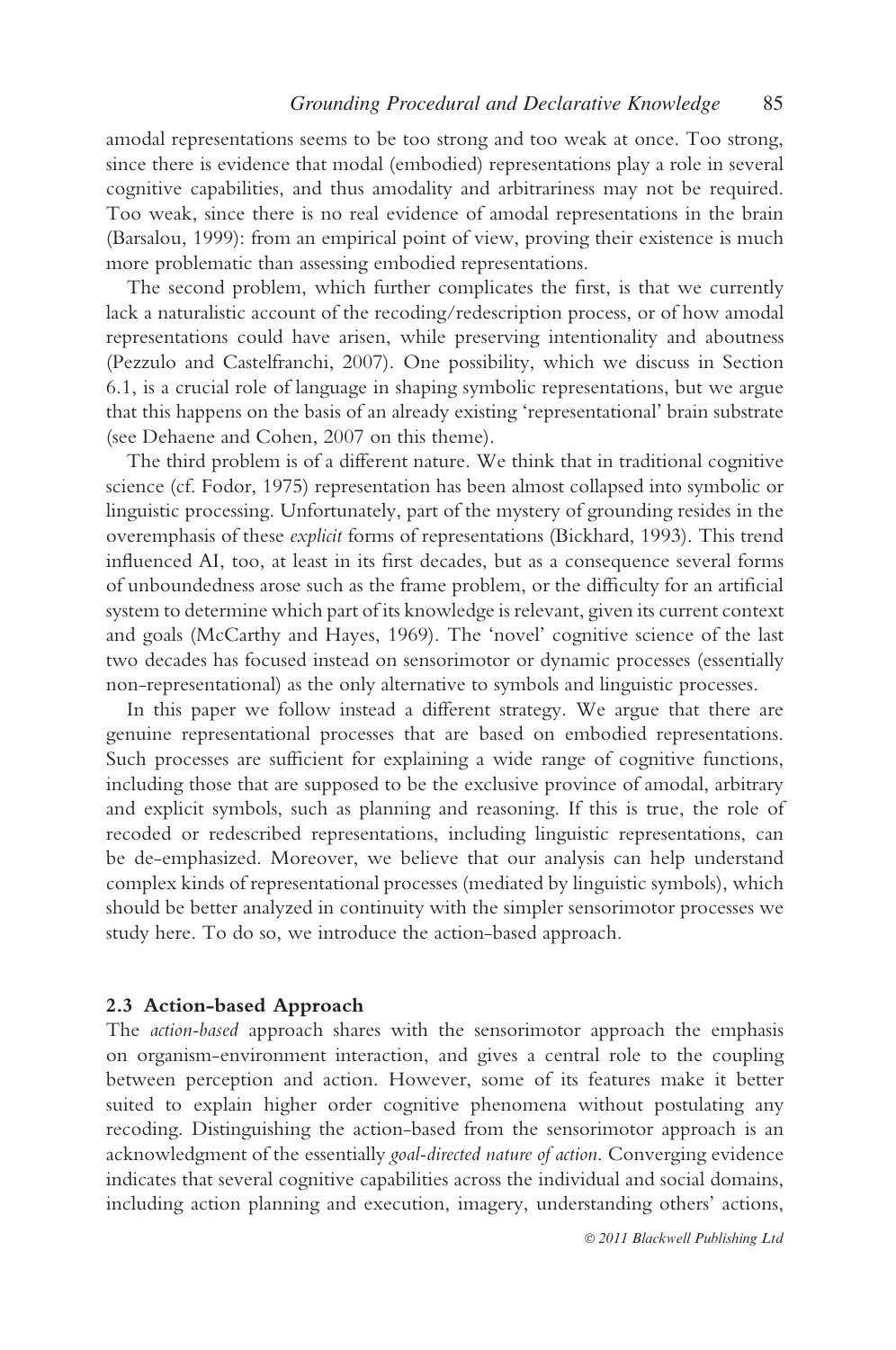and imitation are essentially goal-directed (Barsalou, 2003; Decety and Grèzes, 2006; Frith, 2007; Gallese and Metzinger, 2003; Jeannerod, 2001; Wohlschlaeger *et al*., 2003). For example, empirical findings indicate that goal representations have a crucial role in the planning and control of action, and action understanding and imitation are performed at the goal rather than the movement level. Perhaps the most striking evidence comes from the discovery of the 'mirror neuron system' (Rizzolatti *et al*., 1996; Rizzolatti and Craighero, 2004), which determines a direct, 'resonant' understanding of goal-directed action, proximal and distal (Fogassi *et al*., 2005) via a significant recruitment of the motor system.

**2.3.1 Internal Modelling Supports Goal-directed Action.** Overall, these studies have highlighted that one important part of the epistemic content of objects and events refers to action possibilities and goals. It is still unclear, however, what (brain and computational) mechanisms allow this. One idea, currently gaining consensus, is that goal-directed action cannot be supported by simple *stimulus* → *response* associations, but only by an *ideomotor* organization of action, which couples actions with their predicted effects; briefly, by  $action \rightarrow effect$  ideomotor codes. Crucially, action-effect coupling can be used bidirectionally: actions can be used to predict sensory effects, and sensory effects to plan, trigger, and control goal-directed action. Support from this view comes from numerous psychological (Hommel *et al*., 2001; Prinz, 1997) and neurophysiological (Kalaska *et al*., 1997) studies.

To understand goal-directed action it is, however, necessary to further discuss how such action codes are organized, and how they are selected for execution. In this sense, the control-theoretic notion of *internal models* has been proposed (Kawato, 1999; Wolpert and Ghahramani, 2004), which, when applied to the study of living organisms, come in (at least) two varieties. The *inverse model* describes how the brain learns to control its actions, and the *forward model* describes how it predicts the sensory effects of such controls. Specifically, inverse models (or controllers) calculate the next motor command on the basis of action goals, actual and predicted stimuli; forward models (or predictors) calculate the next stimuli on the basis of an *efferent copy* of the motor command produced by the controller (von Holst and Mittelstaedt, 1950). Inverse and forward models are analogue to *effect* → *action* and  $action \rightarrow effect\ ideomotor\ codes, respectively.$ 

A complete agent architecture, which is able to produce a multitude of behaviours under different contextual conditions, can be composed of several couples of inverse and forward models, which we call here *schemas* (Arbib, 1981) (more on this below). Based on current action goals and contextual conditions, the 'best' schema(s) can be selected for execution and the commands of their controllers executed. Internal models have been studied in relation to action control (Doya, 1999; Kawato, 1999; Miall and Wolpert, 1996; Wolpert *et al*., 1995), visuomotor control (Mehta and Schaal, 2002), imagery (Jeannerod, 2001; Kosslyn, 1994), stabilization of perception (Haarmeier *et al*., 2001), and the realization of fast reaching movements (Desmurget and Grafton, 2000). Moreover, one key hypothesis bridging individual and social cognition is that internal models can be used to infer the goals of others in the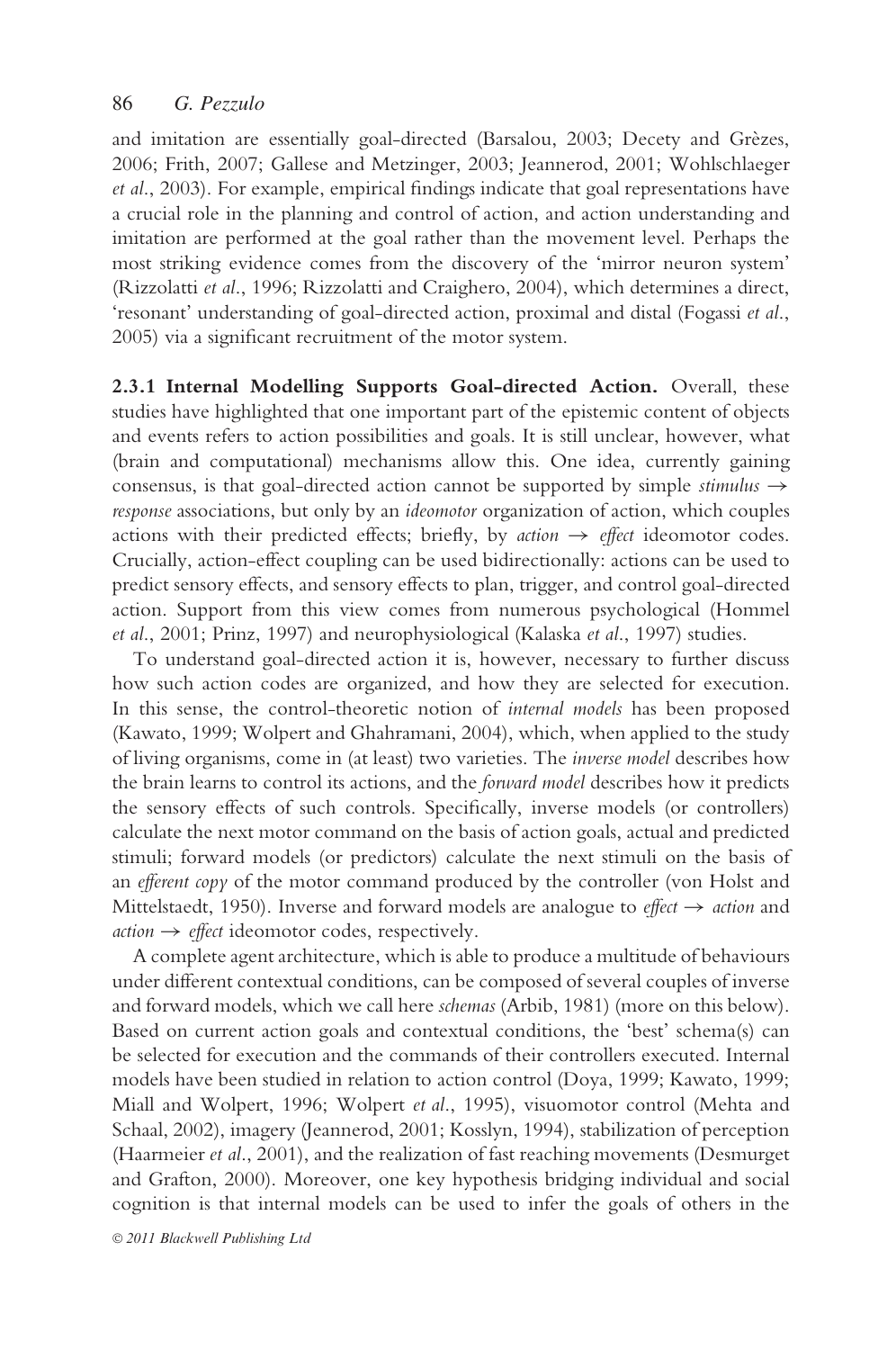same way in which they support the execution of one's own goals, thus opening the door to social abilities such as imitation and mindreading (Frith *et al*., 2000; Wolpert *et al*., 2003).

Overall, internal models produce an augmented action-perception loop: see Figure 1(b). Perceptual states do not directly influence action (as in the stimulusresponse paradigm), but internal models play a mediating role. In this paper, we put forward the idea that this mediating role is *representational*, and in particular, that internal modelling produces embodied representations (Gallese and Metzinger, 2003; Grush, 2004; Jeannerod, 2001, 2006; Wolpert *et al*., 2003). Here the idea is that by internally predicting or simulating actions and their effects we get an epistemic grasp over the external reality, which is internally represented in terms of action possibilities and action goals. In Gallese's (2000, p. 31) words: 'To observe objects is therefore equivalent to automatically evoking the most suitable motor program required to interact with them. Looking at objects means to unconsciously ''simulate'' a potential action. In other words, the object-representation is transiently integrated with the action-simulation (the ongoing simulation of the potential action).'

**2.3.2 Internal Modelling Produces Embodied Representations.** Figure 2 highlights the differences between a stimulus-response system (a) and one endowed with internal models (b). In the latter, the internal models realize an *inner loop*, which parallels actual sensorimotor interaction and mimics its input-output properties. Such loops can function on-line with action and off-line. Internal modelling provides the foundation of the *emulation theory of representation* proposed by Grush (2004, p. 1):

*...* in addition to simply engaging with the body and environment, the brain constructs neural circuits that act as models of the body and environment. During overt sensorimotor engagement, these models are driven by efference copies in parallel with the body and environment, in order to provide expectations of the sensory feedback, and to enhance and process sensory information. These models can also be run off-line in order to produce imagery, estimate outcomes of different actions, and evaluate and develop motor plans.

Inner loops are extremely relevant for our analysis since they provide an *internalization* of the external reality; or, rather, of certain relevant characteristics



**Figure 2** *Comparison between purely stimulus-response systems (b) and those endowed with anticipatory capabilities, which run an 'internal loop' on-line with action (b), or off-line (c)*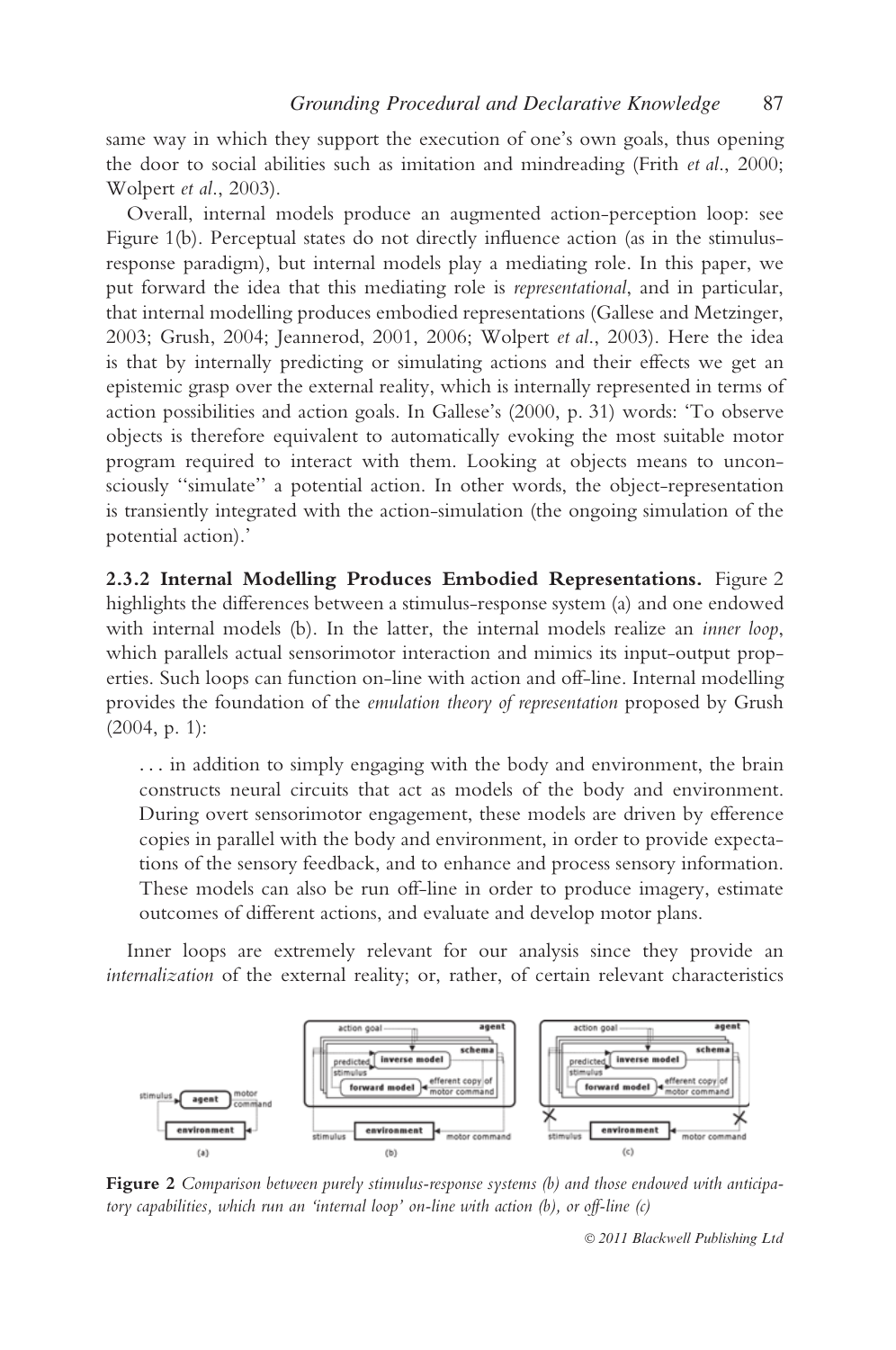of the organism-environment engagement (see Section 3). Such internalization is genuinely representational, since it includes indications for future actions and at the same time affords internal manipulation prior to and independent of any actual action. In fact, not only is the inner loop active while the agent takes action, but it can also be *decoupled* from the original sensorimotor loop and run off-line, in simulation of potential action(s) to support motor planning, preparation, and imagery (Grush, 2004; Jeannerod, 2001, 2006; Pezzulo and Castelfranchi, 2007, 2009).

As shown in Figure 2(c), in our control-theoretic model, decoupling is realized by suppressing incoming sensory inputs and inhibiting outgoing motor commands, while at the same time allowing the inverse and forward models to continue generating motor commands and predictions. This *mental simulation* process, which reuses off-line the mechanisms of on-line prediction, was firstly studied by Jeannerod (1997) in the context of motor planning, when an action is first simulated off-line, then executed on-line. Other, related studies (Decety, 1996; Decety *et al*., 1989; Decety and Grèzes, 2006) have shown that the timing of observed, imagined and executed actions is the same, leading to the conclusion that they share the same neural substrate. Similar results have been reported in classical studies on mental rotation of objects (Shepard and Metzler, 1971). The most likely conclusion is that the same action system permits action execution, observation, and off-line simulation, and so the same representational processes are in play. Therefore, by broadening the scope of his analysis, Jeannerod (2001, 2006) has argued that actions have the same content, a *motor representation*, in all their manifestations: when they are executed, planned, imagined, or observed, and that in all these cases it is the *mental simulation* process that produces the (same) motor representation. This means that motor representations are detachable and reusable in a number of cognitive processes.

Further evidence that action representations can be *decoupled* from the current sensorimotor context comes from studies of frontal and parietal lobe patients. Schwoebel *et al*. (2002) reports a patient with bilateral parietal lesions who was unable to refrain from executing imagined (hand) movements, and was unaware of these movements. Lhermitte (1983) first described *utilisation behaviour* in frontal lobe patients, or the failure to inhibit prepotent action processes (e.g. grasping) elicited by seen objects. These studies support the idea that mental simulation consists in an off-line reuse of the same representation involved in on-line motor execution; in addition, mental simulation may require an inhibitory mechanism, which is impaired in these patients.

**2.3.3 Other Kinds of Forward Models.** Up to this point we have focused on forward models that embed  $action \rightarrow effect$  relationships, but this is just one specific case. Schubotz (2007) has studied how the prediction of external events that we cannot reproduce ourselves (e.g. the movements of animals or objects, the listening of a melody) can be realized by using internal models that predict the exteroceptive or interoceptive changes these events produce on our own bodies instead of the effects of our own actions. By using such internal models, we can re-enact models of our body and its transformations to *simulate external events*, not limited to actions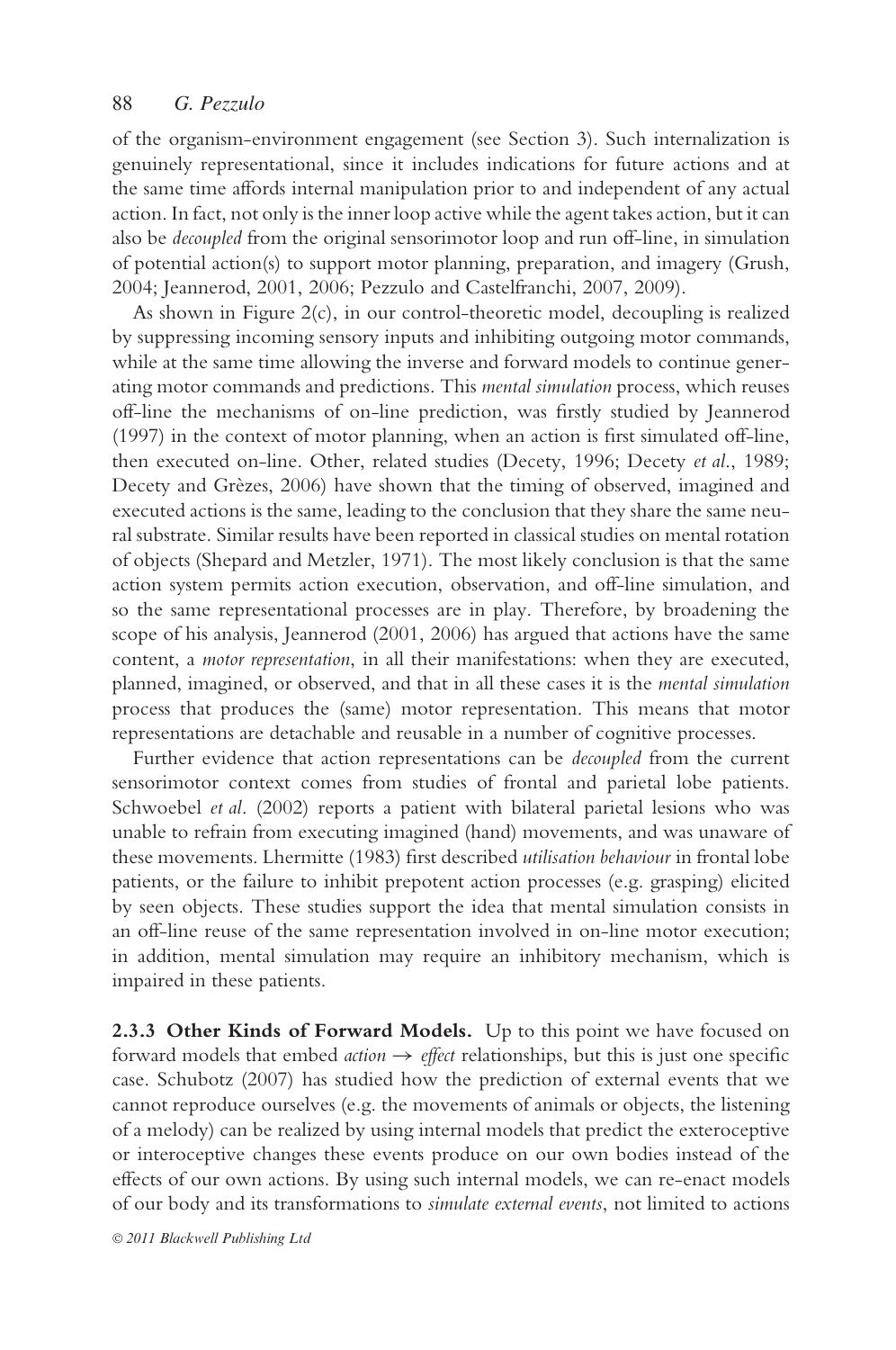we can actually execute; for example, they permit perceptual predictions and simulations by modelling changes in the patterns of perceptual stimuli. Coupled with the capability to discriminate self-produced effects from the rest of sensory experience (which is based on prediction too; see Blakemore *et al*., 1998; Jeannerod, 2003), internal models of external events extend our representational power from the realm of action-related concepts to an 'objective' understanding of the external reality.

**2.3.4 Possible Limitations.** The studies mentioned above indicate that mental simulations can enable several cognitive capabilities in the individual and social domains that are (or at least seem to be) representational in nature. However, the nature and limits of embodied representations and simulative processes remain unclear. In particular, consider the popular distinction between *procedural representation (or knowledge)*, 'how to do something', and *declarative representation* (or *knowledge*),<sup>2</sup> 'knowledge of what is true' (Anderson, 1993). One might argue that embodied representations are sufficient for explaining *procedural* forms of knowledge, but cannot support higher-level cognitive functions such as planning and reasoning, in which it is necessary to explicitly manipulate knowledge stored in a declarative format.

Indeed, contrary to the standard view of declarative knowledge as organized in symbolic structures like semantic networks (Norman, 1970; Quillian, 1969), embodied representations are realized in motor brain areas and are modal (or multimodal) and not amodal, and have a dynamic, 'transient' (non-enduring) nature. It remains to be explained whether this view accounts for conceptual forms of knowledge, and their flexible manipulation. A recent review by Barsalou (2008) reports empirical support for this hypothesis with a variety of techniques, from behavioural studies to brain imaging, but at the moment there is ample debate on this topic. This paper offers some philosophical arguments on how embodied representations can determine both procedural and declarative forms of knowledge.

#### **3. Embodied Representations and their Representational Content**

In this Section we further elaborate the idea introduced in Section 2 that inner loops are full-fledged (embodied) representational processes. This idea implies an account of 'intentionality' (Brentano, 1985) that differs from the sensorimotor perspective. According to the latter perspective, internal representations should be *grounded* bottom-up: they have to refer to the external reality and be constrained by physical

<sup>&</sup>lt;sup>2</sup> The terms 'knowledge' and 'belief' are usually used in two senses: the former implicit (e.g. we act on the basis of implicit presuppositions) and the latter explicit (e.g. knowledge we use for reasoning and that we can report explicitly). Here we use 'belief' and 'knowledge' as synonyms.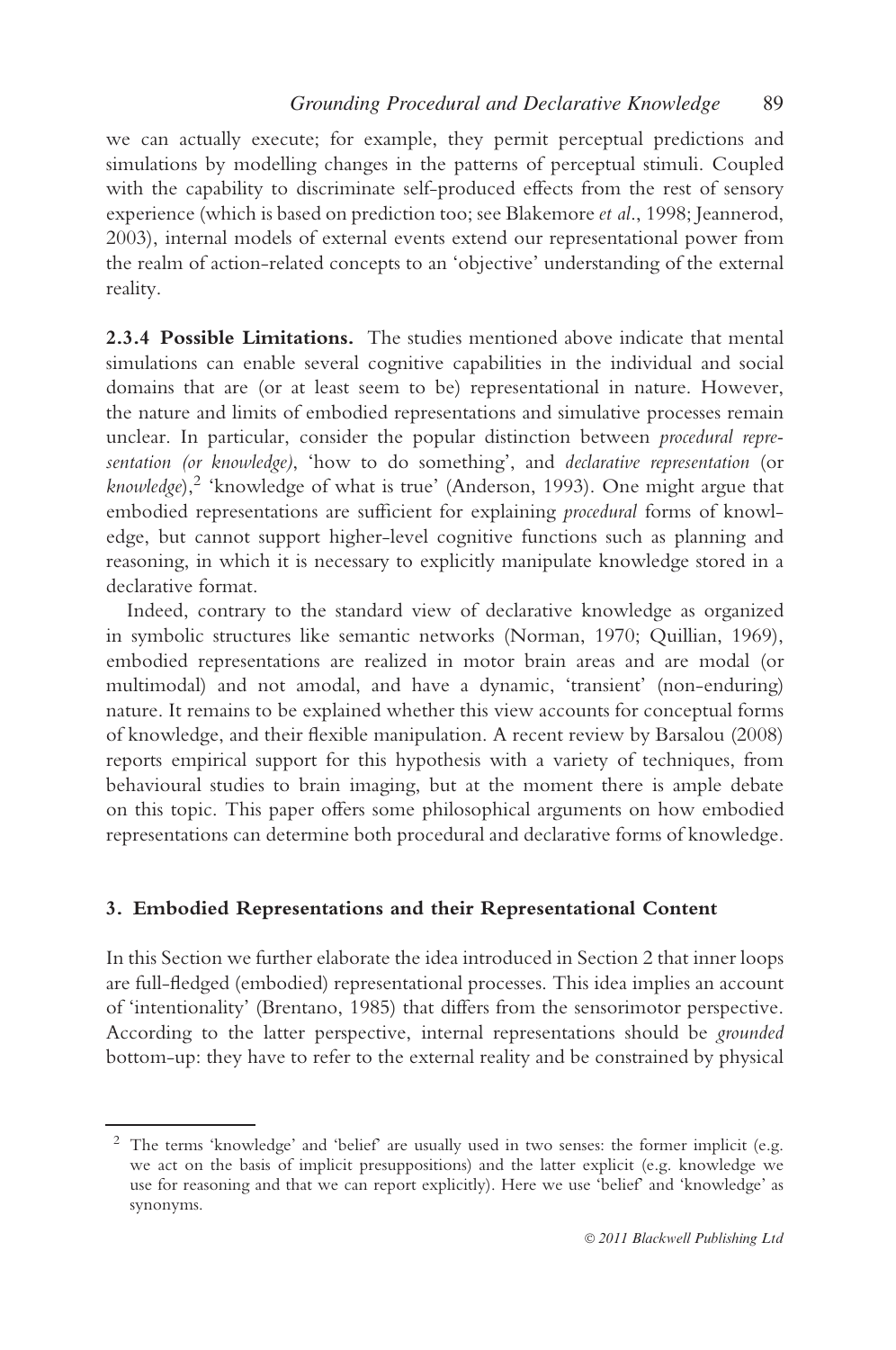interaction with it. More precisely, to do so they must refer to sensory states, which *cause* and permit discriminate among them<sup>3</sup>. For example, the representation *abc* refers to the sensorimotor state *xyz* if *xyz* causes *abc*. According to Harnad (2001, sec. 26): 'Symbols must be grounded in the capacity to discriminate and identify the objects, events and states of affairs that they stand for, from their sensory projections.'

This bottom-up form of intentionality is sufficient to support the *stimulus*  $\rightarrow$ *response* structure of reactive action, but not the *ideomotor* structure of goal-directed action that is instead assumed in the action-based perspective. Internal representations, like sensory states, merely provide information about the perceptual situation but do not give any cue about action outcomes, which are necessary for steering goal-directed action. Therefore, another element is necessary: prediction, and in particular the kind of prediction of action effects that is realized through internal modelling. Figure 3 illustrates the different views of grounding of the sensorimotor and action-based approaches respectively. (a) The sensorimotor view individuates only a bottom-up pathway of environment-organism causation. (b) The actionbased view is based on the *causal-predictive loop* realized by internal modelling. The causal part represents the fact that the representation *abc* is (totally or partially) caused by the sensorimotor state *xyz*. The predictive part represents the fact that one produces expectations about the effects of one's own actions (e.g. my sensorimotor state is *xyz* and I expect that, as a consequence of my action *α*, it will become *wxz*).

For goal-directed action, representations should encode patterns of (potential) actions and their outcomes; this is a form of *motor understanding*. In such a view, representations could be better conceived as *indications for action* required for an effective interaction instead of 'internal copies' of the external reality (Bickhard, 1993). Consequently, we argue, the primary representational content of knowledge about objects and events consists of a set of dispositions that entail numerous expectations. That is, representations are about (external) realities in virtue of the fact that they afford successful interaction with them and produce expectations of such interaction effects. In turn, the machinery behind such dispositions consists of action



**Figure 3** *(a) Environment-organism causation in sensorimotor and causal accounts; (b) Prediction of action's effects permits to 'close the circle' in action-based view and to realize a causal-predictive loop*

<sup>&</sup>lt;sup>3</sup> The role of *world*  $\rightarrow$  *representation* causation plays a key role in the informational semantic view of Dretske (1981) and the teleosemantic view of Millikan (2004), too, who however elaborate this idea in different directions. We do not enter in the details here (but see Grush, 1997 for a discussion on this topic).

<sup>©</sup> *2011 Blackwell Publishing Ltd*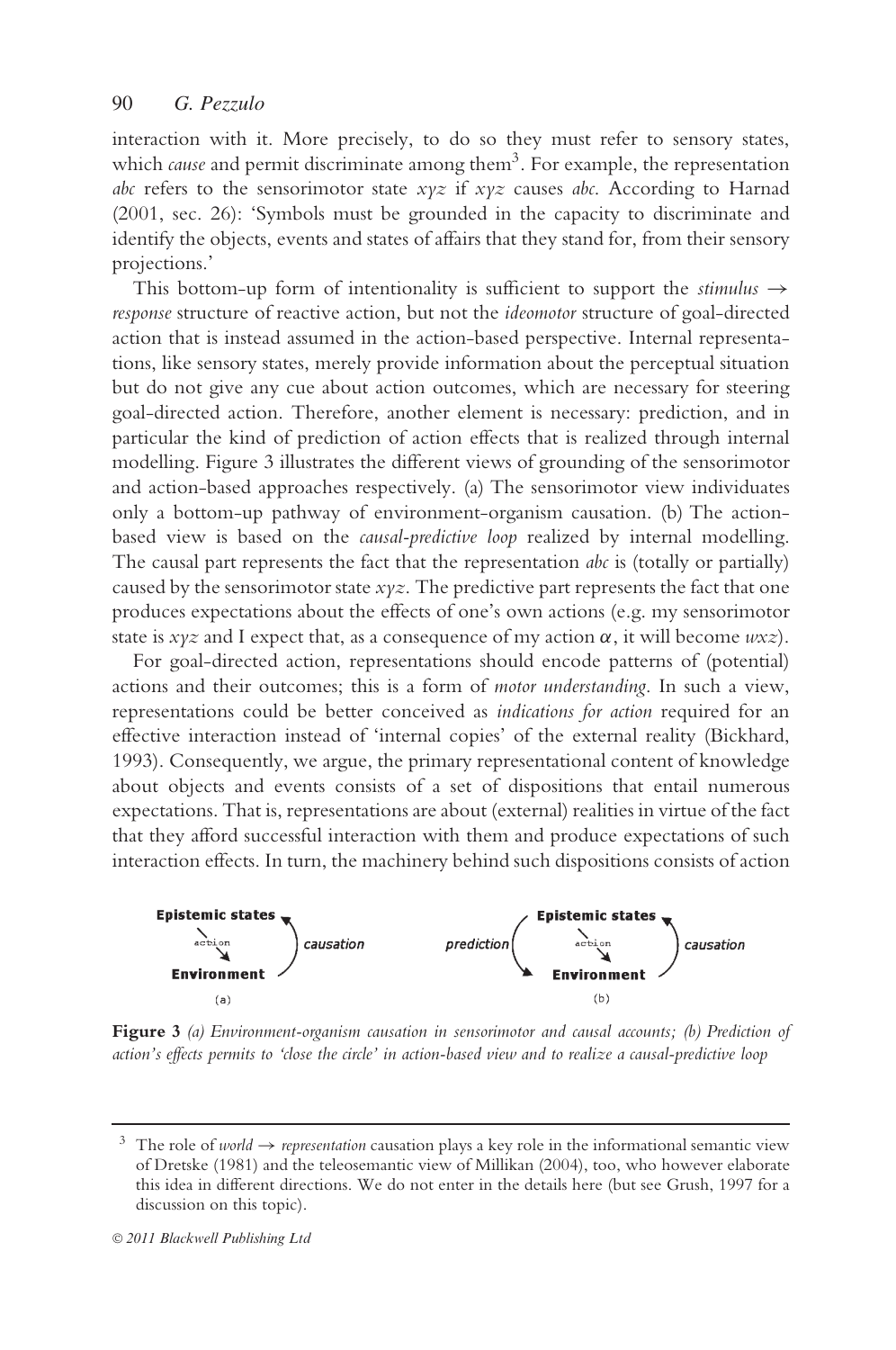schemas whose success or failure confirms their corresponding presuppositions and expectations and guarantees aboutness of representation. For example, the belief 'the cat is on the mat' consists in a set of dispositions, such as 'if I look at the mat I will see the cat', and 'if I move the mat I move the cat', whose expectations are confirmed by action success. However, there is more to the situation. Since action schemas include numerous control parameters, such as the colour and weight of a cat or a mat, those elements can be considered part of the content of the representation, too. This makes it possible to formulate the belief 'the black cat is on the mat'. As we will see in Section 4, it is often (if not always) the case that only part of such content is elicited or used in a given context of interaction. For example, when lifting an object size knowledge, but not colour knowledge, is typically elicited.

Overall, this is a pragmatist's account of knowledge and its mental content, based on the idea that any access to the world's verifiable structure is mediated by action, actual or potential, and knowledge verification criteria are pragmatic. At the same time, the coupling with action schemas explains the causal power of beliefs and knowledge without postulating dualism. One advantage of this view is that it offers a solution to the problem of the *normativity* of representations, since their correctness or incorrectness depend on pragmatic success or failure, and action success is also a reality check for their aboutness. Another problem easily accommodated within this view is *misrepresentation*: the problem of how one can think anything at all about something if one thinks something false about it (Grush, 1997). From a pragmatist's perspective, representational failure is not a failure of referring to the external reality, but simply a failure of picking up the best indications for actions. Such an error can eventually be corrected, as long as the interaction proceeds. Finally, a relevant implication of this view is that maintaining true representations is a pragmatic necessity of schemas and not a necessity dictated by cognitive needs. All schemas that are used in the same environmental conditions tend to have the same representational content, and no extra cognitive bias (e.g. maintaining coherence between schemas) is required. Indeed, living organisms are selected by evolution to produce good indications for action, since accuracy of their internal modelling processes is necessary for the success of their schemas, and ultimately for their survival (Bickhard, 1993; Pezzulo and Calvi, 2007).

#### **3.1 Detached Representations**

This is not the whole story however. To pass from a simple motor understanding to a fully representational, *epistemic* grasp over the external reality, representations must be *detachable* from the here-and-now so as to afford internal, endogenous (not stimuli-driven) regeneration and manipulation independent of the current sensorimotor flow. One key characteristic of representations is that they are *internally manipulable*, and can be used for attempting actions internally, before or instead of acting in the external reality, and in diverse goal and sensory contexts, i.e. even outside the context in which they were learned. This necessitates that representations be (temporarily) *detached* (or *decoupled*) from the current sensorimotor loop. At the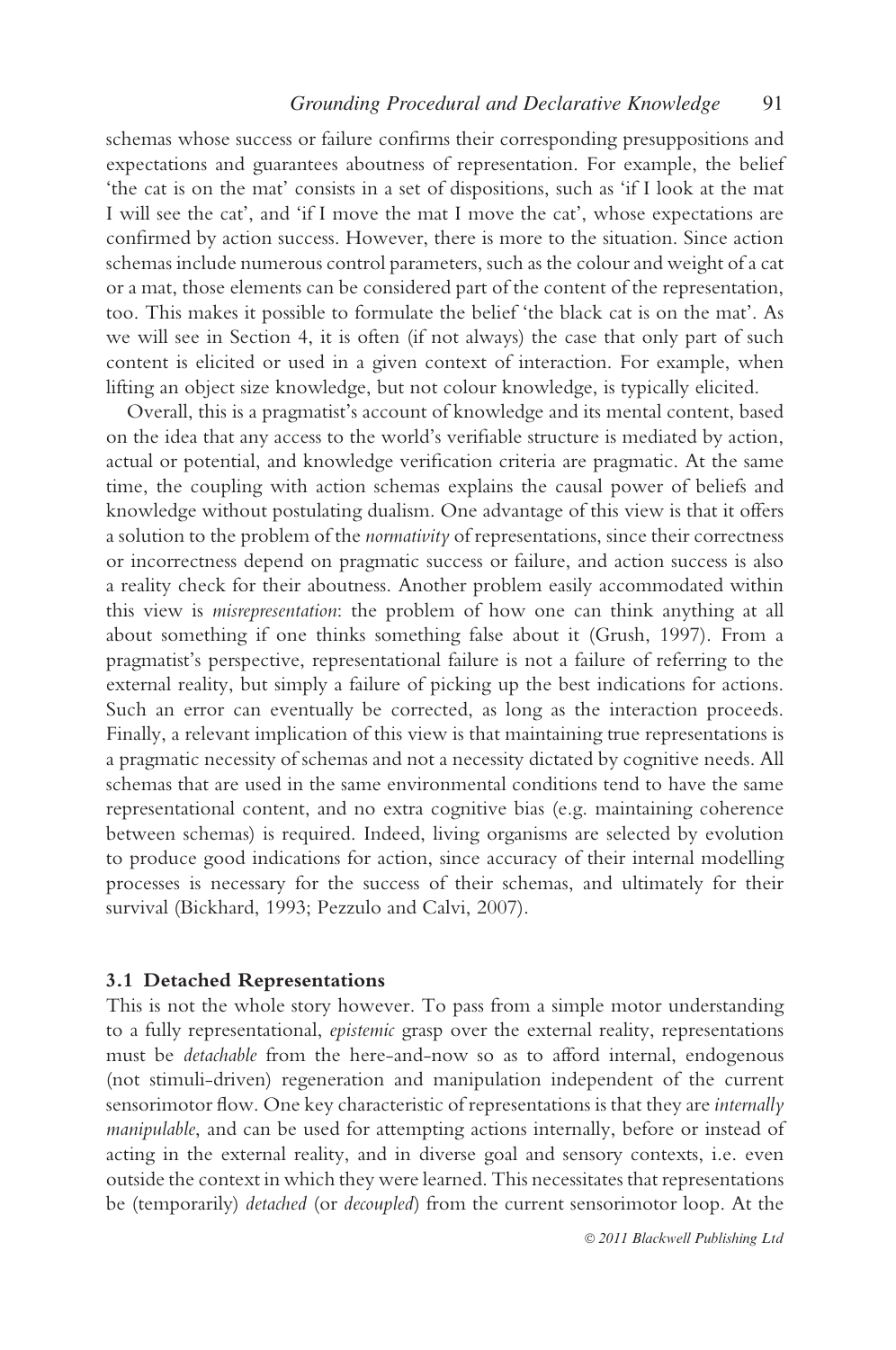same time, detached representations need to maintain their intentionality and grounding. How can our account of representation based on internal modelling satisfy the two apparently conflicting constraints of detachment and grounding?

Although they initially serve for on-line action control, inner loops can be *detached* from the current sensorimotor loop, making it possible to run them off-line; see Figure  $2(c)$ . By chaining multiple short-term predictions together, this mechanism allows *simulations* of possible goal-directed actions to be generated, or multiple scenarios to be imagined and compared without executing any actual action. This elicitation-without-actual-action gives an 'epistemic grasp' over the external environment that goes beyond mere observation since it embeds interactive elements: it gives reference to possible actions and their outcomes. A complementary aspect is that, unlike sensory states, predictions and simulations are not only automatically elicited by external events but can be *endogenously generated* when needed. This gives autonomy from the external environment, which is a necessary precondition for true cognition. For example, it makes it possible to set up and pursue goals which are not dictated by current affordances.

Importantly, mental simulations of actions are realized with a (partial) re-enactment of the motor processes involved in the same overt actions—a feature that distinguishes them from related ideas widespread in cognitive science such as *small scale models* (Craik, 1943) or *mental models* (Johnson-Laird, 1983). As discussed in (Pezzulo and Castelfranchi, 2007, 2009), internal modelling loops could have originated for the purpose of adaptive interaction of the organism with its environment and not for cognition. The process was then exapted for realizing increasingly sophisticated representation-based cognitive tasks. For example, predictive capability could have originated in the need to compensate for feedback delays (Desmurget and Grafton, 2000) and then became used for anticipating future relevant events. Similarly, the ability to run off-line simulations during action preparation (Jeannerod, 2001) or for forecasting future dangers (Damasio, 1994) could have been exapted to allow endogenous internal manipulations, such as reasoning and selecting distal goals, which are the hallmark of representation-based cognition. Although off-line inner loops have gained increased autonomy from the here-and-now, due to their origin as control mechanisms they maintain reference to (possible) situated action, and their basic functioning remains the same (e.g. they allow comparing predictions and perceptions). For this reason they remain *grounded* and constrained by the external environment.

**3.1.1 What Counts as a Representation, and What Does Not?** We have argued that representations are dynamical processes produced by the re-enactment of sensorimotor brain structures. However, this does not mean that all dynamical processes are representational. For example, central pattern generators (Grillner, 1981) and attractors in dynamical systems (Port and van Gelder, 1995) are not representations. These steering mechanisms cannot be *decoupled* from the current sensorimotor context and cannot be *used as* representations to stand in for something else, or internally manipulated instead of acting directly on the external environment.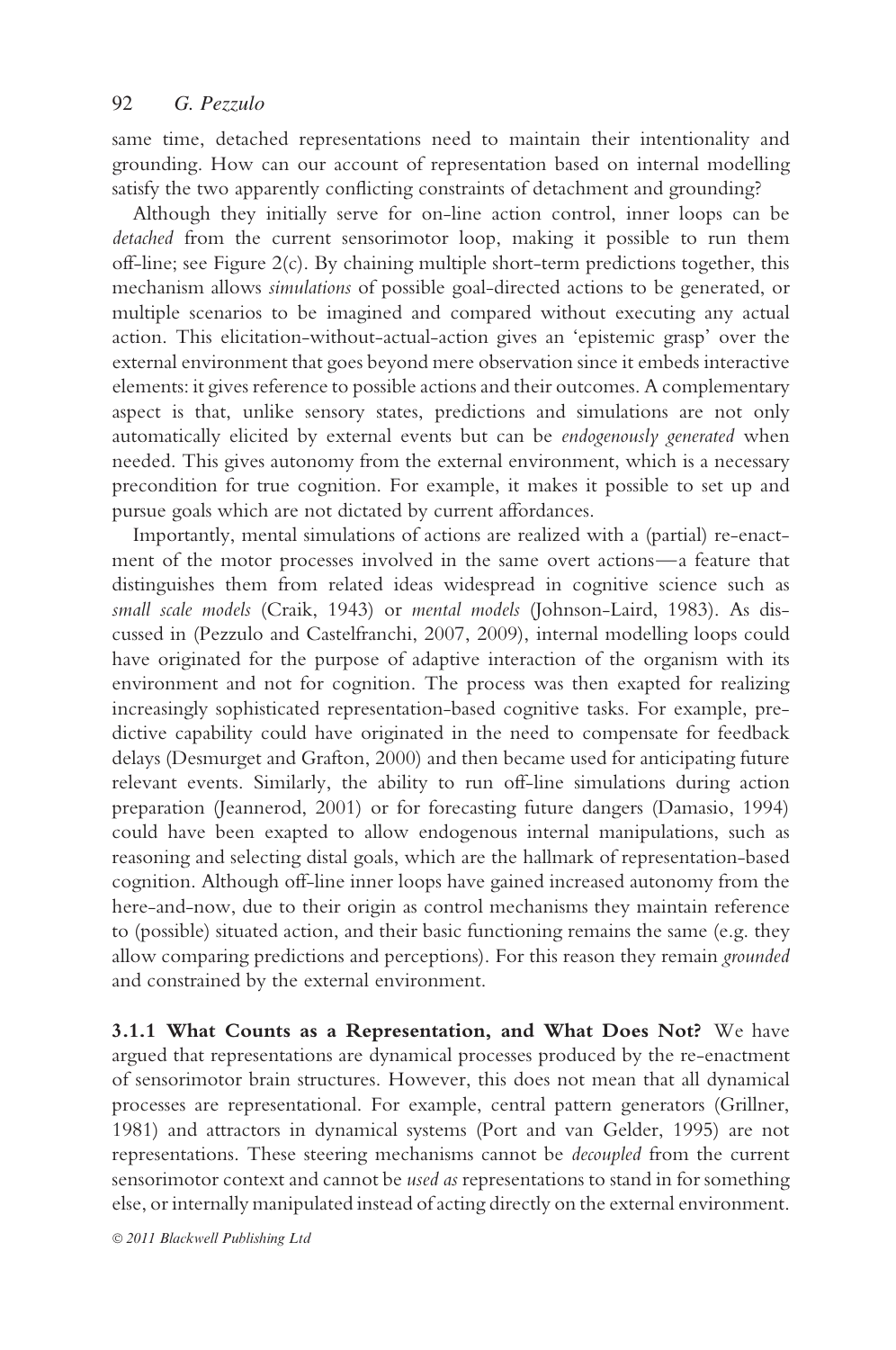Similarly, internal states such as retinal images, internal (hidden) units of neural networks, and endogenous regenerations of perceptual stimuli, although they (often) co-occur with external events, should be called 'information states' and not 'representations', unless they also afford detachment and internal processing independent of the most immediate action affordances.

# **4. An Action-Based View of Procedural and Declarative Knowledge**

We have argued that inner loops, having the two characteristics of detachment and grounding, are prototypical *embodied representations*, grounded in the motor system but which nevertheless afford internal manipulation. The aim of this section is to clarify how such view accounts for procedural and declarative forms of knowledge.

In order to frame the discussion, however, it is necessary to draw a more complete picture of the functioning of inner loops for goal-directed action, and to extend the schema model introduced in Section 2 to account for more complex motor programs such as drinking a cup of wine. It is in fact implausible that such a motor program is realized by one single schema. It has been proposed that the brain maintains a *vocabulary* of actions that provide basic functionalities such as finding, reaching, grasping and lifting a cup, and that such actions can be recombined flexibly (Fadiga and Craighero, 2004; Rizzolatti *et al*., 1988). In a schema-based view, we can treat each basic action as a set of schemas that can realize the action's goal under different contexts. Figure 4 illustrates a sample schema-based computational model for drinking a cup of wine which is composed of two sets of perceptual schemas (top) and five sets of motor schemas (bottom); (see Fagg and Arbib, 1998; Pezzulo, 2009; Pezzulo and Calvi, 2006; Roy, 2005 for related schema-based models). Sets of schemas are required since their parameters can be specialized for different sensory contexts (e.g. lifting full or empty cups, grasping big or small cups, etc.). Both perceptual and motor schemas can be conceptualized as coupled inverse and forward models, as in Figure 2(b); the difference is in the inputs they receive (as a rough approximation, visual for perceptual schemas, and visual, tactile and kinaesthetic for motor schemas) and the effectors they govern (as a rough approximation, head and eye movements for perceptual schemas, and arm and hand movements for motor schemas). As shown in the figure, each schema can be dissected into simpler schemas; for example, grasping involves grip preshaping, hand rotation and hand closure. For the sake of simplicity here we focus on coarse-grained schemas.4

One important aspect of this computational architecture is that schemas compete for selection, the reason being that access to sensors and effectors as well as to the

<sup>4</sup> It is widely accepted that action control structures are arranged in a hierarchical fashion, with more abstract and effector-independent schemas at the top, and motor programs for muscle movements at the bottom of the hierarchy (Hamilton and Grafton, 2007). For the sake of simplicity here we do not consider this aspect (but see Haruno *et al*., 2003).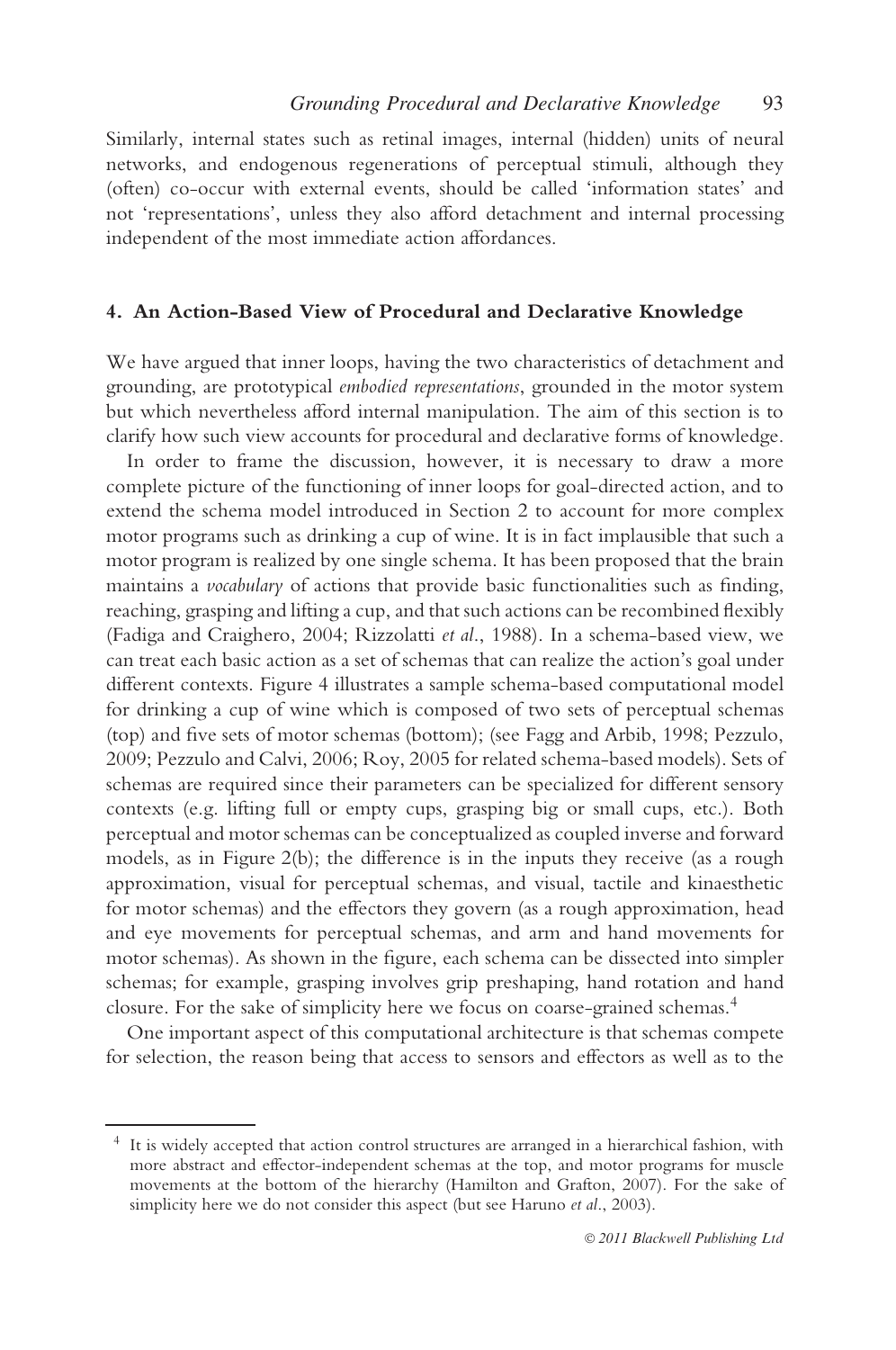processing capabilities of the brain is limited. For example, it is impossible to look in two different directions at the same time, or to drink and throw the same cup of wine at the same time. For this reason, only a few schemas get the chance to be selected. The higher their *activity level*, the higher the chance of selection. In such computational models, activity level accounts for both the 'achievability' (i.e. how much the schema is expected to be successful given the current context) and the 'desirability' (i.e. how much the schema's goal is desirable given the agent's current internal motivations) dimensions. To account for the 'achievability' dimension, schemas are activated in two ways: (1) when their forward models generate accurate sensory predictions (compared to actual stimuli), and (2) when other schemas create the appropriate contextual conditions and activate them (dotted lines in Figure 4). This mechanism should ensure that active schemas are closely tied to the current context. Biological systems have other sources of activation, too, that account for the 'desirability' dimension, most notably their motivations. For example, thirst and the desire to hit somebody bias the selection of drinking versus throwing schemas. For the sake of simplicity we can assume here that one action goal (drinking) is active, and the problem is how to select the right sequence of schemas to realize it.

Another key aspect is that active schemas can input other schemas, and so transfer information to them (solid lines in Figure 4). For example, perceptual schemas can provide information about cup location, size and orientation to appropriate motor schemas. This aspect is important in regulating schema sequences, but it also has epistemic effects, as we will see.

### **4.1 Procedural Knowledge is Implicitly Produced when Acting**

The goal-directed structure of schemas makes it possible to reverse the classical *perception*  $\rightarrow$  *representation*  $\rightarrow$  *action* pipeline scheme. Since actions produce expectations, knowledge is not only a presupposition of action, but can be discovered *by* acting, too. For example, lifting a cup gives weight information and affords its categorization it as 'full' or 'empty'. The process through which this occurs involves the formulation of expectations based on prior knowledge and their verification through action. In Bayesian terms, this is a *generative* process which goes from *priors* to *posteriors* (Friston, 2003; Wolpert and Ghahramani, 2004).



**Figure 4** *Drinking a cup of wine: a schema-level view*

© *2011 Blackwell Publishing Ltd*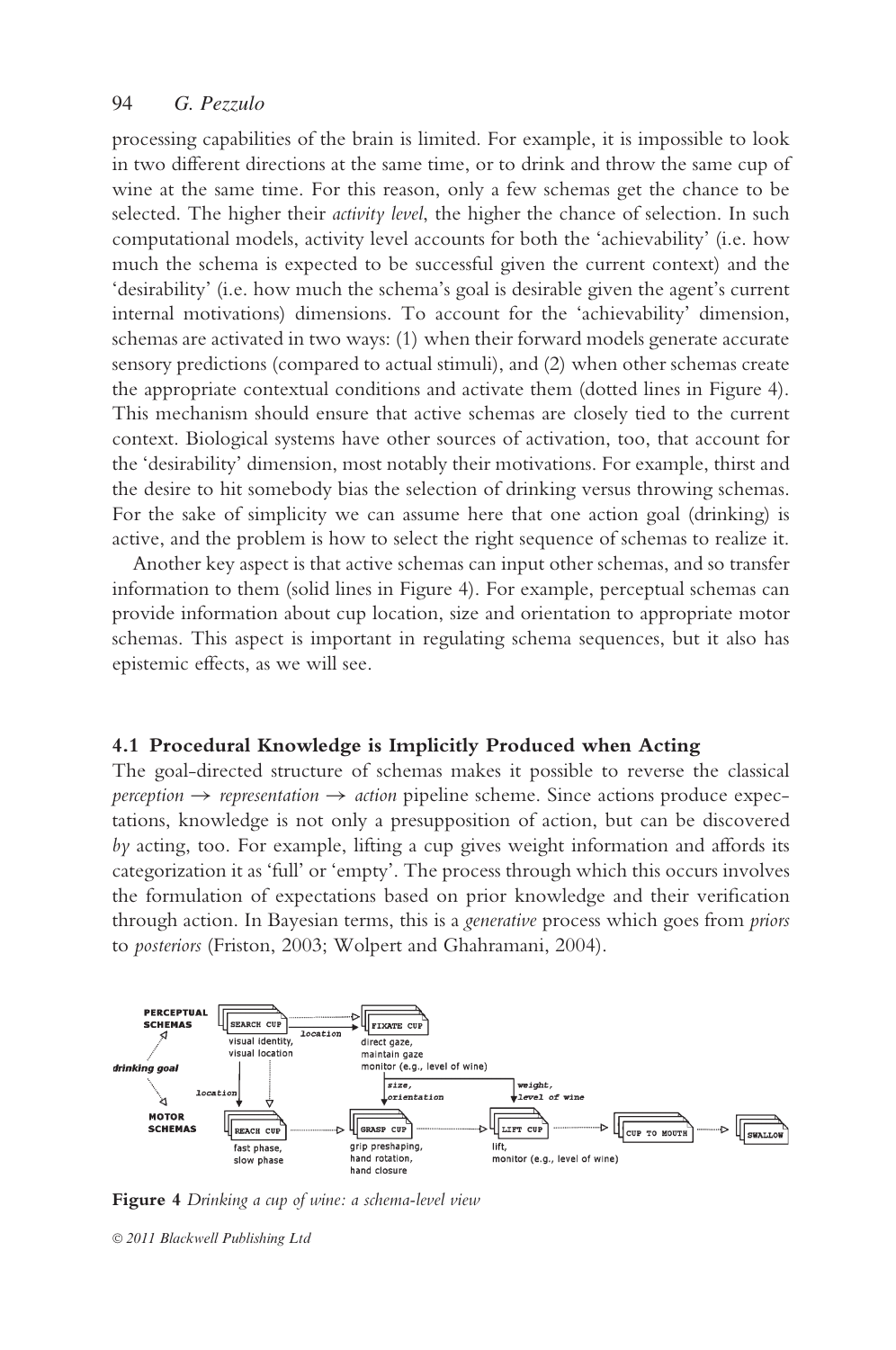Suppose that someone provided with the above computational/neural architecture wants to drink a cup of wine (we focus on the lifting part). Suppose that the cup looks empty (or one is told it is). Such visual (or linguistic) information may lead to the selection of the appropriate internal models, which govern the lifting of full versus empty cups, and which, in turn, will predict different sensory weight effects on the acting body parts.<sup>5</sup> This *prior* (visual) information can be continuously updated and integrated based on new evidence. One source of evidence is action success or failure: a successful lifting implicitly verifies the internal model's presuppositions and supports prior weight information. A failed lifting, instead, disconfirms it. If the action involves multiple steps, prediction accuracy can be used as a further source of evidence in order to gradually update information. This mechanism works as follows: all schemas (including those which are not associated to the currently running motor programs) are allowed to predict sensory feedback and are assigned more or less access to the effectors, depending on their prediction accuracy. As a result, not only does the action schema that predicts better allow the appropriate lift, but also the selected forward models disambiguate the context and provide an embodied representation of the object's weight (the *posterior*), by predicting the sensory effects of lifting the object. Overall, the success of a schema indicates that the specific (actual or expected) states of affairs, encoded in its assumptions and expectations, are true.

Moreover, the success of a grasping schema implicitly indicates that a cup is in touch and ready to be lifted, and provides extra information about its weight, size, etc. Not only is such information essential for the functioning of single schemas, but also the whole schema structure supporting goal-directed action requires it. In some cases this information can be passed between schemas. For example, the *fixate cup* schema can pass information about the level of wine to motor schemas, which can therefore avoid spilling. This process supports division of labour and permits costly operations, such as context estimation, or extraction of visual information, to be executed only once (Vetter and Wolpert, 2000). However, an explicit encoding or passage of information is not always necessary, as some information can simply be used in the schema structure as an *indication for action*. For example, the success of the *grasp cup* motor schema creates the appropriate environmental conditions for the next schemas to be executed, and implicitly signals constraining conditions (e.g. the fact that the cup is in touch). Interactivism (Bickhard, 1993) suggests a similar perspective: if an active interaction succeeds, it implicitly determines knowledge that can be used to steer further interaction; if it fails, then the indication for action (and the content of the representation) is false. Suppose, for instance, that the failure of a grasping action derives from the object lying out of reach. Although this

<sup>5</sup> Experiments performed by Tucker and Ellis (2004) have shown that appropriate motor programs for interacting with objects are indeed automatically selected on the basis of visual cues, such as an object's handle. A related finding is the fact that 'canonical neurons' in monkey F5 area neurons appear to code action plans in relation to seen objects (Rizzolatti *et al*., 1988).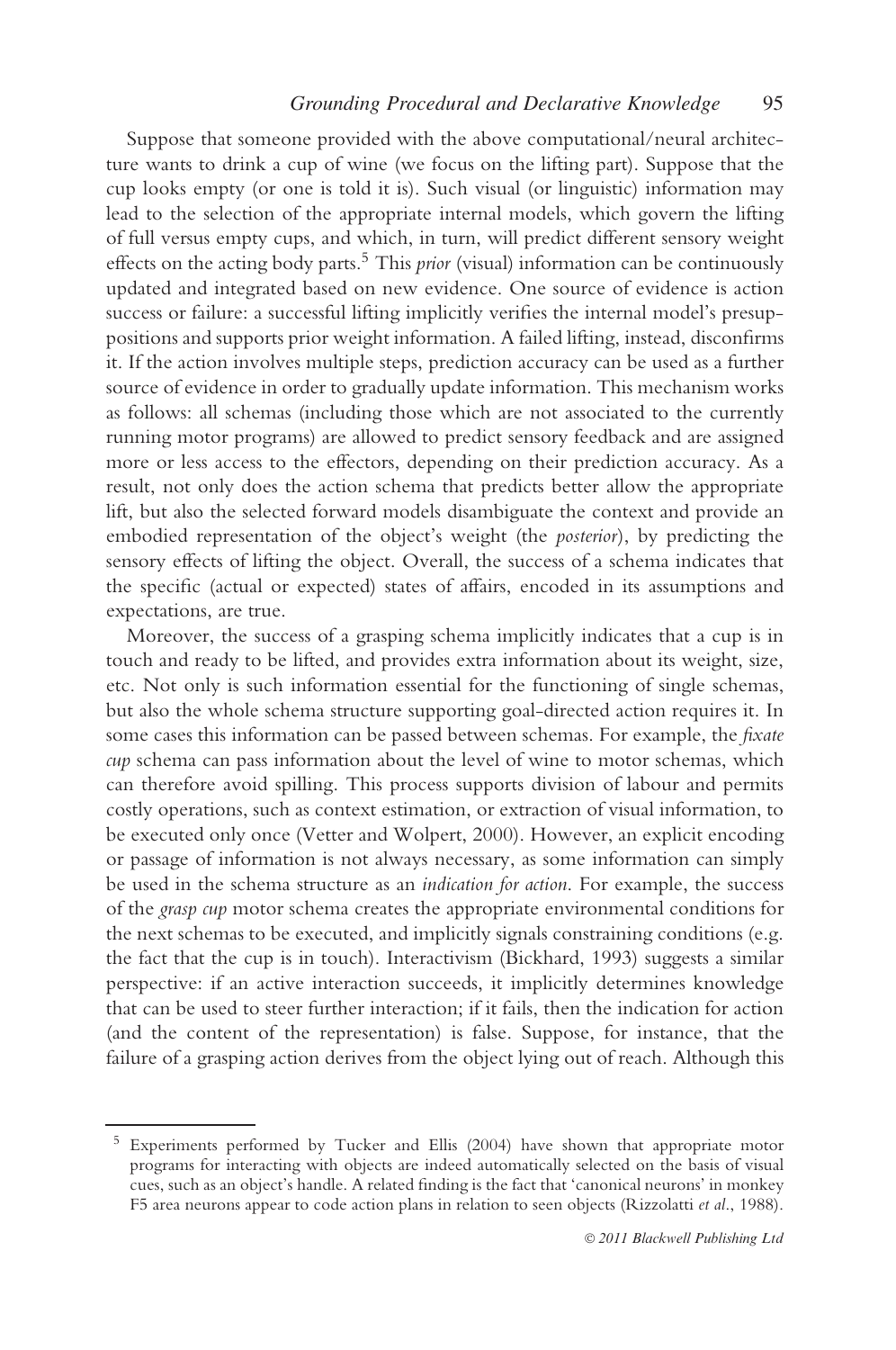information is not technically 'inside' the failing schema, nevertheless it is revealed by the failure, and we can *act on its basis* (for example, decide to move toward the object to be grasped). Overall, the main characteristics of procedural knowledge are its dynamic and transient nature, since it is produced only when necessary, and is grounded and situated in the current sensorimotor context. However, under certain conditions, part of said knowledge can be made explicit, in order to be used outside the original sensorimotor context.

# **4.2 Accessing Procedural Knowledge via Simulation and Making it Explicit**

Like procedural knowledge, declarative knowledge is not necessarily mediated by (amodal) symbols, but can be produced *on the fly* by eliciting the 'accessible' subset of procedural information stored in internal models (we call it *tacit information*). In other terms, the internal models used in motor control, motor planning, or the prediction of external events, are also available to some extent across other sensorimotor or cognitive systems, and can be intentionally re-enacted so that their representational content can be retrieved, giving access to the same kind of knowledge used for taking action.

Consider again the case of lifting a cup. Although a seemingly less direct application, an *off-line simulation* of lifting the same cup can be used, too, for accessing action-related information; the schema's tacit knowledge is made available in the form of sensory effects predicted by the internal model, if the object were actually to be lifted. This information can be available to other processes, for example, for answering the question: 'Is your red cup heavier of lighter than your blue cup?', or 'Can you reach the red cup?'. In the first example, the visual images of the two cups activate internal models for grasping, which will predict different sensory weight effects, thus making this information accessible (see Hamilton *et al*., 2007 for a discussion of motor simulation in perceptual weight judgments). In the second example, a simulation involving the 'reaching' schema(s) can give access to the 'reachability' dimension. A recent illustration of this situation comes from a study by Coello *et al*. (2008): participants were asked to judge (perceptually) whether a visual target was reachable or not with their right hand. Significantly, the subjects' performance was facilitated (especially for stimuli located at the boundary of peripersonal space) when their motor cortex was stimulated using TMS. This study shows that mental simulations elicited by visual stimuli not only prepare the body to act, but also reveal relevant information, for example about the feasibility of potential actions. In this way, motor representations participate in the visual determination of what is reachable. More generally, consider that motor simulation can involve multiple schemas: for reaching, grasping, locating the cup in the visual scene, and so on. When combined, they can give access to multiple categories, such as 'weight', 'colour', and 'distance', by eliciting the appropriate motor processes and parameters. Critically, declarative knowledge produced in this way (*that* the cup is red, or big) has the same *content* as its corresponding procedural knowledge.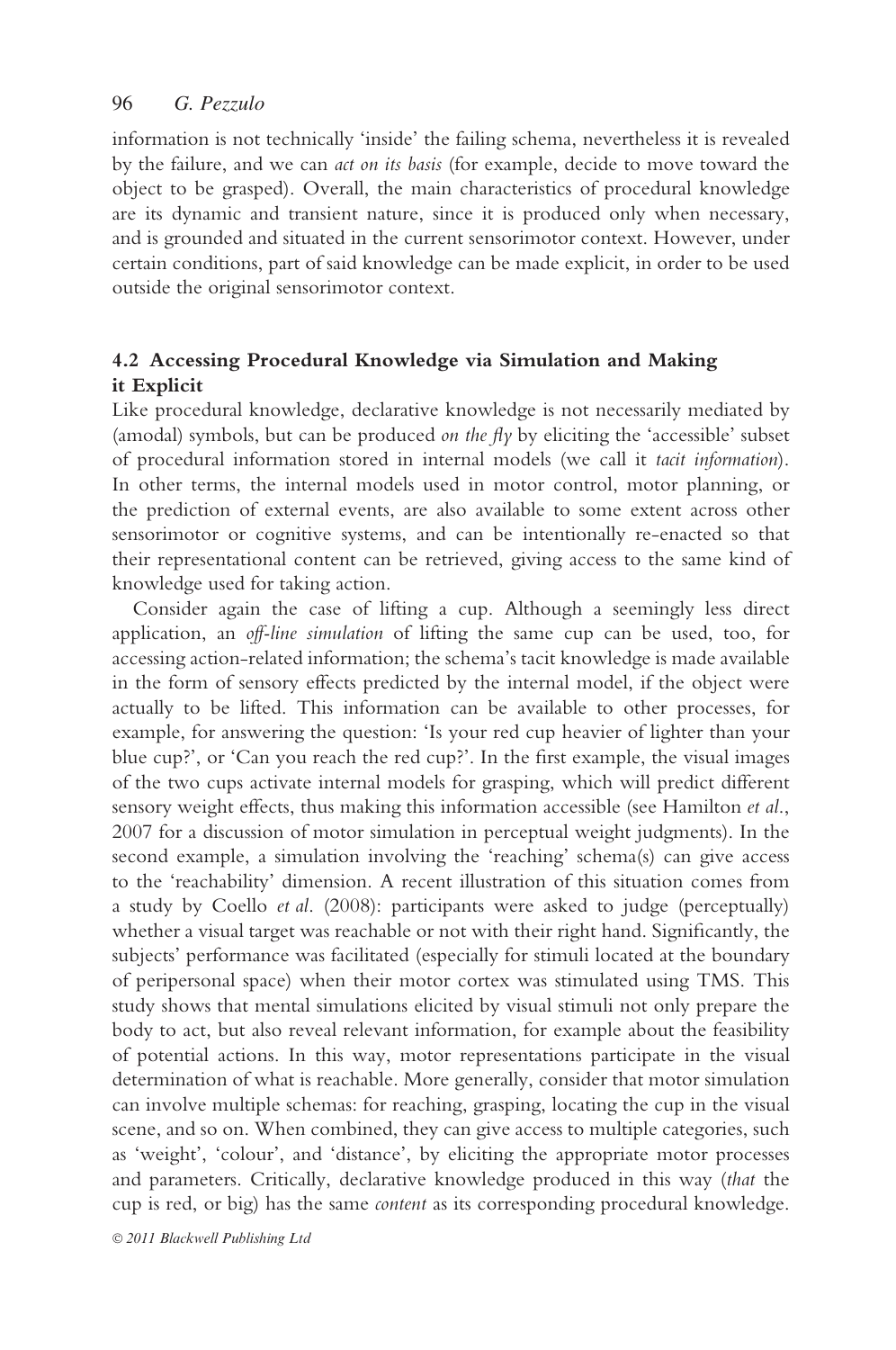Anyway, unlike actual action much of the extra information that is obtained via action failures is not available when an action is simulated, and so knowledge obtained by internal simulation can be less reliable.

This mechanism is surprisingly versatile and gives access to knowledge that is much harder, if not impossible, to obtain with different means. Consider the huge amount of 'knowledge in the fingers' that is required to play the piano or to use a keyboard. In most cases, the easiest way to access information, such as what finger to use to press the 'Ctrl' button on your keyboard, is running an internal simulation of that very action, which counts as a truly *epistemic action*—that is, an action that is not conducted for the sake of producing a pragmatic effect but for the sake of obtaining knowledge. Part of the power of this mechanism consists in the coupling of inverse and forward models, which have preconditions and effects that are implicitly verified by action success; this process can be 'inverted' and exploited for inferring what action to perform (either actually or 'in simulation') to obtain knowledge about preconditions or expectations; for example, what motor command to execute to produce a given key pressure, or what action to do to decide if a cup is heavy or light.

Up to this point we have provided examples of on-line and off-line motor (hand) control, but the same mechanism can be used for steering visual simulations, as well, since 'looking' is merely another action that can be executed and simulated. When one is asked, 'What is the colour of your kitchen furniture?', 'How many chairs are there in your apartment?', or, 'Where is the book I gave you yesterday?', one can scan the visual scene in one's imagination by re-enacting the motor processes usually involved in overt perception, including those governing eye movements. Since the demands of visual processing are the same as any other form of motor control (e.g. overcoming delays in feedback), it is plausible that similar solutions based on internal modelling could be implemented in the brain. Indeed, recent research reveals the presence of internal models for moving visual targets in the cerebellum (Cerminara *et al*., 2009), which might support visual simulations. Numerous experiments with eye tracking methods indicate that visual scans are invoked during cognitive tasks in which visual scenes are elicited. In one experiment reported in (Spivey *et al*., 2004), when participants are asked to imagine a perceptual situation (e.g. people in different floors inside a building), they do several saccades in directions in which the described objects are more likely to be in reality (e.g. upward or downward). Similarly, Estes *et al.* (2008) report that reading object words (i.e. 'plane', 'soccer ball') activates typical gaze directions (up/down). In our view, visual simulations, which determine eye movements even when there is nothing to look at in the external environment (Spivey and Geng, 2001), could give access to task information encoded in internal models (in addition, they could implement embodied problem solving strategies; see Section 5).

Note that the neural correlates of visual simulations of the spatial environment and of visuomotor control (e.g. lifting cups) could be different. Based on empirical evidence, a distinction has been proposed between two visual systems: a dorsal, action-related pathway, which uses an egocentric frame of reference and a ventral,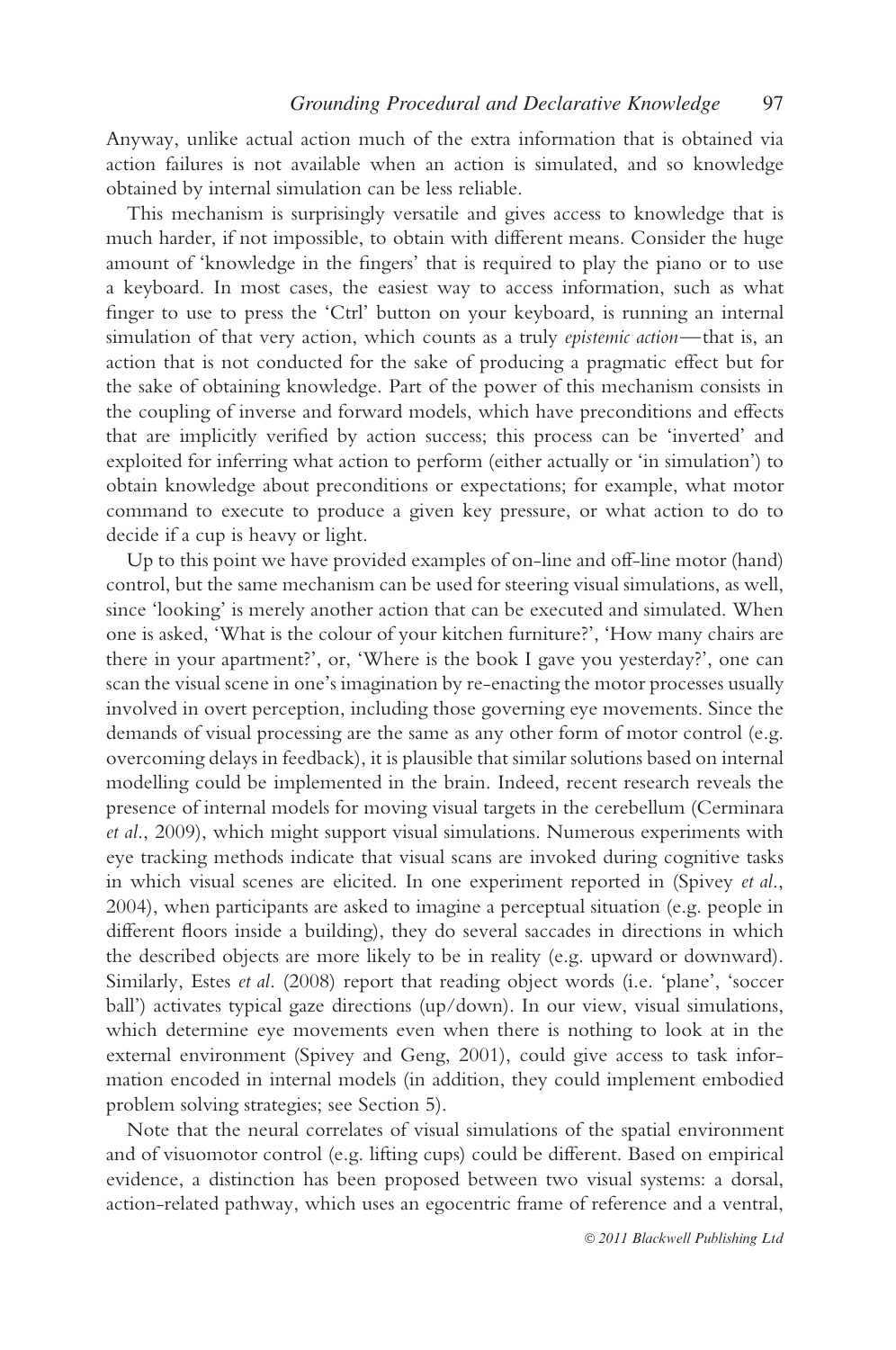perception-related pathway, which usually uses an allocentric frame of reference and whose content is available to consciousness<sup>6</sup> (Milner and Goodale, 1995, 2008). The existence of multiple neural pathways for vision is compatible with our claims as long as they are both supported by internal models which can be re-enacted in simulation, as in the examples we discussed above. Indeed, it is possible that, when processing different types of sensory information, the visual system exploits different kinds of schemas, which determine different representations in different frames of references, and support different forms of simulation (of hand-cup dynamics, of visual scans of objects in the scene, and so on).<sup>7</sup>

Most of our examples of simulations involve single actions. However, complex sequences of actions can be simulated, too. For example, one can simulate the whole path home to recall whether or not a given shop is on the route. In terms of our computational model, such simulations re-enact whole portions of a schema structure (see the example in Figure 4).

Finally, it is worth noting that our account is not restricted to declarative knowledge having obvious links to action; conceptual and linguistic knowledge can be addressed as well. Recent research in the embodied aspects of language has shown that language processing activates motor areas in the brain (Pulvermüller, 1999). Although general frameworks have been proposed that attempt to ground almost all language processing in embodied action (Glenberg and Gallese, submitted; Simmons *et al*., 2008), most empirical research has focused on sentences that have explicit action components, such as 'open the drawer' (Glenberg and Kaschak, 2002); in these domains it has been found a significant interference of motor and linguistic representations. However, we note that communication is another form of action (composed of *speech acts*, see Austin, 1962), which could be supported by appropriate internal models allowing communicative intentions to be achieved. Such models predict the effect of one's own utterances, or the understanding of another's

<sup>6</sup> Note that there is an open discussion on frames of reference. Recent evidence from multiple research groups challenges the bold egocentric/allocentric distinction (Pisella *et al*., 2006), and numerous studies indicate goal-directed frames of reference in the superior temporal sulcus (Jellema and Perrett, 2006) and the mirror neuron system (di Pellegrino *et al*., 1992). See also Briscoe, 2009 for the alternative hypothesis that both pathways use an egocentric frame of

reference. The should different sets of internal models for vision be needed? Here we agree with Milner and Goodale (1995, 2008) that, in evolutionary terms, this could reflect different computational demands: on-line action control for the dorsal stream, and distal goal-directed action for the ventral stream. This could have determined different encodings in the two visual pathways, and possibly different frames of reference, so that ventral vision specialized to provide a visual experience of the world that can be used for planning actions, or stored for future reference, whereas dorsal vision specialized to provide the direct foundation for on-line action control. Our disagreement with Milner and Goodale (1995, 2008) is about the nature of semantic representation. These authors endorse the classical view that visual experience and visual (semantic) representation consist in *internalized percepts* obtained via the ventral stream, while we argue that they consist in *internalized perception* with the reenactment of internal models; see Section 5.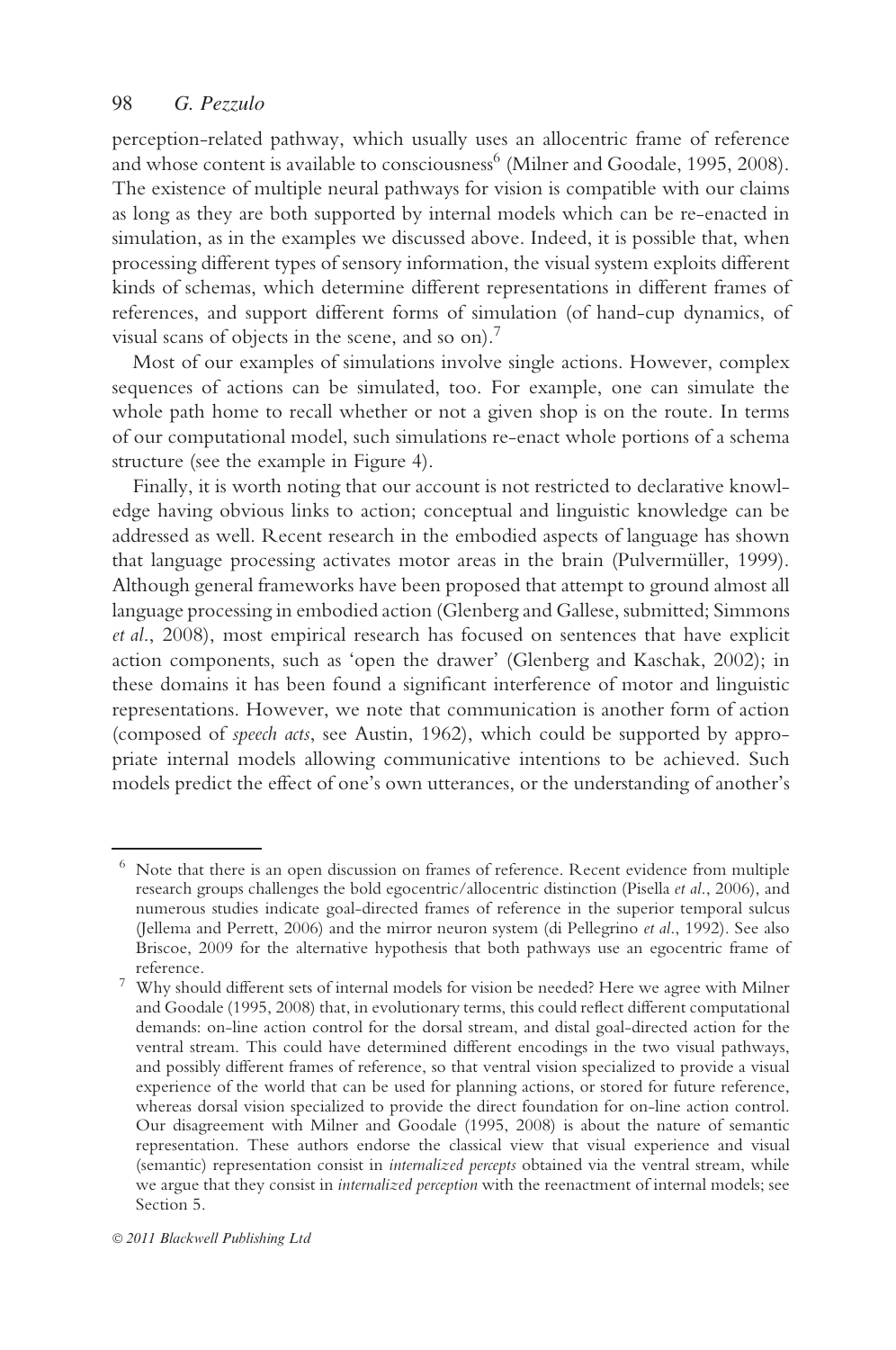communicative intentions, so we can apply to language and communication the same theoretical framework that we have proposed for action control. For example, when one is asked: 'What is the capital city of Jamaica?' or 'What is the past tense of ''to read''?' the answers *Kingston* and *read* could be obtained through an internal simulation process which recruits internal models used in communication or sentence processing. A theoretical architecture for speech perception based on internal modelling has recently been proposed by Pickering and Garrod (2007) that could support the kind of mental simulations we envision here. In addition, it could be the case that internal models supporting goal-directed action control and goal-directed communication are interrelated, the former providing the foundation for the latter. All these ideas are however highly speculative and still require empirical confirmation.

**4.2.1 Why is Re-Enactment Necessary for Obtaining Declarative Knowledge from Internal Models?** A fundamental aspect of our view of declarative knowledge is that it derives from procedural knowledge encoded in internal models. For example, knowledge of action-outcome contingencies is encoded in internal forward models. Internal models are not 'transparent' data structures (such as 'lookup tables' commonly used in computer science) where information, for example the effects of a given action, can be searched directly. They do not support the retrieval of information by simply using search keys as with databases with key-value data structures. There is no way to know, for example, the outcome (e.g. sensory effects) of actions by simply searching a lookup table with 'action  $\alpha$ ' as the key. The internal model has to be re-enacted in simulation to provide the action outcome.<sup>8</sup>

**4.2.2 What Procedural Information is Accessible via Simulation, and** What is Not? One critical issue to assess is the level of accessibility of procedural knowledge, and what mental simulations we can actually perform.<sup>9</sup> Recent empirical evidence indicates that the mechanism we have described of *access via simulation* is not limited to providing knowledge about the effects of possible actions (Davidson and Wolpert, 2005), but also informs one's idiosyncratic performance (Knoblich and Flach, 2003) and one's own mental states (Goldman, 2006; Metzinger, 2003); others' mental states (Gallese *et al*., 1996; Gallese and Goldman, 1998; Wilson

<sup>8</sup> A caveat: it is certainly possible that simpler, associative mechanisms permit storage and retrieval of declarative knowledge (e.g. of action effects) 'by rote' from semantic or episodic memory, in a process which resembles a search in a lookup table. For example, most habitants of Jamaica could use such associations for answering questions about their capital city. However, we argue that this is not the standard method for dealing with declarative knowledge, especially outside the linguistic domain. The first reason is that such associative structures are inflexible, while most knowledge needs to be situated to be used effectively. The second reason is parsimony:

<sup>&</sup>lt;sup>9</sup> Although related, this is not the same problem of conscious awareness, since most simulations are automatic and not conscious; see Pacherie, 2007 on this topic.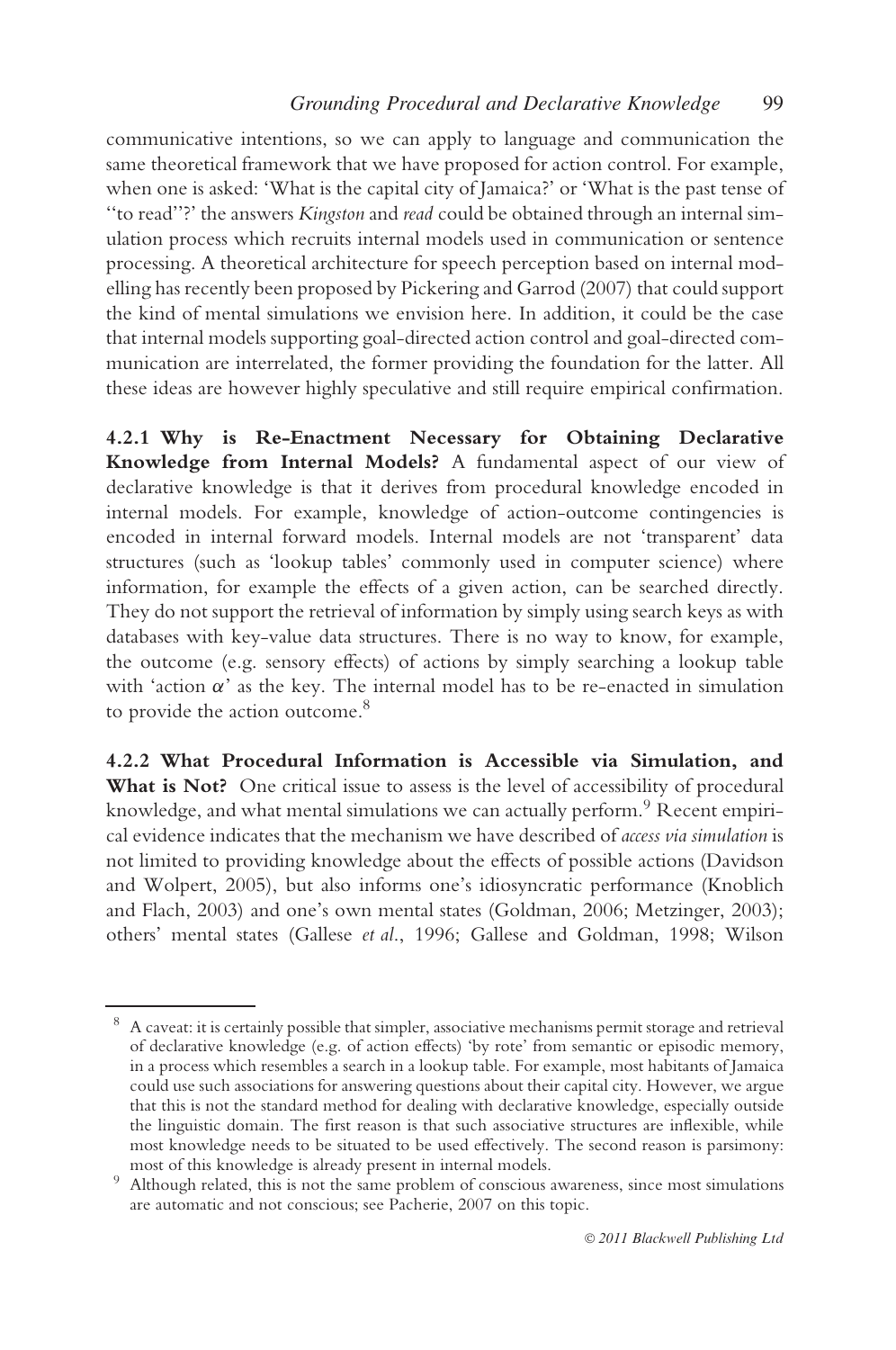and Knoblich, 2005), expectations (Bosbach *et al*., 2005), emotions and aesthetic experiences (Freedberg and Gallese, 2007). This mechanism is not limited to the realm of intentional agents, but the motor apparatus is also involved in understanding external events and the dynamics of the surrounding environment (Schubotz, 2007), such as the movement of objects. At the same time, recent research has focused on how to scale up the same approach to abstract concepts such as 'grasping an idea' (Gallese and Lakoff, 2005), 'truth', 'freedom' and 'invention' (Barsalou and Wiemer-Hastings, 2005).

All these examples show that the mechanism of *access via simulation* could be a widespread method for accessing and producing knowledge, and represents a valid alternative to the traditional idea of 'storage and retrieval'. Indeed, at least part of the knowledge required to act, or to make decisions, does not have to be retrieved from memory, but can be produced on-line by reenacting appropriate schemas. As Barsalou (1999) clearly argues, the advantage of this mechanism is that information obtained by simulation is always *situated* and contextually appropriate (see also Rosenbaum and Dawson, 2004).

Note that like representation, accessibility of procedural information could have emerged for practical reasons rather than for cognition. It has been proposed that one of the main roles of accessibility is recognizing the effects of one's own actions as self-generated (Blakemore *et al*., 1998; Jeannerod, 2003), and deficits of accessibility may have dramatic results such as delusions of control (Frith *et al*., 2000). Once equipped with mechanisms for accessing its procedural knowledge, any organism can use them to generate declarative knowledge 'on the fly' when needed.

**4.2.3 How Specific and 'Deep' are Simulations?** Another aspect to clarify is how specific simulations are. Does simulated grasping recruit the same motor processes involved in actual grasping, or does it just activate the motor system in a more general way? In Section 2.3 we mentioned studies that indicate that (in some cases) the timing of executed and mental actions is the same. These studies highlight the presence of fine-grained simulations. This is not always the case, however. For example, when planning our route home, the duration of the action is not replicated in our simulation, nor do we take into account the fine-grained details such as the number of steps, which can be filled in on-line during action performance (see Hommel *et al*., 2001, on the division of labour between off-line planning and on-line action). The same happens when the objective is inferring or imitating someone else's goal, and (in the majority of cases) it is unnecessary to replicate exactly the observed movements. This leads to the conclusion that mental simulations could be a versatile mechanism whose level of specificity is adaptable. Since action is represented in the brain as a motor hierarchy (Hamilton and Grafton, 2007), it is plausible that re-enactment can be more or less 'deep', and involve schemas at different levels of the motor hierarchy: from quite abstract, effector-independent action schemas (Schmidt, 1975) down to muscle activation (Fadiga *et al*., 2005) depending on the demands of the task.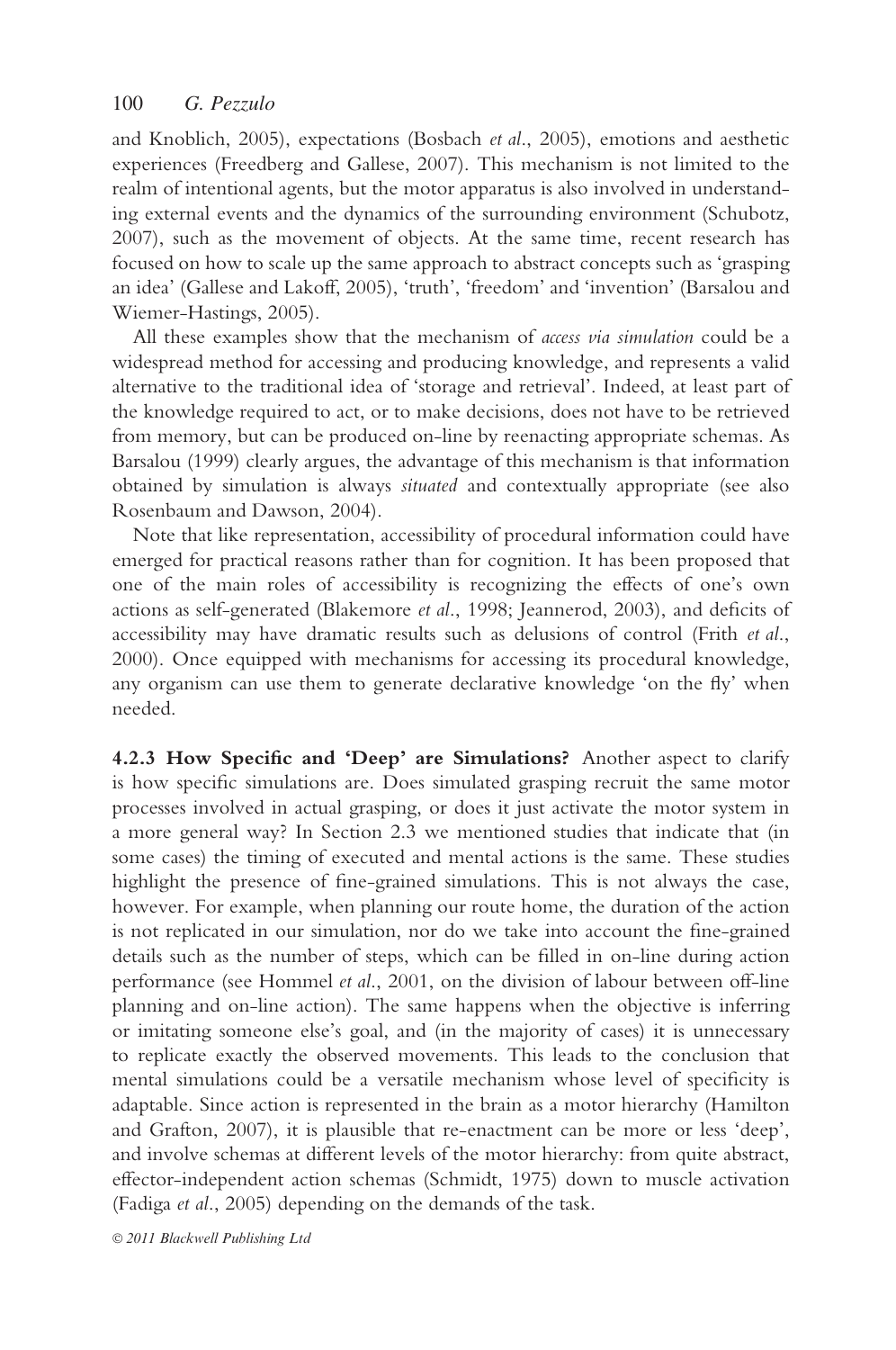# **4.3 Procedural versus Declarative Revisited**

At this point, we can reformulate the difference between procedural and declarative knowledge as related to embodied simulations. Contrary to traditional accounts, in our view both depend on non-symbolic representational processes based on anticipation. The differences between them are their *levels of access* and their *use*. Procedural knowledge is only accessible and used on-line by the process that generates it (e.g. the inner loop for the control of an arm). By contrast, declarative knowledge is elicited by off-line simulation of action, is used outside the original sensorimotor context and can support a wider range of actions and decisions (more on this below). This distinction could reflect the different demands and constraints of situated action and reasoning: the former could be too fast to permit explicit knowledge to form and be processed outside the action context (see also Jeannerod, 2006 on this topic).

Note that this account of declarative knowledge is incompatible with the traditional view of a global organization of (long-term) declarative memory composed of more or less static memory traces completely decoupled from action and perception, e.g. semantic networks (Quillian, 1969; Norman, 1970). The functioning of our schemas and internal models gives rise to multiple local procedural memories, which can become 'active' when necessary. In addition, our models suggest that there is no clear distinction between the two traditional kinds (or 'stores') of declarative memory, semantic and episodic (Tulving, 1972); note that throughout the discussion we have provided examples of both semantic and episodic content accessed by action simulation in a similar way. Although a complete review is beyond the scope of this paper, it is worth mentioning that recent theories of episodic and working memory (Glenberg, 1997), embodied working memory (Spivey *et al*., 2004), (episodic) mental time travel (Suddendorf and Corballis, 2007), embodied simulations (Barsalou, 1999), and a 'fractionated' central executive (Baddeley, 2002), all are investigating the issues of how sensorimotor and memory process are related.

#### **5. Internal Manipulation of Embodied Representations**

In most cases, retrieval of declarative knowledge via mental simulations is just the first step. A complete theory should also explain how such knowledge can be flexibly manipulated. Throughout the paper we have provided examples of mental simulations that not only elicit knowledge, but also realize internal manipulations and support planning and reasoning; for example, in Section 1 we have provided examples of a mechanic and an interior designer who use mental simulations in their work, and of mental simulations for evaluating and selecting among multiple possibilities for action. We admit that we do not have (yet) evidence that such manipulations have the same degree of productivity and systematicity as symbolic systems (Fodor, 1975); nonetheless, here we offer some tentative thoughts on this topic.

We have argued that mental simulations are covert forms of action and perception that re-enact action schemas off-line. To be successful, this process has to respect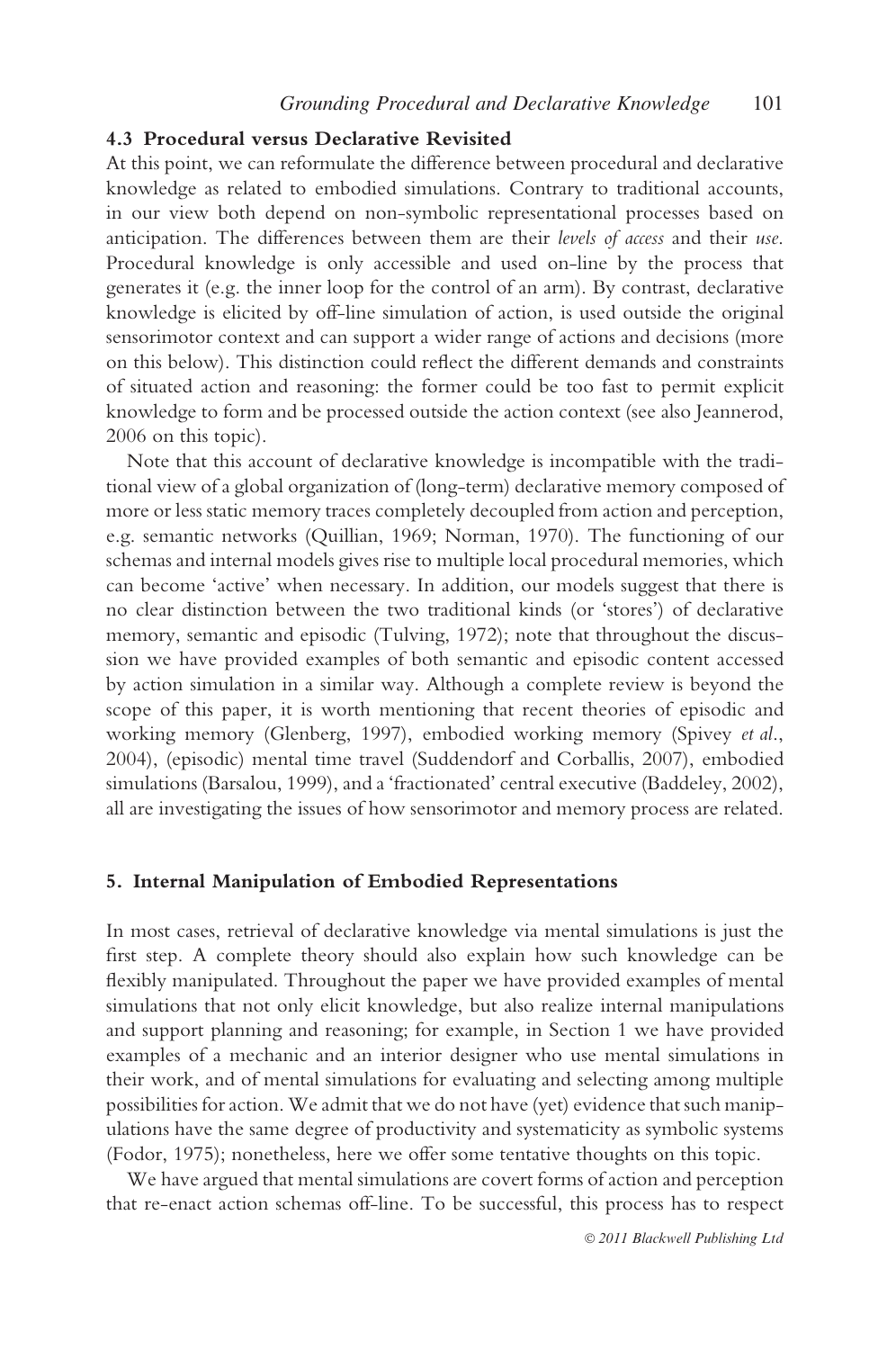the dynamics of agent-environment engagement, at least at a given level of abstraction (see above on the discussion of how 'deep' are simulations). This means that, unlike traditional AI reasoning systems (Newell and Simon, 1972), mental simulations are not arbitrary mental operations, but are constrained by situated action possibilities and have the same 'grammatical' structure of action; that is, they are a form of *internalized situated action* (Campbell, 1999; Ito, 2008). Within these limits, however, they afford sophisticated cognitive operations in the individual and social domains. Some examples mentioned earlier include planning, understanding others' intentions, and imitation, but in principle any operation that can be performed in reality and requires internal modelling can be internally simulated. One example is constituted by visual simulations, which we consider to be a form of *internalized perception* with the same characteristics as overt perception (except its overt execution), and supporting similar operations. A recent illustration of this idea comes from a study by Wohlschlaeger (2001), in which mental object rotation affected actual rotational hand movements, leading to the conclusion that mental object rotation is a simulated action involving motor representations. In more ecological contexts, one can imagine how one would look (and feel) with a new hairstyle and, if the result is pleasant, go to the hairdresser.

Motor processes have been shown to play a role in problem solving, too. For instance, we can rotate puzzle pieces to facilitate our understanding of where to put them (Kirsh and Maglio, 1994), and use eye movements to 'compute' the relationships (e.g. 'close to' or 'far from') between objects (Pylyshyn, 2001). We argue that one can use mental (e.g. visual) simulations in a similar way, for example for mentally solving a puzzle, composing a melody, or planning holidays with a travel map (or even by imagining it). If this is true, mental simulations should have the same timing and recruit the same mechanisms as overt actions in the same environmental conditions. Indeed, in addition to evidence on mental rotation, several studies of spatial reasoning tasks reveal that the patterns of eye movements are the same when the tasks are executed overtly and in one's own mind (Grant and Spivey, 2003). This suggests that mental simulations, in addition to giving access to procedural information, can produce novel knowledge and support an embodied form of problem solving. Another intriguing, speculative possibility is that mental simulations, which are less tied to the external environment than overt actions, and can in principle revolve around one's own mental processes, could have paved the way to a conceptualization of abstract situations in terms of concrete ones by recruiting motor strategies that work well in the latter to operate in the former, including, for example, reasoning about abstract relations by reusing visual strategies that capture spatial relations in the external environment. In a similar vein, Barsalou (1999, p. 601) argues that some abstract concepts could be grounded in introspective processes, and offers an analysis of the concept of 'true' as the successful 'matching' of internal simulations with perceived events. If this hypothesis is accurate, then the neural realization of 'changing perspective on something' or 'grasping an idea' could be more literal than hitherto believed.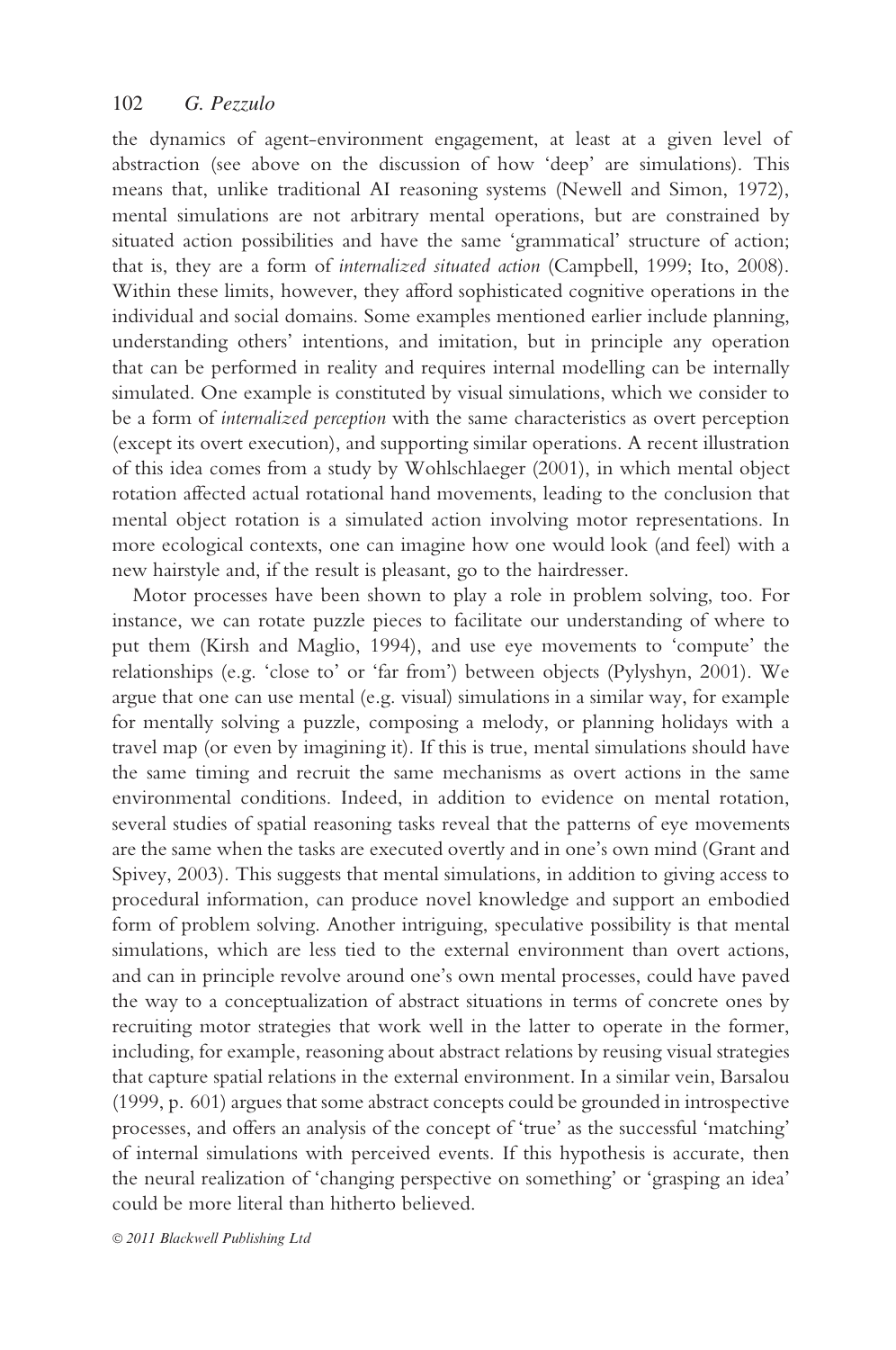#### *Grounding Procedural and Declarative Knowledge* 103

**5.1 Detachment of Representations and Compositionality of Simulations** Another crucial issue to assess is whether or not mental simulations afford compositionality and the use of elicited knowledge outside its original context. As already discussed, one key feature of representations is that they can be *detached* from any actual action to regulate our behaviour in an open-ended way. Take as an example the piece of knowledge that the red cup in front of me is big. This is implicitly used by action schemas for hand preshaping when grasping—its prototypical context of use. It can also be elicited with off-line simulations, for example when planning to grasp the red cup before actually grasping it—again, in the same context. However, there are daily examples of mental simulations in which the same knowledge is used for taking action in diverse goal and sensory contexts, too: for example, for deciding to buy small or large gift box, or for using the cup to store pencils. Here the situation is different, since the simulation that gives access to such knowledge and the action to be taken belong to two different contexts of use. In terms of our computational architecture, the set of (grasping and lifting) schemas that elicit size information is not the same as that used in the successive choice (what to buy) or action (putting pencils in it). Another example is using size information to respond to questions such as, 'is the cup light or heavy?'; here size information is elicited in a sensorimotor context and then used in a communicative context. To afford an open-ended use of representations in diverse contexts, and compositionality of simulations (i.e. simulations that use knowledge elicited by another simulation to produce novel knowledge), knowledge elicited by one simulation has to be broadly available across other simulations. Up to the current moment, however, it has been unclear what information is 'penetrable' in this way. An experiment performed by Chang *et al*. (2008) has shown that in forming grasping forces a hand can pass the 'veridical' weight information of an object to another hand, and numerous studies have revealed that conscious motor images are so detailed that they can be used, for example, by athletes for their training (see Jeannerod, 2006). In other cases motor competence can be cognitively impenetrable. For instance, while our motor interactions with falling objects are very accurate, we are inaccurate in perceptually judging and explicitly reporting Newtonian dynamics (Zago and Lacquaniti, 2005). In addition, it is unclear what the mechanism behind information transfer might be. One recent hypothesis is that this could be done via a *broadcast* mechanism, making the content of a (limited) 'global workspace' available to several processes and schemas at once (Baars, 2002). This mechanism could make the results of a mental simulation available to other processes, and afford compositionality and flexible forms of thinking, not unlike symbolic manipulations, still maintaining a grounding of thinking in situated action.

#### **6. Conclusions**

Recent evidence in cognitive psychology and neuroscience indicates that anticipatory brain mechanisms (based on enactment or re-enactment of motor brain areas) are involved in (and sufficient for) several higher-level cognitive abilities in the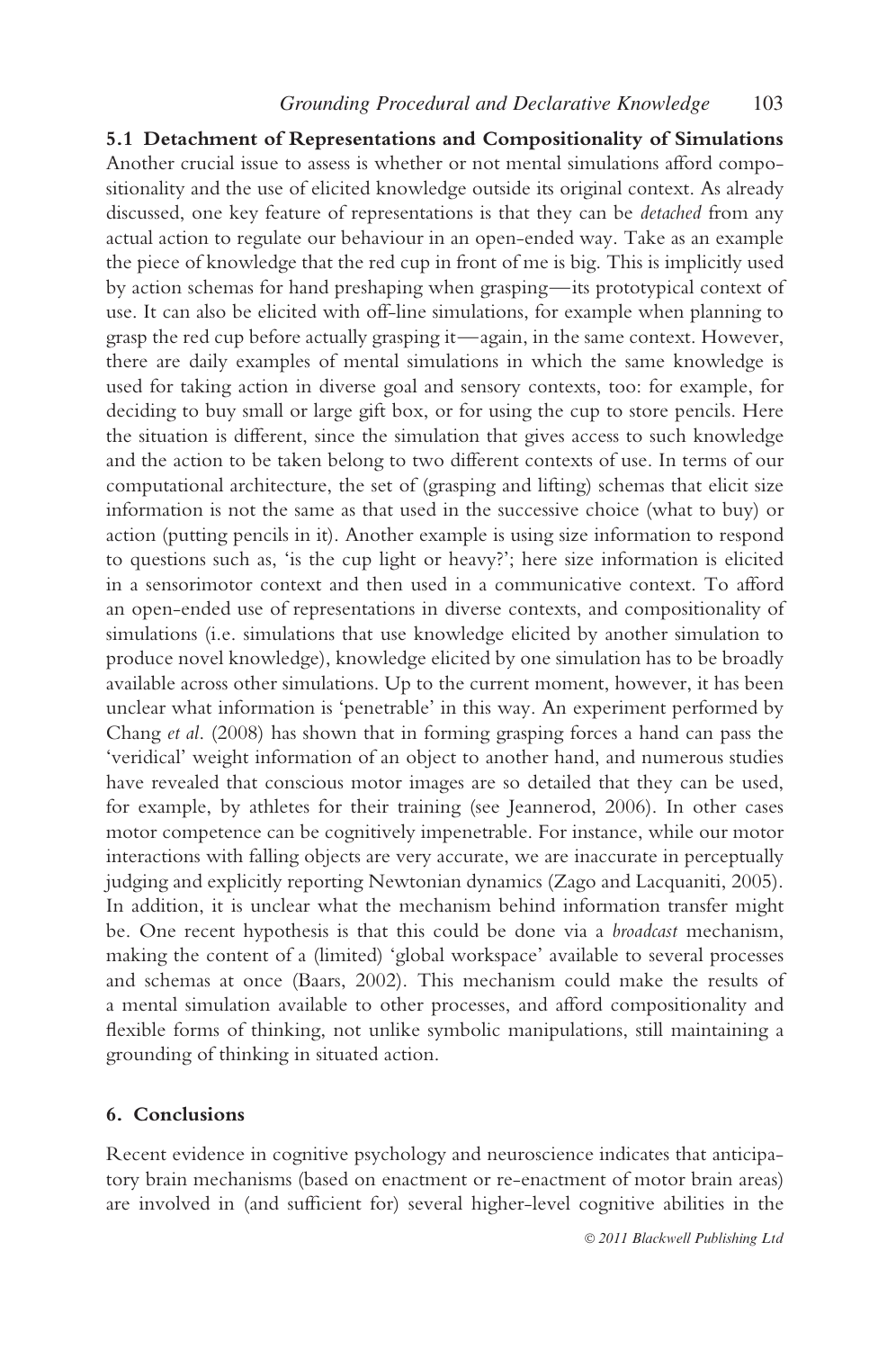individual and social domains. In this paper we have discussed one epistemological implication of the action-based view: representation derives from—and is grounded in— situated action and its anticipation. Unlike traditional symbolic/linguistic theories, we have argued that several cognitive functions can be realized without any 'recoding' of modal into amodal ones such as physical symbols (Newell and Simon, 1972). Our claim is that anticipatory and simulative processes that originated from the control of goal-directed actions are the first form of embodied representations. In other words, representing consists of anticipatory and simulative processes: emulations of an action's effects, the environment, the others, etc. This happens both on-line (during action), thanks to anticipatory mechanisms, and off-line, thanks to their re-enactment and chaining, which produces long-term simulations. Procedural and declarative knowledge is produced in the first and second cases respectively. More precisely, procedural knowledge is entrained by action, which implicitly checks presuppositions and expectations; indeed, action success is the ultimate proof that the representational content of our presuppositions and expectations was appropriate. Declarative knowledge can be created on the fly with action simulations, which determine a re-enactment of the same sensorimotor structures that govern actual action execution and elicit the same tacit information. Such declarative knowledge can be flexibly manipulated, for example for planning and reasoning in diverse contexts of use, without any recoding. This process, which can be described as *simulated situated action*, is very versatile, although (probably) not as much as the use of linguistic symbols.

To conclude this section, it is worth noting that throughout the paper we have emphasized the individual dimension of action and knowledge. However, as discussed earlier, action-based theories posit a strong link between individual and social cognition, which could be supported by a common neural substrate; for example, motor activation can be induced socially, by simply observing others acting. Since we argued that motor representations are a product of the mechanisms that govern goal-directed action, the fact that these mechanisms are also active in social cognition implies that part of our knowledge, procedural and declarative, has social origins and is *interaction-oriented* rather than merely *action-oriented*.

# **6.1 A Coda. Steps of Internalization: From Anticipation to Language**

In both evolutionary and developmental terms, the representational content of motor acts and perceptual processes has a sensorimotor grounding which is intimately related to (and used for) action itself. However, this is not the whole story about representation. A complete theory must also understand how 'action-oriented representation' grounds language or symbolic capabilities of increasing abstraction and how these in turn serve to enrich the more basic perceptual and motor schemas.

Although we have emphasized embodied representations we do not deny that there are other, more complex forms of representation, or other sources of knowledge that differ from (actual or simulated) direct experience. For example, Sloman and Chappell (2005) like us refuse a purely bottom-up, causal notion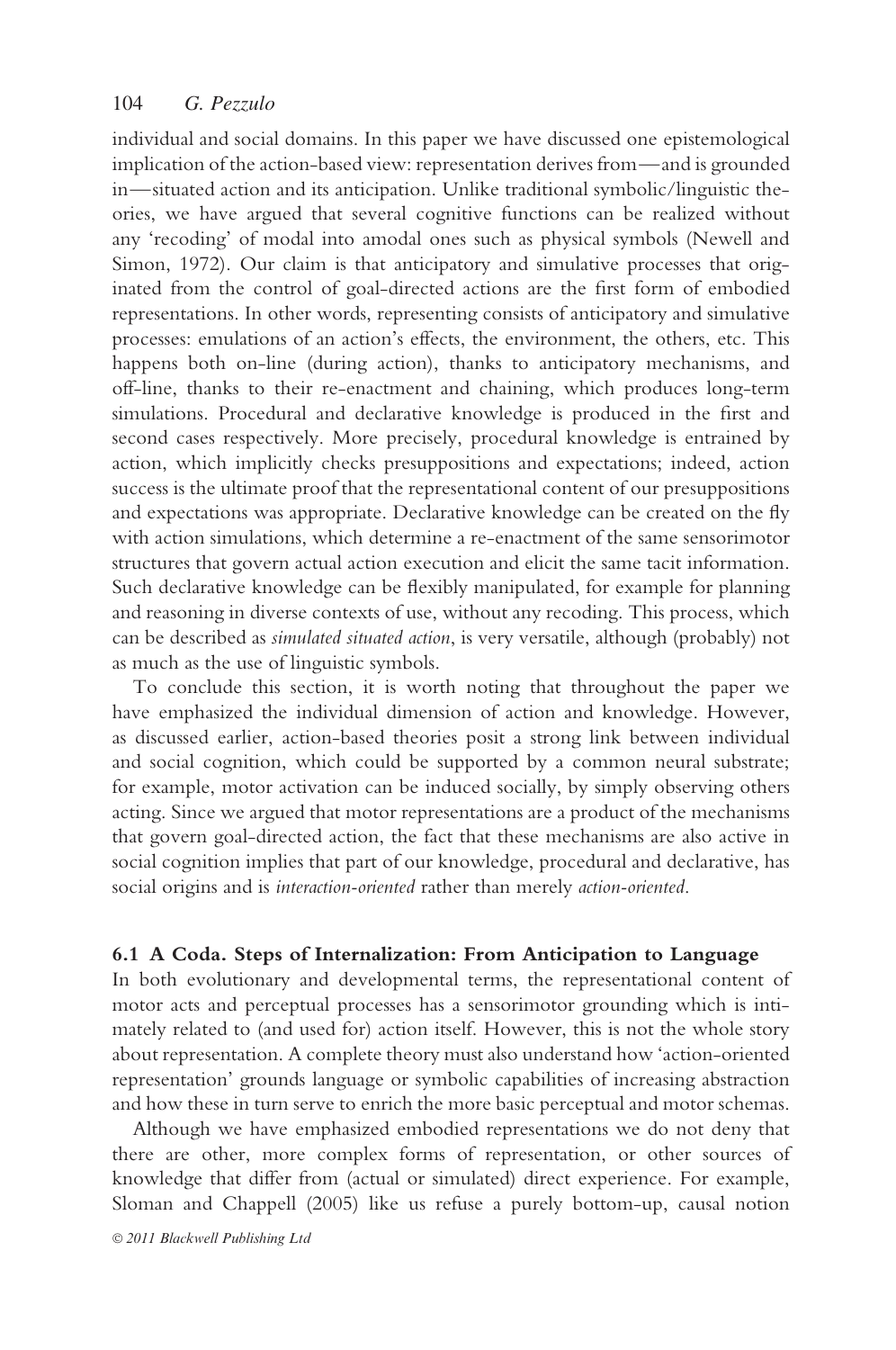of grounding and propose a form of 'structural grounding' called *symbol tethering* wherein knowledge may be derived from internal, coherence-based constraints instead of by (real or simulated) action. Moreover, most of our knowledge has a social origin. Humans can know that a door is open because they are told, and they form beliefs about non-directly accessible parts of the environment (abstract concepts, theoretical entities, past history) thanks to culture-mediated practices such as linguistic communication and writing. It is possible that part of this knowledge is still grounded in the sensorimotor experience of others, thanks to a kind of division of labour. When we accept the fact that the door is open, we rely on the fact that the verifiable content of such a proposition is accessible and verifiable (at least in principle) by some of our or of others' actions. As we have suggested above, however, sociality could have favoured the emergence of other forms of knowledge, including certain abstract concepts, that are grounded in social (communicative) actions rather than, or in addition to, situated action (see e.g. Borghi and Cimatti, 2009). This idea is based on the hypothesis, sketched in Section 4.2 that communication is made of speech acts, and exploits the same mechanisms of situated actions, and namely internal modelling.

This thesis contrasts with another, more radical view: that representation and knowledge are *essentially* cultural and linguistic. For instance, Vygotsky (1978) proposes that epistemic structures are first produced by agents in their environments as a support to their situated action, and then *internalized* in the agent's minds. We certainly agree that tools and other cultural artefacts have greatly enhanced cognition (Clark and Chalmers, 1998; Tomasello *et al*., 1993), and that language—the ultimate human artefact—is an aid to thinking in several possible ways: it helps in shaping (individually or culturally) and memorizing knowledge and categories, as well as in acquiring and transmitting novel concepts, and allows a powerful form of symbolic reasoning, i.e. *reasoning with words*. Here, however, the pertinent question is *when* does representation begin: before or after language? Are language (and sociality) responsible for representational capabilities *tout court* (and not only for the emergence of advanced symbolic capabilities, a view that we accept)? We argue that *representation does not begin with language* and that linguistic/symbolic representations are not the first 'interesting' form of representation. It is certainly true that language has enhanced symbolic capabilities and is necessary for some cognitive tasks in humans; in addition, language is a powerful stimulus for eliciting mental simulations that in turn make a lot of tacit knowledge declarative. Nonetheless, we, along with many others (e.g. Dehaene and Cohen, 2007), have provided reasons for believing that language develops on top of an extant representational (brain) substrate. It follows, then, from this discussion that our view of 'internalization' is wider than Vygotsky's (1978). Indeed, biological organisms internalize their external environment in several ways; for instance, reverberant neural architectures tend to self-generate stimuli that could resemble external stimuli. However, we consider internal modelling to be the first form of *representational internalization*, which produces then two relevant precursors of linguistic/symbolic representations: (1) implicit knowledge realized by praxis, and (2) explicit knowledge accessed via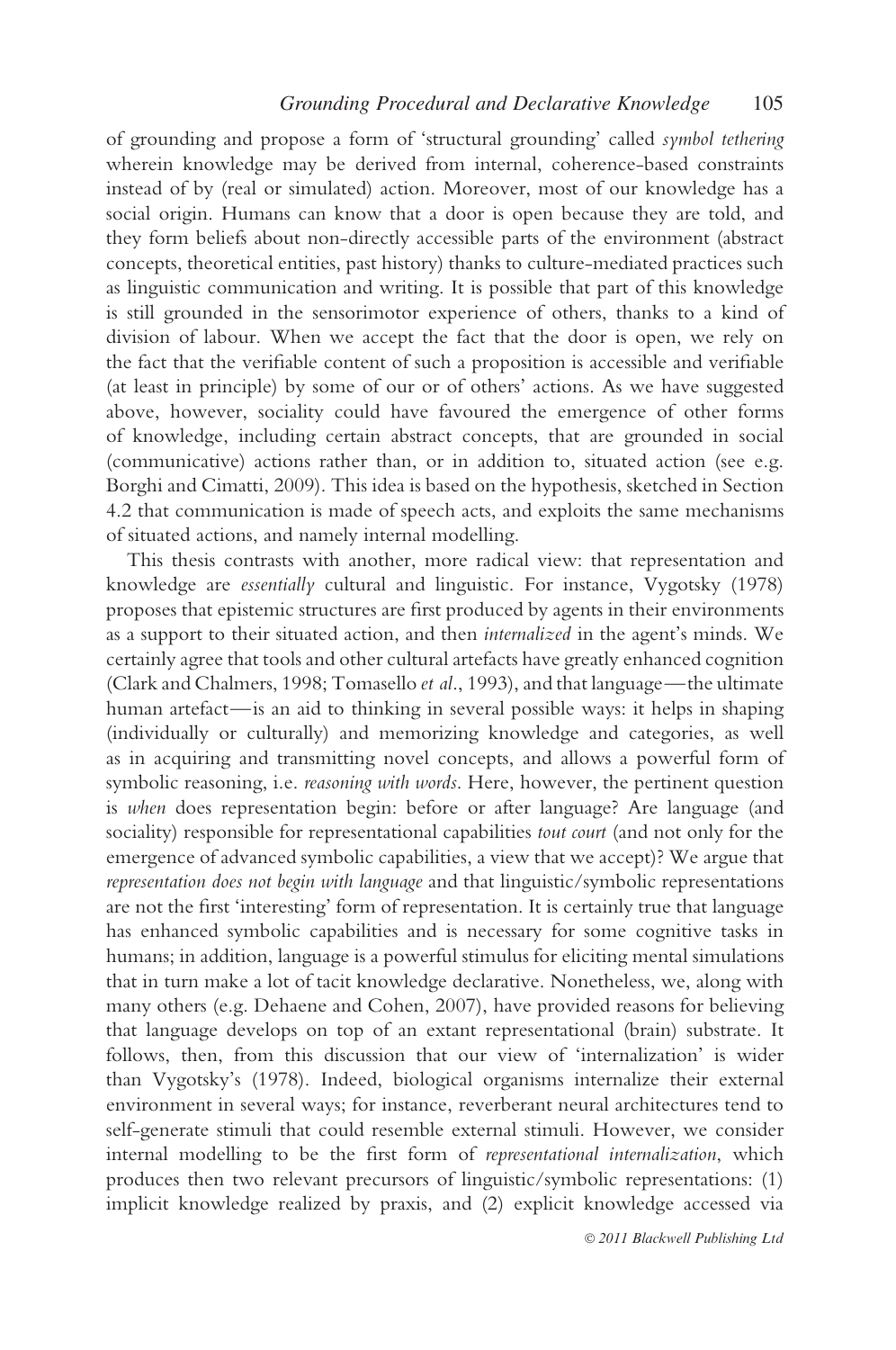simulation. Internalization by language or other forms of cultural transmission is the next step, and language is an especially powerful tool for formulating complex assertions (e.g. negations, counterfactuals), exploiting and recombining them productively, and for producing persistent signs.<sup>10</sup> However, the basic epistemic content of assertions is still there in embodied representations.

A related issue concerns how linguistically-mediated and symbolic representation and intelligence could have developed in evolutionary continuity. A recent research program (Arbib, 2005; Rizzolatti and Arbib, 1998) focuses on how language can be described in continuity with simpler forms of interaction, suggesting that area F5 of the monkey's brain (where mirror neurons are found) is a precursor of Broca's area (devoted to language and speech processing), and that language could have inherited the 'grammatical' structure of action. These studies have just scratched the surface of this topic however. We believe that the whole process of how representation first derived from simple sensorimotor interaction and then evolved to sophisticated, linguistically and culturally mediated forms, is a long and complex story, that can be analyzed in terms of a process of *internalization* that proceeds from the simplest forms—first of all anticipation and internal simulations of potential actions, with their simple 'grammatical' structure—toward more complex ones, possibly linguistically and culturally mediated. This paper has focused on the first part of this process, with the aim of shedding light on how representation-mediated cognition could have worked *before* language.

We believe that this perspective is especially important in current cognitive science work, in order to reconfigure the traditional debate between defenders of symbolic representations and anti-representationalists. It is equally important for the realization of future artificial cognitive systems, which—in our opinion— should focus on *embodied representations* as their central construct instead of mere sensorimotor processes or symbolic manipulations.

*Istituto di Linguistica Computazionale 'Antonio Zampolli' - CNR, Via Giuseppe Moruzzi, 1 - 56124 Pisa, Italy; and Istituto di Scienze e Tecnologie della Cognizione - CNR, Via S. Martino della Battaglia, 44 - 00185 Rome, Italy.*

# **References**

Anderson, J. 1993: *Rules of the Mind.* Lawrence Erlbaum Associates, Hillsdale NJ. Arbib, M. 1981: Perceptual structures and distributed motor control. In V. Brooks

(ed.), *Handbook of Physiology—The Nervous System II. Motor Control.* Bethesda, MD: American Physiological Society, 1449–80.

 $10$  This is not to say that all cognition is about internalization. External scaffolding and the off-load of cognitive work onto the environment are important as well (see e.g. Clark, 1998; Wilson, 2002).

<sup>©</sup> *2011 Blackwell Publishing Ltd*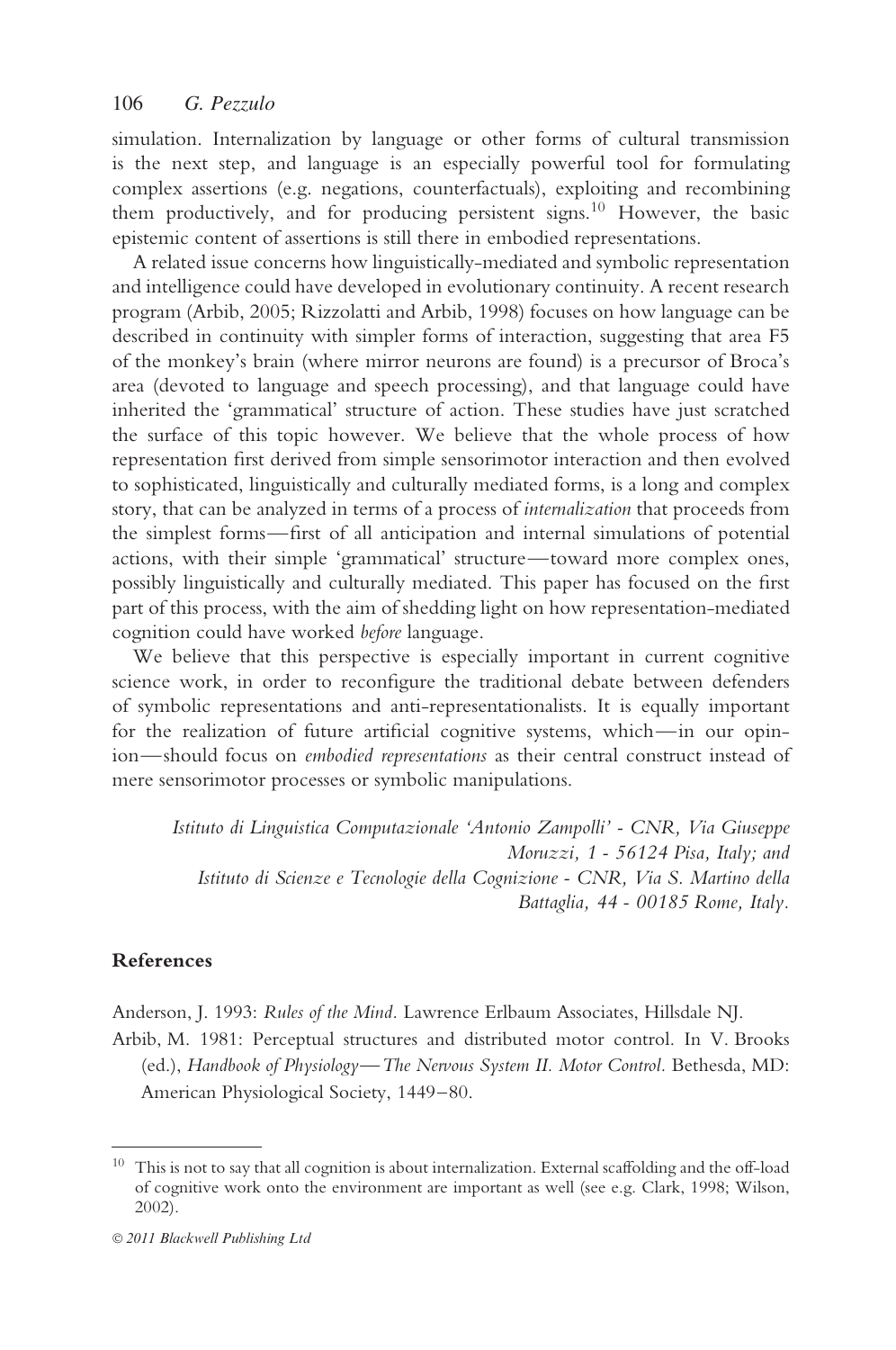- Arbib, M. 2002: The mirror system, imitation, and the evolution of language. In K. Dautenhahn and C. Nehaniv (eds), *Imitation in Animals and Artifacts.* Cambridge, MA: MIT Press.
- Arbib, M. 2005: From monkey-like action recognition to human language: An evolutionary framework for neurolinguistics. *Behavioral and Brain Sciences*, 28, 105–21.
- Austin, J. L. 1962: *How to do Things with Words.* Oxford: Oxford University Press.
- Baars, B. J. 2002: The conscious access hypothesis: origins and recent evidence. *Trends in Cognitive Sciences*, 8, 47–52.
- Baddeley, A. D. 2002: Fractionating the central executive. In D. Stuss and R. T. Knight (eds), *Principles of Frontal Lobe Function.* Oxford: Oxford University Press, 246–60.
- Ballard, D. 1991: Animate vision. *Artificial Intelligence*, 48, 1–27.
- Barsalou, L. 1999: Perceptual symbol systems. *Behavioral and Brain Sciences*, 22, 577–600.
- Barsalou, L. 2003: Situated simulation in the human conceptual system. *Language and Cognitive Processes*, 18, 513–62.
- Barsalou, L. 2008: Grounded cognition. *Annual Review of Psychology*, 59, 617–645.
- Barsalou, L. and Wiemer-Hastings, K. 2005: Situating abstract concepts. In D. Pecher and R. Zwaan (eds), *Grounding Cognition: The Role of Perception and Action in Memory, Language, and Thought.* Cambridge: Cambridge University Press, 129–63.
- Beer, R. 1997: The dynamics of adaptive behavior: a research program. *Robotics and Autonomous Systems*, 20, 257–89.
- Bickhard, M. H. 1993: Representational content in humans and machines. *Journal of Experimental and Theoretical Artificial Intelligence*, 5, 285–333.
- Blakemore, S-J., Wolpert, D. M. and Frith, C. D. 1998: Central cancellation of selfproduced tickle sensation. *Nature Neuroscience*, 1 (7), 635–40.
- Borghi, A. and Cimatti, F. 2009: *Words as tools and the problem of abstract words meanings. Proceedings of the 31st Annual Conference of Cognitive Science Society.* Amsterdam: Cognitive Science Society, 2304–09.
- Bosbach, S., Cole, J., Prinz, W. and Knoblich, G. 2005: Inferring another's expectation from action: the role of peripheral sensation. *Nature Neuroscience*, 8, 1295–97.
- Brentano, F. 1985: *Psychology from an Empirical Standpoint*, trans. A. C. Rancurello, D. B. Terrell and L. L. McAlister. London: Routledge.
- Briscoe, R. 2009: Egocentric spatial representation in action and perception. *Philosophy and Phenomenological Research*, 79 (2), 423–60.
- Brooks, R. A. 1991: Intelligence without representation. *Artificial Intelligence*, 47, 139–59.
- Campbell, J. 1999: Schizophrenia, the space of reasons, and thinking as a motor process. *The Monist*, 84 (4), 609–25.
- Carpenter, P. A., Just, M. A., Keller, T. A., Eddy, W. F. and Thulborn, K. R. 1999: Time course of fMRI-activation in language and spatial networks during sentence comprehension. *NeuroImage*, 10, 216–24.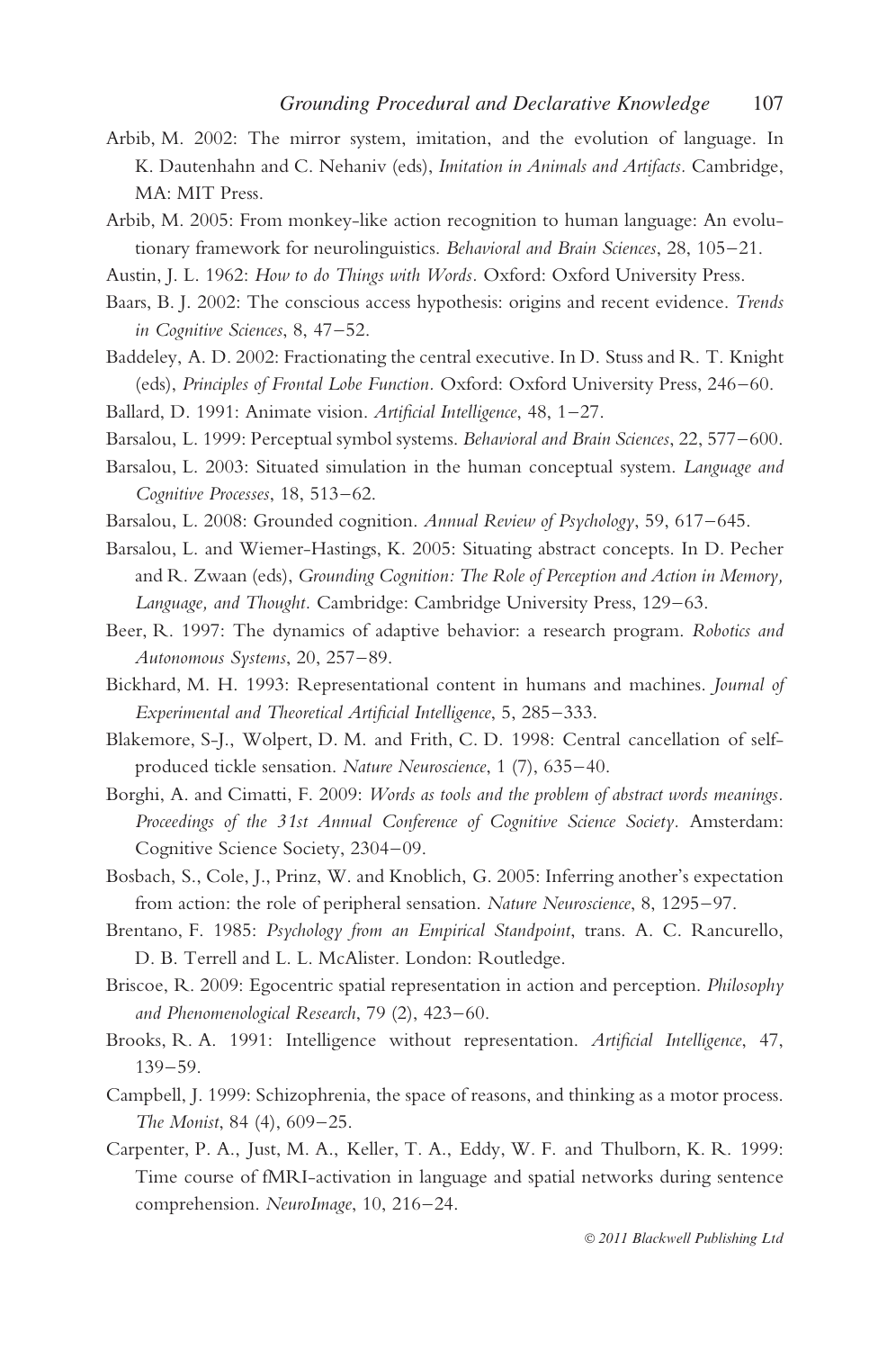- Cerminara, N. L., Apps, R. and Marple-Horvat, D. E. 2009: An internal model of a moving visual target in the lateral cerebellum. *Journal of Physiology*, 587 (Pt 2), 429–42.
- Chang, E. C., Flanagan, J. R. and Goodale, M. A. 2008: The intermanual transfer of anticipatory force control in precision grip lifting is not influenced by the perception of weight. *Experimental Brain Research*, 185, 319–29.
- Churchland, P. 1981: Eliminative materialism and the propositional attitudes. *Journal of Philosophy*, 78 (2), 67–90.
- Clark, A. 1998: *Being There. Putting Brain, Body, and World Together.* Cambridge MA: MIT Press.
- Clark, A. and Chalmers, D. J. 1998: The extended mind. *Analysis*, 58, 10–23.
- Coello, Y., Bartolo, A., Amiri, B., Devanne, H., Houdayer, E. and Derambure, P. 2008: Perceiving what is reachable depends on motor representations: Evidence from a transcranial magnetic stimulation study. *PLoS ONE*, 3 (8), e2862.
- Craik, K. 1943: *The Nature of Explanation.* Cambridge: Cambridge University Press.
- Damasio, A. R. 1994: *Descartes' Error: Emotion, Reason and the Human Brain.* New York: Grosset/Putnam.
- Davidson, P. and Wolpert, D. 2005: Widespread access to predictive models in the motor system: A short review. *Journal of Neural Engineering*, 2, S313–S319.
- Decety, J. 1996: Do imagined and executed actions share the same neural substrate? *Cognitive Brain Research*, 3, 87–93.
- Decety, J. and Grèzes, J. 2006: The power of simulation: imagining one's own and other's behavior. *Cognitive Brain Research*, 1079, 4–14.
- Decety, J., Jeannerod, M. and Prablanc, C. 1989: The timing of mentally represented actions. *Behavioral Brain Research*, 34, 35–42.
- Dehaene, S. and Cohen, L. 2007: Cultural recycling of cortical maps. *Neuron*, 56, 384–98.
- Desmurget, M. and Grafton, S. 2000: Forward modeling allows feedback control for fast reaching movements. *Trends in Cognitive Science*, 4, 423–31.
- Dewey, J. 1896: The reflex arc concept in psychology. *Psychological Review*, 3, 357–70.
- di Pellegrino, G., Fadiga, L., Fogassi, L., Gallese, V. and Rizzolatti, G. 1992: Understanding motor events: a neurophysiological study. *Experimental Brain Research*, 91, 176–80.
- Doya, K. 1999: What are the computations of the cerebellum, the basal ganglia and the cerebral cortex? *Neural Networks*, 12, 961–74.
- Dretske, F. 1981: *Knowledge and the flow of information.* Cambridge MA: MIT Press.
- Estes, Z., Verges, M. and Barsalou, L. W. 2008: Head up, foot down: object words orient attention to the objects typical location. *Psychological Science*, 19, 93–7.
- Fadiga, L. and Craighero, L. 2004: Electrophysiology of action representation. *Journal of Clinical Neurophysiology*, 21, 157–69.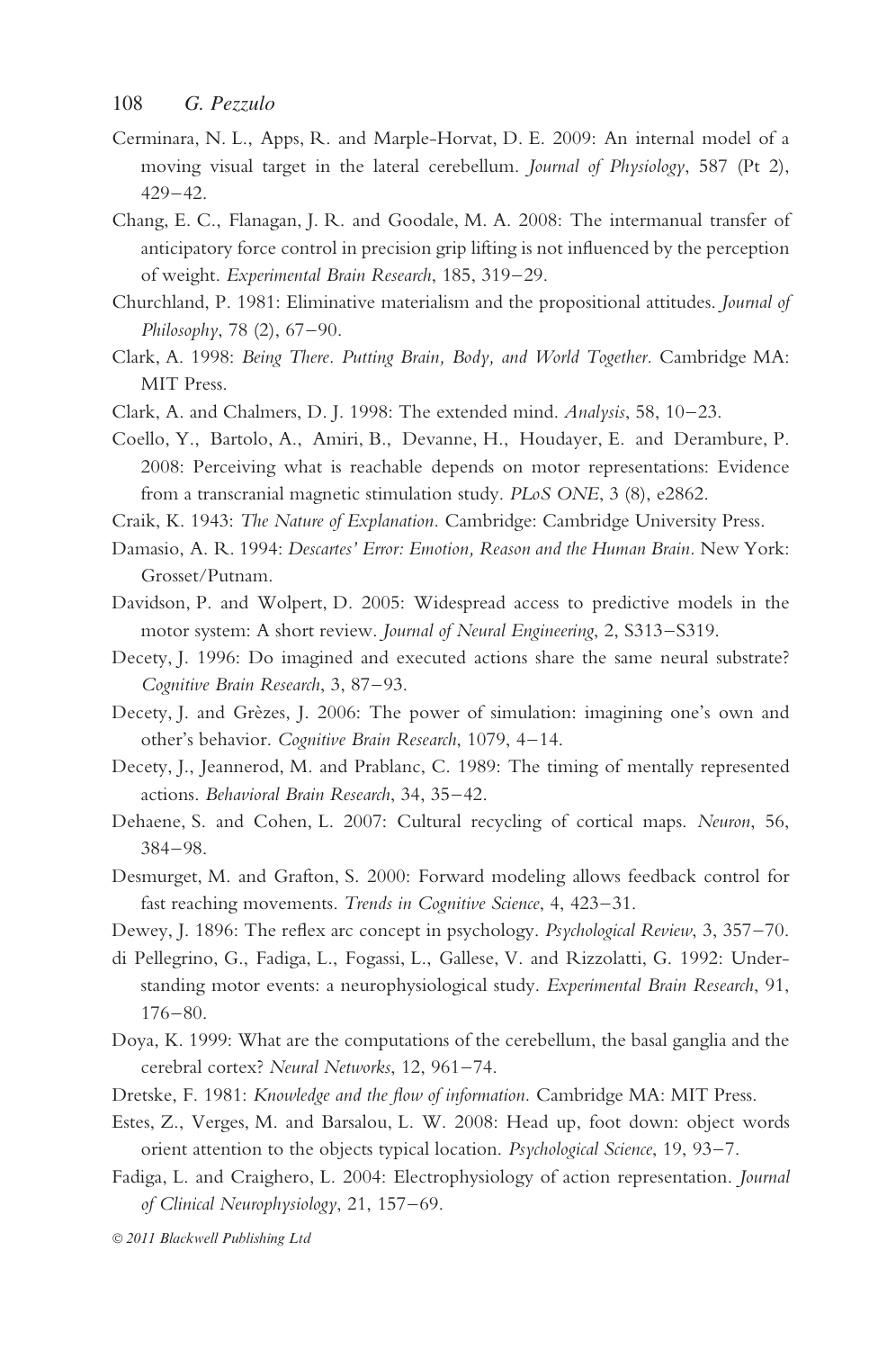- Fadiga, L., Craighero, L. and Olivier, E. 2005: Human motor cortex excitability during the perception of others' action. *Current Opinion in Neurobiology*, 15, 213–218.
- Fagg, A. and Arbib, M. 1998: Modeling parietal-premotor interactions in primate control of grasping. *Neural Networks*, 11, 1277–1303.
- Fodor, J. 1975: *The Language of Thought.* Cambridge, MA: Harvard University Press.
- Fogassi, L., Ferrari, P., Chersi, F., Gesierich, B., Rozzi, S. and Rizzolatti, G. 2005: Parietal lobe: From action organization to intention understanding. *Science*, 308, 662–67.
- Freedberg, D. and Gallese, V. 2007: Motion, emotion and empathy in esthetic experience. *Trends in Cognitive Science*, 11 (5), 197–203.
- Friston, K. 2003: Learning and inference in the brain. *Neural Networks*, 16(9), 1325–52.
- Frith, C. D. 2007: *Making up the Mind. How the Brain Creates our Mental World.* Oxford: Blackwell.
- Frith, C. D., Blakemore, S. J. and Wolpert, D. M. 2000: Abnormalities in the awareness and control of action. *Philosophical Transactions of the Royal Society B Biological Sciences*, 355 (1404), 1771–88.
- Gallese, V. 2000: The inner sense of action: agency and motor representations. *Journal of Consciousness Studies*, 7, 23–40.
- Gallese, V. 2003: A neuroscientific grasp of concepts: from control to representation. *Philosophical Transactions of the Royal Society B Biological Sciences*, 358, 1231–40.
- Gallese, V., Fadiga, L., Fogassi, L. and Rizzolatti, G. 1996: Action recognition in the premotor cortex. *Brain*, 119, 593–609.
- Gallese, V. and Goldman, A. 1998: Mirror neurons and the simulation theory of mind-reading. *Trends in Cognitive Sciences*, 2 (12), 493–501.
- Gallese, V. and Lakoff, G. 2005: The brains concepts: the role of the sensory-motor system in reason and language. *Cognitive Neuropsychology*, 22, 455–79.
- Gallese, V. and Metzinger, T. 2003: Motor ontology: the representational reality of goals, actions, and selves. *Philosophical Psychology*, 13, 365–88.
- Gibson, J. 1966: *The Senses Considered as Perceptual Systems.* Boston, MA: Houghton Mifflin.
- Gibson, J. 1979: *The Ecological Approach to Visual Perception.* Mahwah, NJ: Lawrence Erlbaum Associates, Inc.
- Glenberg, A. M. 1997: What memory is for. *Behavioral and Brain Sciences*, 20, 1–55.
- Glenberg, A. M. and Gallese, V. submitted: Action-based language: a theory of language acquisition, comprehension, and production.
- Glenberg, A. M. and Kaschak, M. P. 2002: Grounding language in action. *Psychonomic Bulletin & Review*, 9, 558–65.
- Goldman, A. 2006: *Simulating Minds: The Philosophy, Psychology, and Neuroscience of Mindreading.* Oxford: Oxford University Press.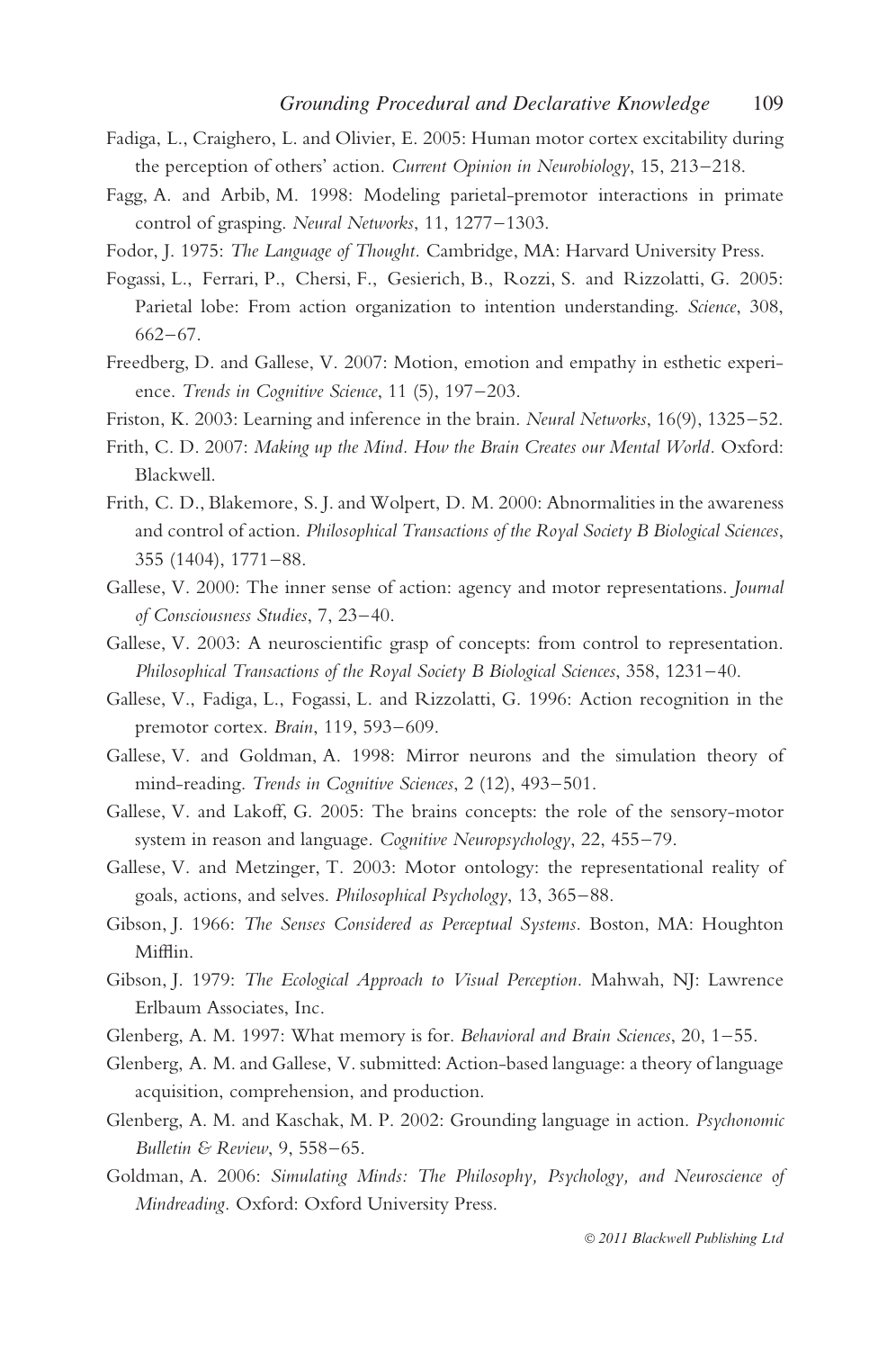- Grant, E. R. and Spivey, M. J. 2003: Eye movements and problem solving: guiding attention guides thought. *Psychological Science*, 14, 462–6.
- Grillner, S. 1981: Control of locomotion in bipeds, tetrapods, and fish. In V. Brooks, (ed.), *Handbook of Physiology. Section* 1*. The nervous system II Motor control*, 3rd edn. Bethesda, MD: American Physiological Society, 1179–1236.
- Grush, R. 1997: The architecture of representation. *Philosophical Psychology*, 10, 5–25.
- Grush, R. 2004: The emulation theory of representation: motor control, imagery, and perception. *Behavioral and Brain Sciences*, 27, 377–96.
- Haarmeier, T., Bunjes, F., Lindner, A., Berret, E. and Thier, P. 2001: Optimizing visual motion perception during eye movements. *Neuron*, 32, 527535.
- Hamilton, A. F. de C. and Grafton, S. T. 2007: The motor hierarchy: from kinematics to goals and intentions. In P. Haggard, Y. Rossetti and M. Kawato (eds), *Sensorimotor Foundations of Higher Cognition.* Oxford: Oxford University Press.
- Hamilton, A. F. de C., Joyce, D. W., Flanagan, J. R., Frith, C. D. and Wolpert, D. M. 2007: Kinematic cues in perceptual weight judgement and their origins in box lifting. *Psychological Research*, 71, 13–21.
- Harnad, S. 1990: The symbol grounding problem. *Physica D: Nonlinear Phenomena*, 42, 335–46.
- Harnad, S. 2001: Grounding symbols in the analog world with neural nets—a hybrid model. *Psycoloquy*, 12 (034).
- Haruno, M., Wolpert, D. and Kawato, M. 2003: Hierarchical mosaic for movement generation. In T. Ono, G. Matsumoto, R. Llinas, A. Berthoz, H. Norgren and R. Tamura (eds), *Excepta Medica International Coungress Series.* Amsterdam: Elsevier Science, 575–90.
- von Holst, E. and Mittelstaedt, H. 1950: The reafference principle: interaction between the central nervous system and the periphery. *Naturwissenschaften*, 37, 464–76.
- Hommel, B., Musseler, J., Aschersleben, G. and Prinz, W. 2001: The theory of event coding (tec): a framework for perception and action planning. *Behavioral and Brain Sciences*, 24, 849–78.
- Iacoboni, M. 2003: Understanding others: imitation, language, empathy. In S. Hurley, and N. Chater (eds), *Perspectives on Imitation: From Cognitive Neuroscience to Social Science.* Cambridge, MA: MIT Press.
- Ito, M. 2008: Control of mental activities by internal models in the cerebellum. *Nature Reviews Neuroscience*, 9, 304–13.
- Jeannerod, M. 1997: *The Cognitive Neuroscience of Action.* Oxford: Blackwell.
- Jeannerod, M. 2001: Neural simulation of action: a unifying mechanism for motor cognition. *NeuroImage*, 14, S103–S109.
- Jeannerod, M. 2003: The mechanism of self-recognition in humans. *Behavioral Brain Research*, 142, 1–15.
- Jeannerod, M. 2006: *Motor Cognition.* Oxford: Oxford University Press.

© *2011 Blackwell Publishing Ltd*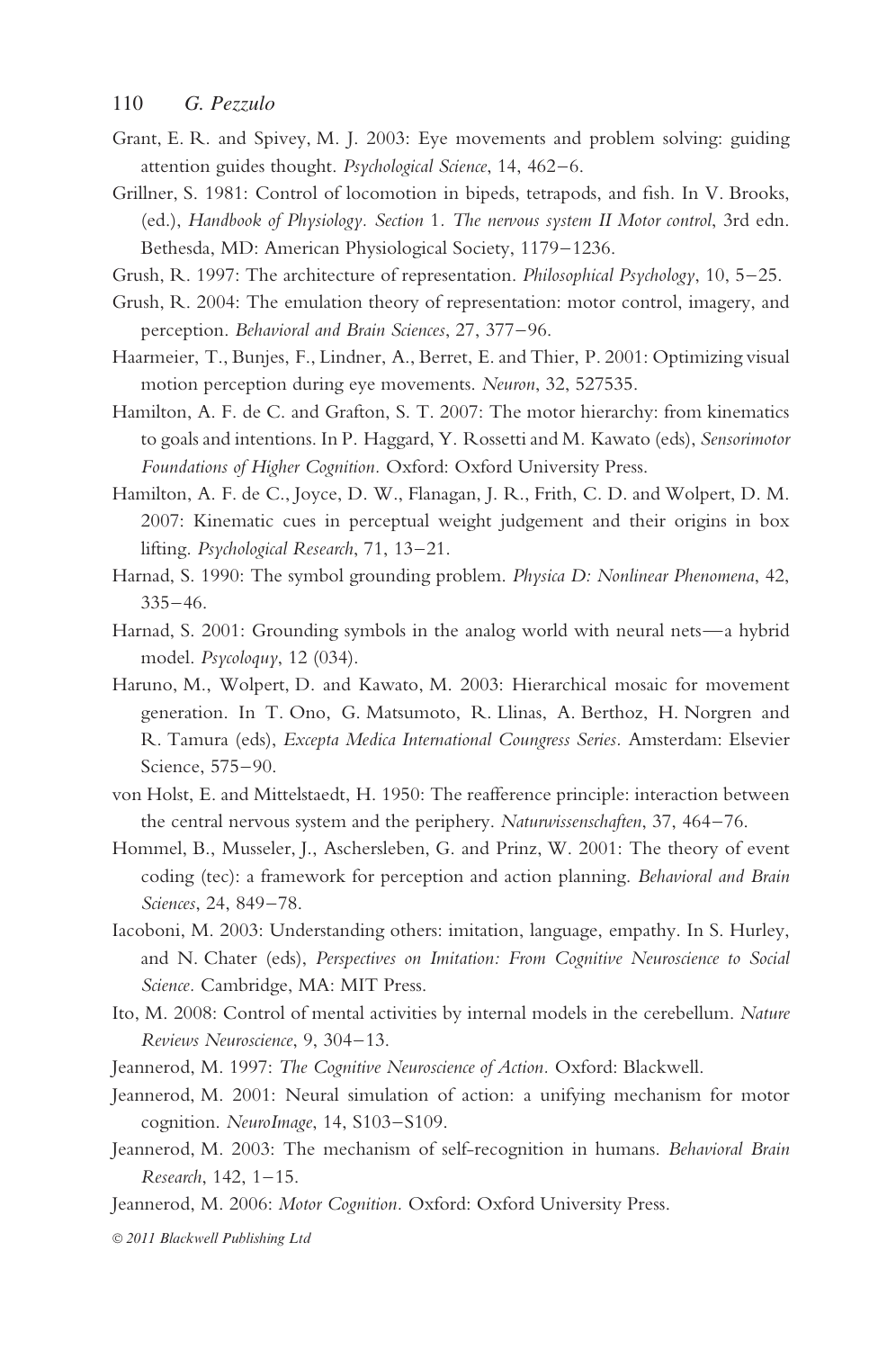- Jellema, T. and Perrett, D. I. 2006: Neural representations of perceived bodily actions using a categorical frame of reference. *Neuropsychologia*, 44 (9), 1535–46.
- Johnson-Laird, P. 1983: *Mental Models: Towards a Cognitive Science of Language, Inference, and Consciousness.* Cambridge: Cambridge University Press and Cambridge, MA: Harvard University Press.
- Kalaska, J. F., Scott, S. H., Cisek, P., and Sergio, L. E. 1997: Cortical control of reaching movements. *Current Opinion in Neurobiology*, 7, 849–59.
- Karmiloff-Smith, A. 1992: *Beyond Modularity: A Developmental Perspective on Cognitive Science.* Cambridge, MA: MIT Press/Bradford.
- Kawato, M. 1999: Internal models for motor control and trajectory planning. *Current Opinion in Neurobiology*, 9, 718–27.
- Kirsh, D. and Maglio, P. 1994: On distinguishing epistemic from pragmatic action. *Cognitive Science*, 18, 513–49.
- Knoblich, G. and Flach, R. 2003: Action identity: evidence from self-recognition, prediction, and coordination. *Consciousness and Cognition*, 12, 620–32.
- Kosslyn, S. 1994: *Image and Brain: The Resolution of the Imagery Debate.* Cambridge, MA: MIT Press.
- Lhermitte, F. 1983: 'Utilization behaviour' and its relation to lesions of the frontal lobes. *Brain: A Journal of Neurology*, 106 (Pt 2), 237–55.
- McCarthy, J. and Hayes, P. J. 1969: Some philosophical problems from the standpoint of artificial intelligence. In B. Meltzer and D. Michie (eds), *Machine Intelligence*, vol. 4. Edinburgh: Edinburgh University Press, 463–502.
- Mahon, B. and Caramazza, A. 2005: The orchestration of the sensory-motor systems: clues from neuropsychology. *Cognitive Neuropsychology*, 22, 480–94.
- Markman, A. B. and Dietrich, E. 2000: Extending the classical view of representation. *Trends in Cognitive Sciences*, 4 (12), 470–75.
- Martin, A. 2007: The representation of object concepts in the brain. *Annual Review of Psychology*, 58, 25–45.
- Maturana, H. R. and Varela, F. J. 1980: *Autopoiesis and Cognition: The Realization of Living.* Dordrecht: D. Reidel.
- Mehta, B. and Schaal, S. 2002: Forward models in visuomotor control. *Journal of Neurophysiology*, 88, 942–53.
- Metzinger, T. 2003: *Being No One. The Self-Model Theory of Subjectivity.* Cambridge, MA: MIT Press.
- Miall, R. C. and Wolpert, D. M. 1996: Forward models for physiological motor control. *Neural Networks*, 9 (8), 1265–79.
- Millikan, R. G. 2004: *Varieties Of Meaning.* Cambridge, MA: MIT Press.
- Milner, A. D. and Goodale, M. A. 1995: *The Visual Brain in Action.* Oxford: Oxford University Press.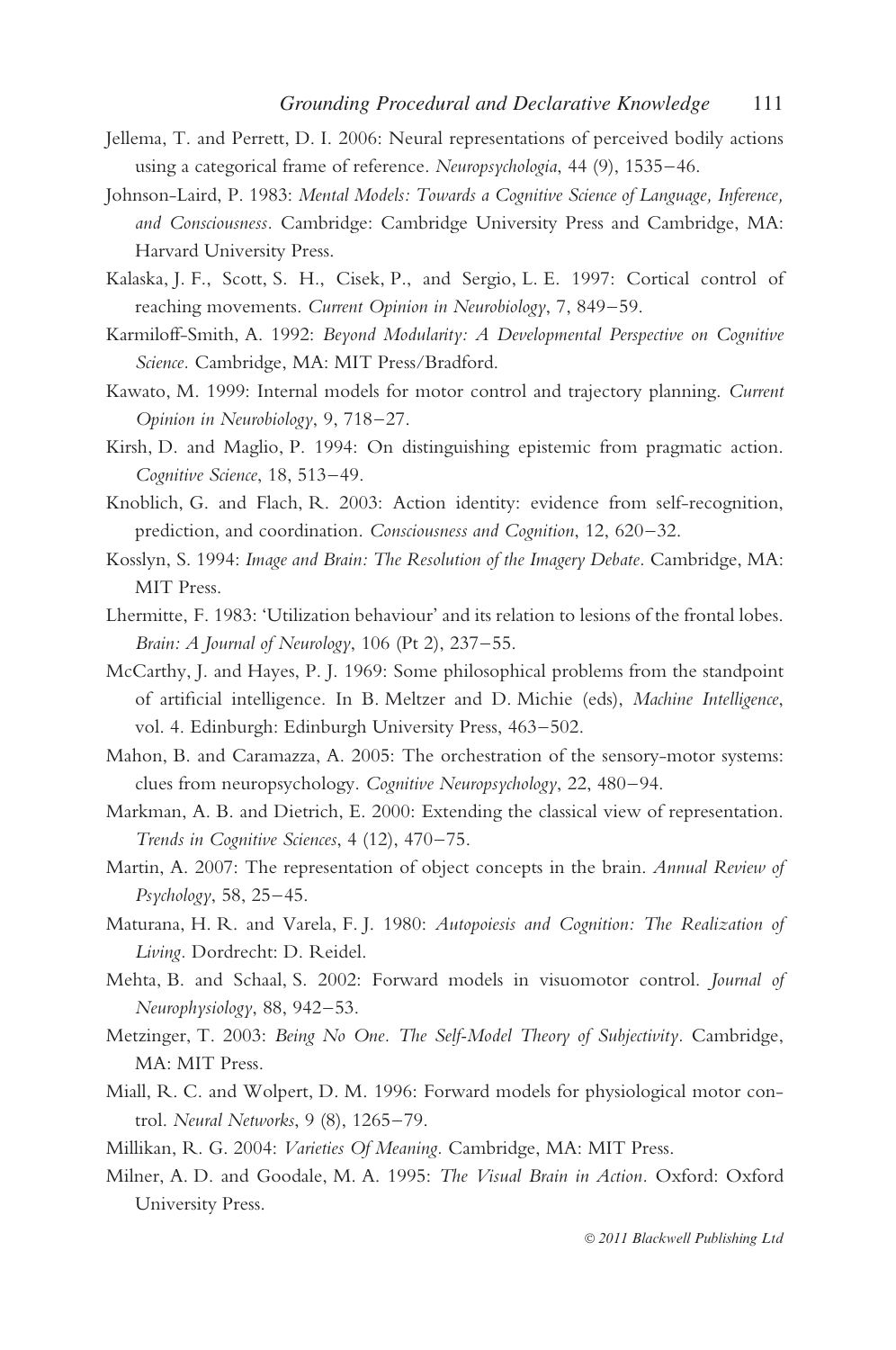- Milner, A. D. and Goodale, M. A. 2008: Two visual systems re-viewed. *Neuropsychologia*, 46, 774–85.
- Newell, A. 1990: *Unified Theories of Cognition.* Cambridge, MA: Harvard University Press.
- Newell, A. and Simon, H. A. 1972: *Human Problem Solving.* Englewood Cliffs, NJ: Prentice-Hall.
- Nolfi, S. 2005: Behaviour as a complex adaptive system: on the role of self-organization in the development of individual and collective behaviour. *ComPlexUs*, 2, 195–203.
- Norman, D. (ed.) 1970: *Models of Human Memory.* New York: Academic Press.
- O'Regan, J. and Noë, A. 2001: A sensorimotor account of vision and visual consciousness. *Behavioral and Brain Sciences*, 24, 883–917.
- Pacherie, E. 2007: The sense of control and the sense of agency. *Psyche*, 13, 1–30.
- Pezzulo, G. 2008: Coordinating with the future: the anticipatory nature of representation. *Minds and Machines*, 18, 179–225.
- Pezzulo, G. 2009: DiPRA: a layered agent architecture which integrates practical reasoning and sensorimotor schemas. *Connection Science*, 21 (4), 297–326.
- Pezzulo, G. and Calvi, G. 2006: A schema based model of the praying mantis. In S. Nolfi, G. Baldassarre, R. Calabretta, J. Hallam, D. Marocco, O. Miglino, J-A Meyer, D. and Parisi, (eds), From animals to animats 9*, Proceedings of the Ninth International Conference on Simulation of Adaptive Behaviour*, vol. LNAI 4095, Berlin: Springer Verlag, 211–23.
- Pezzulo, G. and Calvi, G. 2007: Schema-based design and the akira schema language: an overview. In M. Butz, O. Sigaud, G. Pezzulo and G. Baldassarre, (eds), *Anticipatory Behavior in Adaptive Learning Systems: Advances in Anticipatory Processing*, volume LNAI 4520. Berlin: Springer Verlag.
- Pezzulo, G. and Castelfranchi, C. 2007: The symbol detachment problem. *Cognitive Processing*, 8 (2), 115–31.
- Pezzulo, G. and Castelfranchi, C. 2009: Thinking as the control of imagination: a conceptual framework for goal-directed systems. *Psychological Research*, 73, 559–77.
- Pickering, M. J. and Garrod, S. 2007: Do people use language production to make predictions during comprehension? *Trends in Cognitive Sciences*, 11 (3), 105–10.
- Pisella, L., Binkofski, F., Lasek, K., Toni, I. and Rossetti, Y. 2006: No doubledissociation between optic ataxia and visual agnosia: Multiple sub-streams for multiple visuo-manual integrations. *Neuropsychologia*, 44, 2734–48.
- Port, R. and van Gelder, T. 1995: *Mind as Motion: Explorations in the Dynamics of Cognition.* Cambridge MA: MIT Press.
- Prinz, W. 1997: Perception and action planning. *European Journal of Cognitive Psychology*, 9, 129–54.
- Pulvermüller, F. 1999: Words in the brains language. Behavioral & Brain Sciences, 22, 253–336.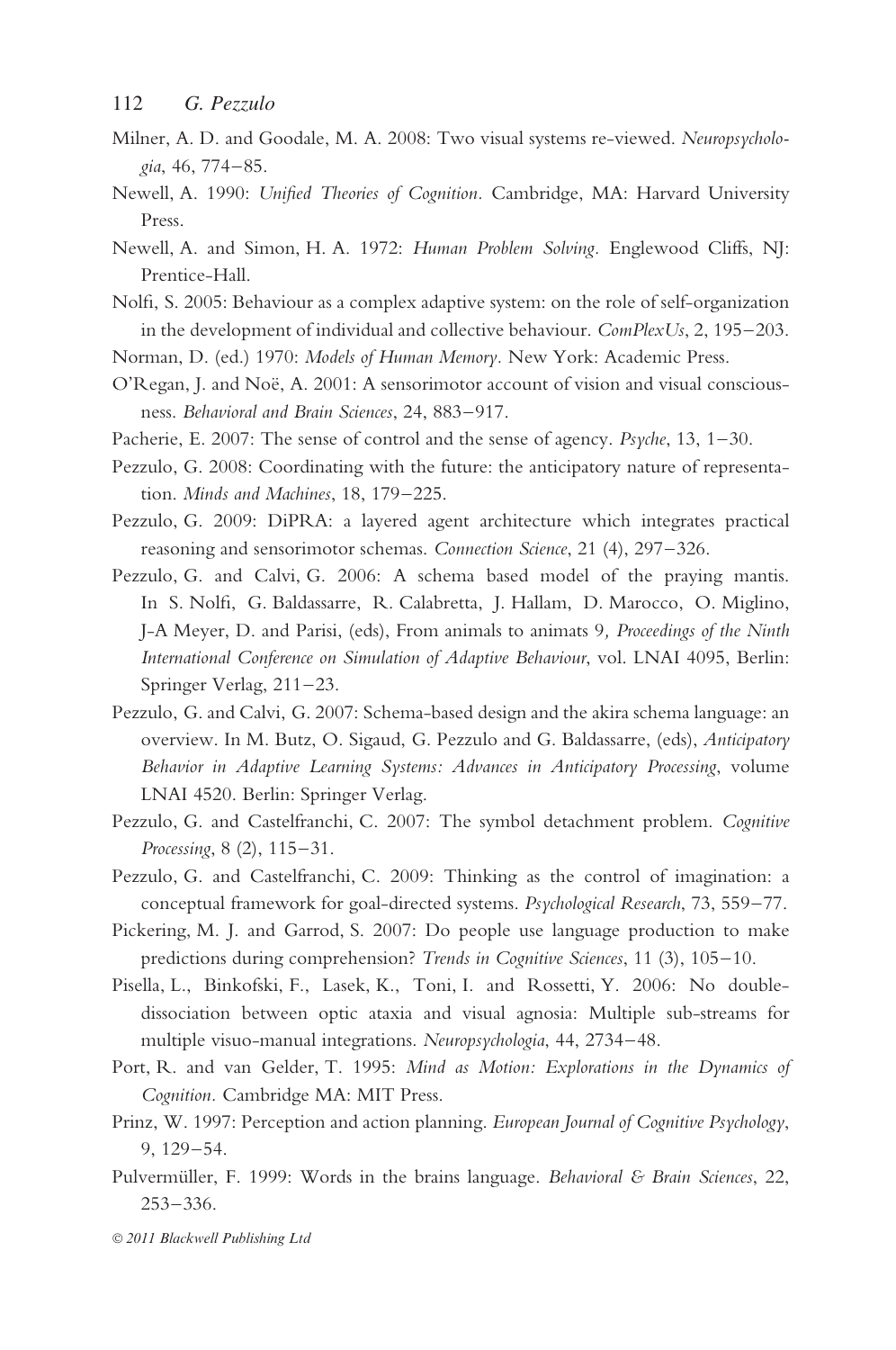- Pylyshyn, Z. W. 2001: Visual indexes, preconceptual objects, and situated vision. *Cognition*, 80, 127–58.
- Quillian, R. 1969: Semantic memory. In M. Minsky (ed.), *Semantic Information Processing.* Cambridge MA: MIT Press.
- Rizzolatti, G. and Arbib, M. A. 1998: Language within our grasp. *Trends in Neurosciences*, 21 (5), 188–94.
- Rizzolatti, G., Camarda, R., Fogassi, L., Gentilucci, M., Luppino, G. and Matelli, M. 1988: Functional organization of inferior area 6 in the macaque monkey. ii. area f5 and the control of distal movements. *Experimental Brain Research*, 71, 491–507.
- Rizzolatti, G. and Craighero, L. 2004: The mirror-neuron system. *Annual Review of Neuroscience*, 27, 169–92.
- Rizzolatti, G., Fadiga, L., Gallese, V. and Fogassi, L. 1996: Premotor cortex and the recognition of motor actions. *Cognitive Brain Research*, 3, 131–41.
- Rizzolatti, G., Fogassi, L. and Gallese, V. 2001: Neurophysiological mechanisms underlying the understanding and imitation of action. *Nature Reviews Neuroscience*, 2, 661–70.
- Rosenbaum, D. and Dawson, A. 2004: The motor system computes well but remembers poorly. *Journal of Motor Behavior*, 36, 390–92.
- Rosenbaum, D., Halloran, E. S. and Cohen, R. G. 2006: Grasping movement plans. *Psychonomic Bulletin and Review*, 13 (5), 918–22.
- Rosenbaum, D., Marchak, F., Barnes, H., Vaughan, J., Slotta, J. and Jorgensen, M. 1990: Constraints for action selection: overhand versus underhand grips. In M. Jeannerod (ed.), *Attention and performance XIII. Motor representation and control.* Hillsdale, NJ: Lawrence Erlbaum, 211–65.
- Roy, D. 2005: Semiotic schemas: a framework for grounding language in action and perception. *Artificial Intelligence*, 167, 170–205.
- Schmidt, R. A. 1975: A schema theory of discrete motor skill learning. *Psychological Review*, 82, 225–60.
- Schubotz, R. I. 2007: Prediction of external events with our motor system: towards a new framework. *Trends in Cognitive Sciences*, 11 (5), 211–18.
- Schwoebel, J., Boronat, C. B. and Coslett, H. B. 2002: The man who executed 'imagined' movements: evidence for dissociable components of the body schema. *Brain Cognition*, 50, 1–16.
- Scorolli, C., Borghi, A. M. and Glenberg, A. 2009: Language-induced motor activity in bi-manual object lifting. *Experimental Brain Research*, 193, 43–53.
- Shepard, R. N. and Metzler, J. 1971: Mental rotation of three-dimensional objects. *Science*, 171, 701–03.
- Simmons, W. K., Hamann, S. B., Harenski, C. L., Hu, X. P. and Barsalou, L. W. 2008: fMRI evidence for word association and situated simulation in conceptual processing. *Journal of Physiology* (Paris), 102, 106–19.